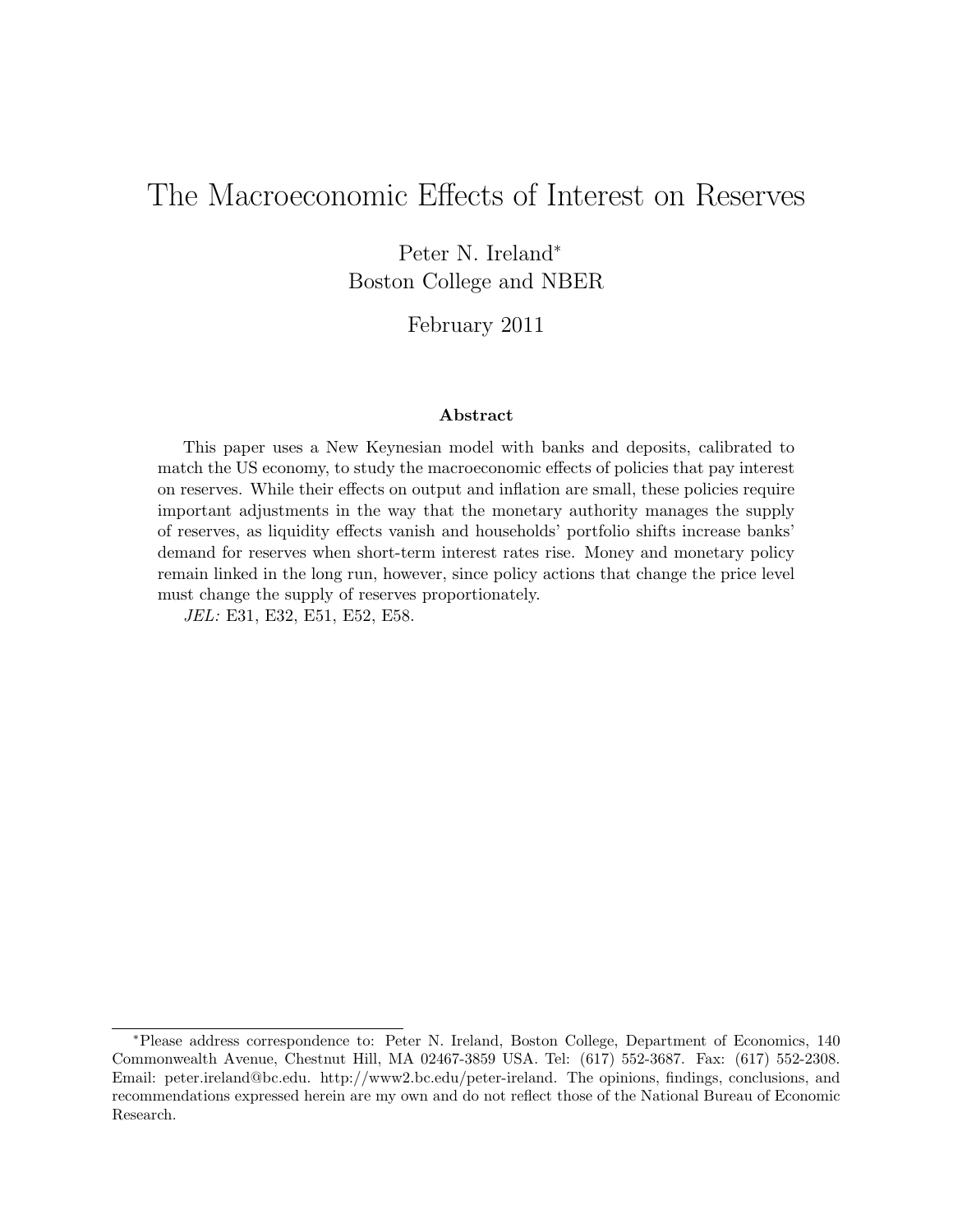## 1 Introduction

Slowly but surely over the three decades that have passed since the Federal Reserve's "monetarist experiment" of 1979 through 1982, the role of the monetary aggregates in both the making and analysis of monetary policy has eroded. Bernanke's (2006) historical account explains how and why Federal Reserve officials gradually deemphasized measures of the money supply as targets and indicators for monetary policy over these years. Taylor's (1993) highly influential work shows that, instead, Federal Reserve policy beginning in the mid-1980s is described quite well by a strikingly parsimonious rule for adjusting the short-term interest rate in response to movements in output and inflation. Taylor's insight has since been embedded fully into theoretical analyses of monetary policy and its effects on the macroeconomy, which now depict central bank policy as a rule for managing the short-term interest rate. Indeed, textbook New Keynesian models such as Woodford's (2003) and Gali's (2008) typically make no reference at all to any measure of the money supply, yet succeed nonetheless in providing a complete and coherent description of the dynamics of output, inflation, and interest rates.

Still, as discussed by Ireland (2008) with reference to both practice and theory, the central bank's ability to manage short-term interest rates has rested, ultimately, on its ability to control, mainly through open market purchases and sales of government bonds, the quantity of reserves supplied to the banking system. Recently, however, Goodfriend (2002), Ennis and Weinberg (2007), and Keister, Martin, and McAndrews (2008) have all suggested that to some extent, even this last remaining role for a measure of money in the monetary policymaking process can vanish when the central bank pays interest on reserves. In the United States, interest on reserves moved quickly from being a theoretical possibility to becoming an aspect of reality when, first, the Financial Services Regulatory Relief Act of 2006 promised to grant the Federal Reserve the power to pay interest on reserves starting on October 1, 2011, second, the Emergency Economic Stabilization Act of 2008 brought that starting date forward to October 1, 2008, and third, the Federal Reserve announced on October 6, 2008 that it would, in fact, begin paying interest on reserves.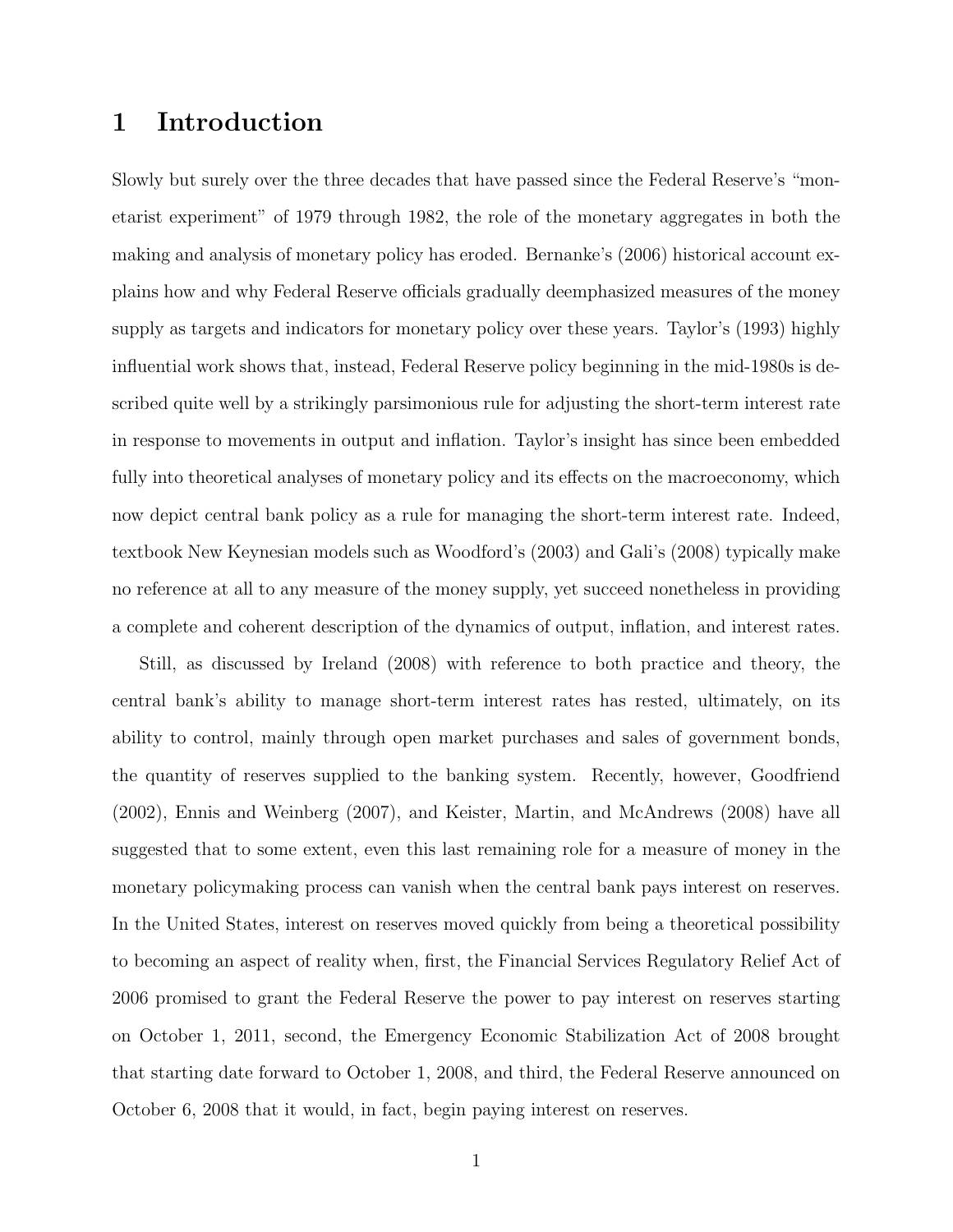Figure 1 illustrates how the mechanics of the Federal Reserve's federal funds rate targeting procedures change with the introduction of interest payments on reserves. In each panel, the quantity of reserves gets measured along the horizontal axis and the federal funds rate along the vertical axis. Panel (a) depicts the traditional case, in which no interest is paid on reserves. The demand curve for reserves slopes downward, since as the federal funds rate falls those banks that typically borrow reserves find that the cost of doing so has declined and those banks that typically lend reserves find that the benefit of doing so has declined: all banks, therefore, wish to hold more reserves. The notation,  $DR(FFR; RR = 0, P_0)$ , makes clear that while the demand curve describes a relationship between banks' desired holdings of reserves and the federal funds rate  $FFR$ , this relationship also depends on the fact that, by assumption, the interest rate  $RR$  paid on reserves equals zero. Moreover, because reserves are denominated in units of dollars, this relationship also depends on the aggregate price level  $P_0$ . In other words, a change in the federal funds rate leads to a movement along the downward-sloping demand curve, whereas a change in either the interest rate paid on reserves or the aggregate price level results in a shift in the demand curve.

Panel (a) therefore shows that with  $RR = 0$  and the price level  $P_0$  taken as fixed in the short run, the Federal Reserve hits its target  $FFR_0$  by conducting open market operations that leave  $QR_0$  dollars of reserves to circulate among banks in the system. Panel (b) then elaborates: if the Fed wants to lower its federal funds rate target from  $FFR_0$  to  $FFR_1$ , it must conduct an additional open market purchase of US Treasury securities that increases the supply of reserves from  $QR_0$  to  $QR_1$ . In this way, the Federal Reserve's ability to manage the short-term interest rate depends on its ability to control the supply of reserves as well.

Panel (c) of figure 1 then shows how the payment of interest on reserves places a floor under the federal funds rate. For if the federal funds rate does fall below the rate  $RR_0$  at which the Fed pays interest on reserves, any individual bank can earn profits by borrowing reserves from another bank and depositing them at the Fed; this excess demand for reserves then pushes the funds rate back to  $RR_0$ . If there is a satiation point beyond which banks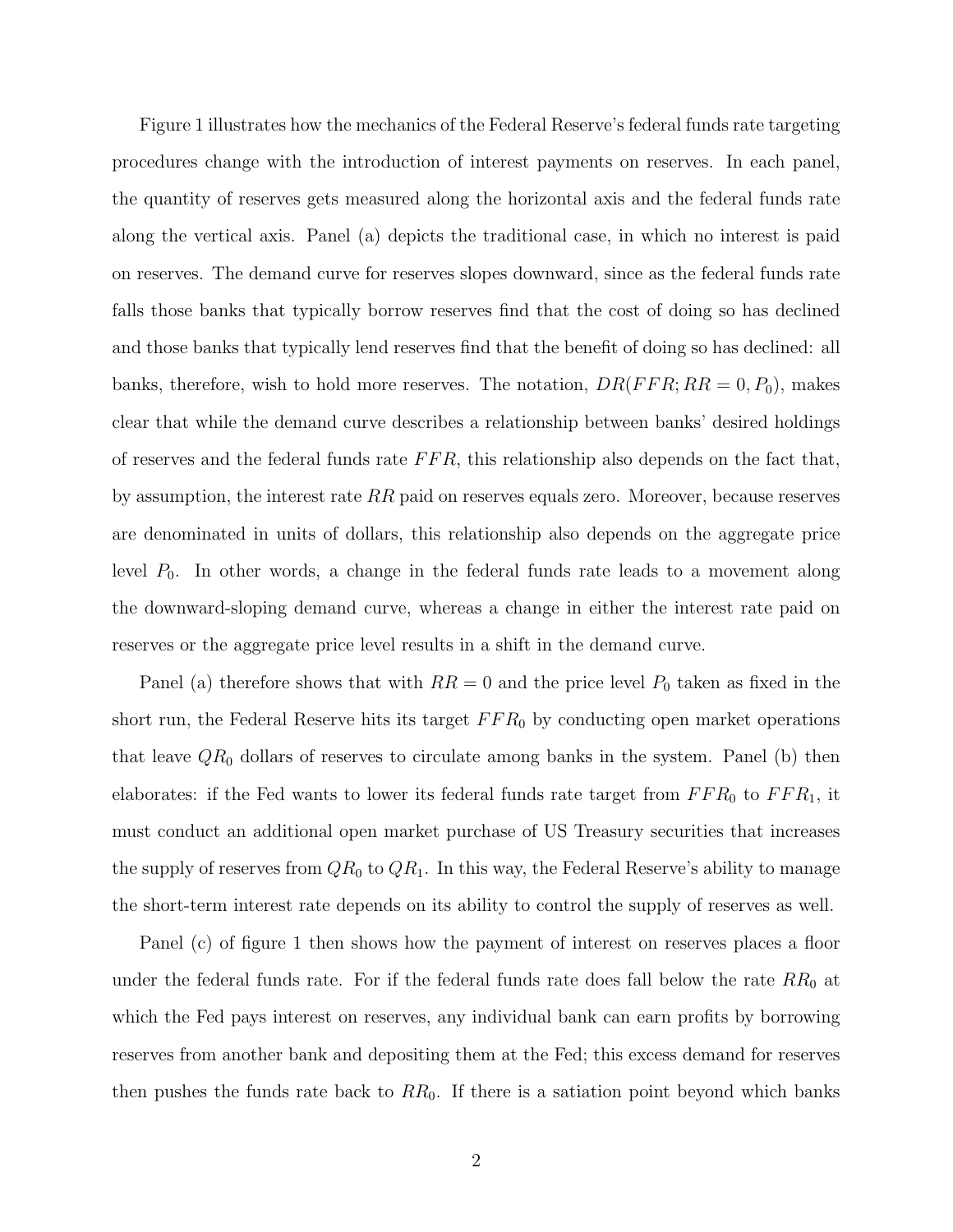will carry no more reserves, then the demand curve in panel (c) terminates when the funds rate falls to  $RR_0$ ; if, instead, banks become willing to hold arbitrarily large stocks of reserves when the opportunity cost of doing so falls to zero, then the demand curve flattens out and follows the horizontal dotted line when the funds rate reaches  $RR_0$ . Of course, these observations simply generalize those that could have been made when describing panels (a) and (b) for the case without interest on reserves: there, the lower bound for the federal funds rate equals zero, since no bank will lend reserves at a negative interest rate when those funds can be held without opportunity cost either as vault cash or as deposits at the Fed.

When, as in panel (c), the Federal Reserve's funds rate target  $FFR_0$  lies above the interest rate  $RR_0$  paid on reserves, the Fed must still conduct open market operations to make the quantity of reserves supplied,  $QR_2$ , equal to the quantity demanded. But, with interest on reserves, the level of reserves  $QR_2$  required to support the funds rate target  $FFR_0$  in panel (c) differs from the level of reserves  $QR_0$  required to support the same funds rate target shown in panel (a) for the case without interest on reserves. This is one of the points emphasized by Goodfried (2002), Ennis and Weinberg (2007), and Keister, Martin, and McAndrews (2008): the authority to pay interest on reserves gives the Federal Reserve an additional tool of monetary policy that provides another degree of freedom in the policymaking process since, by adjusting the interest rate paid on reserves, the Fed can achieve different combinations of settings for both the federal funds rate and the quantity of reserves.

Panel (d) of figure 1 highlights another manifestation of this same basic phenomenon. If the Fed holds the interest rate it pays on reserves fixed at  $RR_0$ , it must still conduct an open market operation, changing the supply of reserves, to support a change in its federal funds rate target; this remains exactly as before, in panel (b), where the interest rate on reserves is also held fixed, more specifically, at zero. But suppose instead, as shown in panel (d), that the Fed lowers both its funds rate target and the interest rate it pays on reserves, so as to maintain a constant spread between the two. In this case, the lower rate  $RR_1$  on reserves shifts the demand curve for reserves downward and to the left. A new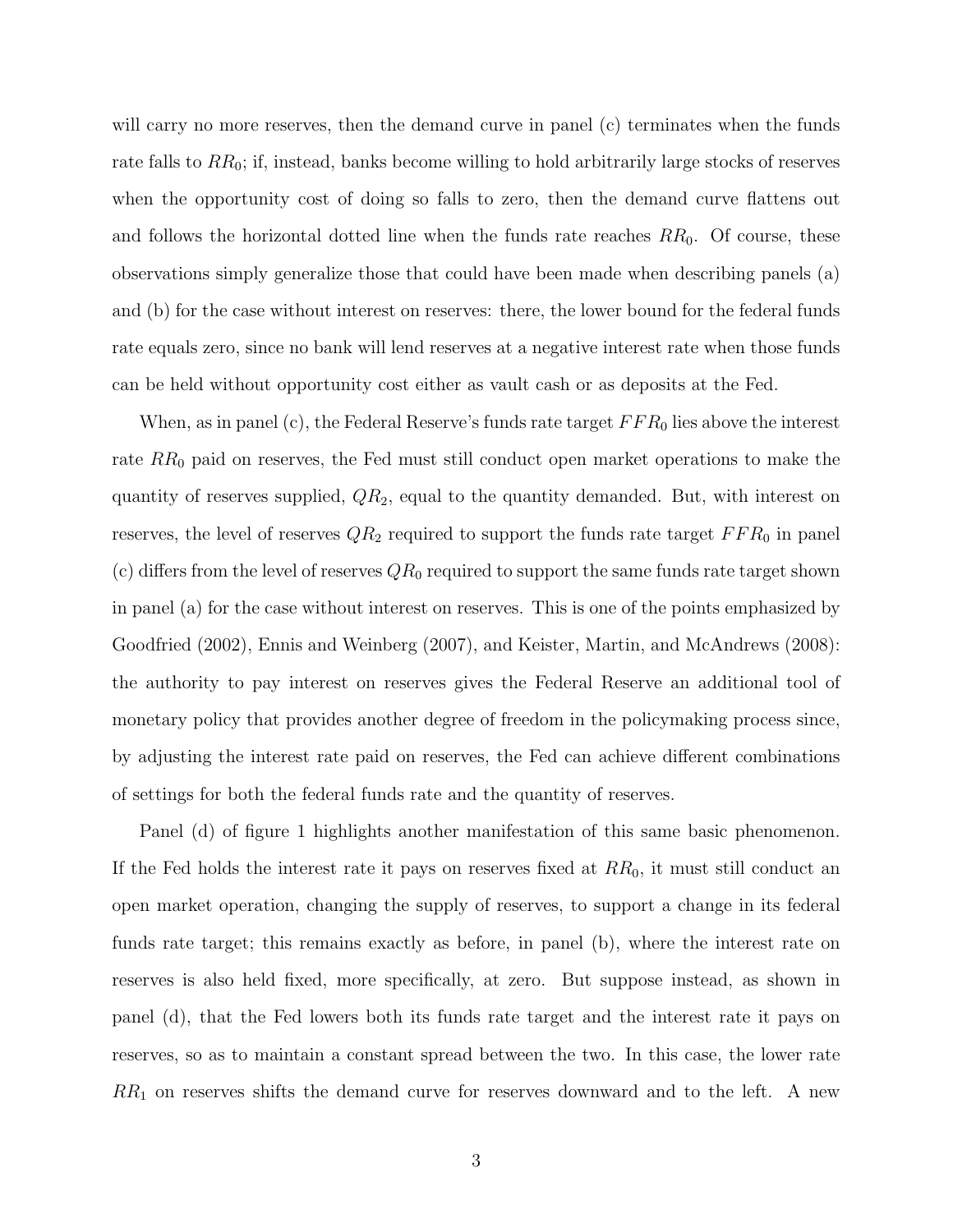short-run equilibrium is established at the new funds rate target  $FFR_1$  without any change in the quantity of reserves. To use Keister, Martin, and McAndrews' (2008) apt words, paying interest on reserves works to "divorce money" (meaning the quantity of reserves) from "monetary policy" (meaning the federal funds rate).

Importantly, however, panels (a)-(d) hold other determinants of the demand for reserves fixed. And, in particular, while the Keynesian assumption of a fixed aggregate price level may be perfectly justified when looking at the effects of monetary policy actions over short horizons, measured in days or weeks, the question remains as to what will happen over longer intervals, as weeks blend into months and then quarter years and prices begin to change. Going back to panels (a) and (b) for the case without interest on reserves, one possibility is that the Fed simply reverses its policy action, using open market sales of US Treasury securities it purchased previously to drain reserves from the banking system and restore the initial equilibrium in which the funds rate rises again to  $FFR_0$  and the quantity of reserves falls back to  $QR_0$ . Another possibility, though, arises when the Fed leaves the supply of reserves at the new, higher level  $QR_1$ . The fractional reserve banking system will then use these additional reserves to make new loans and create additional deposits. Broader measures of the money supply will rise and, in the long run, will be matched by a rise in prices that shifts the demand curve for reserves to the right as shown in panel (e). To avoid dynamic instability, the Fed will have to allow the funds rate to return to its initial, higher level  $FFR_0$ . In this case, the monetary expansion has all of its classic effects: it decreases interest rates and increases the money supply and output in the short run, but leaves interest rates and output unchanged while increasing money and prices in the long run.

Going back to panels (c) and (d) for the case with interest on reserves, again one possibility is that the Federal Reserve reverses its initial actions, raising both its federal funds rate target and the interest rate it pays on reserves so that the initial equilibrium gets restored without a change in prices. Suppose, however, that the Fed holds interest rates low enough, long enough, so that prices begin to rise. In panel (f), the rising price level shifts the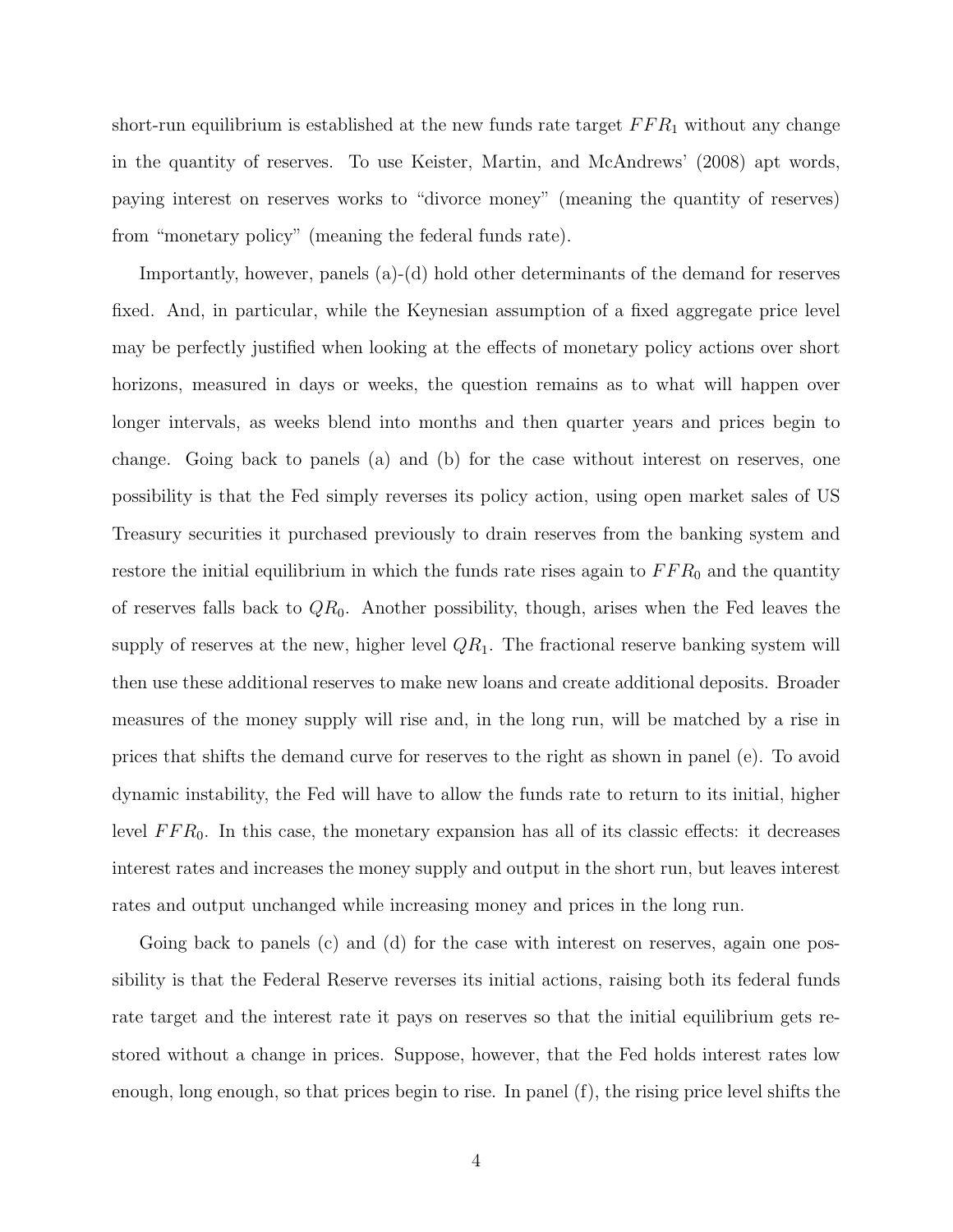demand curve for reserves back to the right. To maintain an equilibrium and avoid dynamic instability, it appears that the Fed must now do two things: raise its target for the funds rate back to  $FFR_0$  and use open market operations to accommodate the increased demand for reserves brought about by the rising price level. And if, in addition, the Fed wants to maintain a constant spread between the funds rate and the interest rate it pays on reserves, it will of course have to return the interest rate on reserves back to its original setting  $RR_0$  as well. This last example reveals that, even with interest on reserves, monetary policy actions that have macroeconomic effects, changing prices in the long run, still require open market operations that change the quantity of reserves and the broader monetary aggregates. In this example, money and monetary policy get divorced in the short run, but appear happily reunited by the story's close.

Above all, however, the series of examples considered in figure 1 illustrates how tricky it can be to think about the dynamic effects of monetary policy using diagrams that hold many endogenous variables fixed. Although, in several cases, the interest rate on reserves and even the aggregate price level are allowed to vary together with the federal funds rate and the quantity of reserves, all of the graphs ignore the effects that changes in output, brought about by changes in monetary policy, have on the demand for reserves. Likewise, to the extent that changes in the interest rate paid on reserves get passed along to consumers through changes in retail deposit rates, and to the extent that changes in deposit rates then set off portfolio rebalancing among households, additional effects that feed back into banks' demand for reserves get ignored as well. One cannot tell from these graphs whether changes in the federal funds rate, holding the interest rate on reserves fixed either at zero or some positive rate, have different effects on output and inflation than changes in the federal funds rate that occur when the interest rate on reserves is moved in lockstep to maintain a constant spread between the two; if that spread between the federal funds rate and the interest rate on reserves acts as a tax on banking activity, those differences may be important too. Finally, it is of course impossible to say much about the dynamic stability or instability of equilibria under different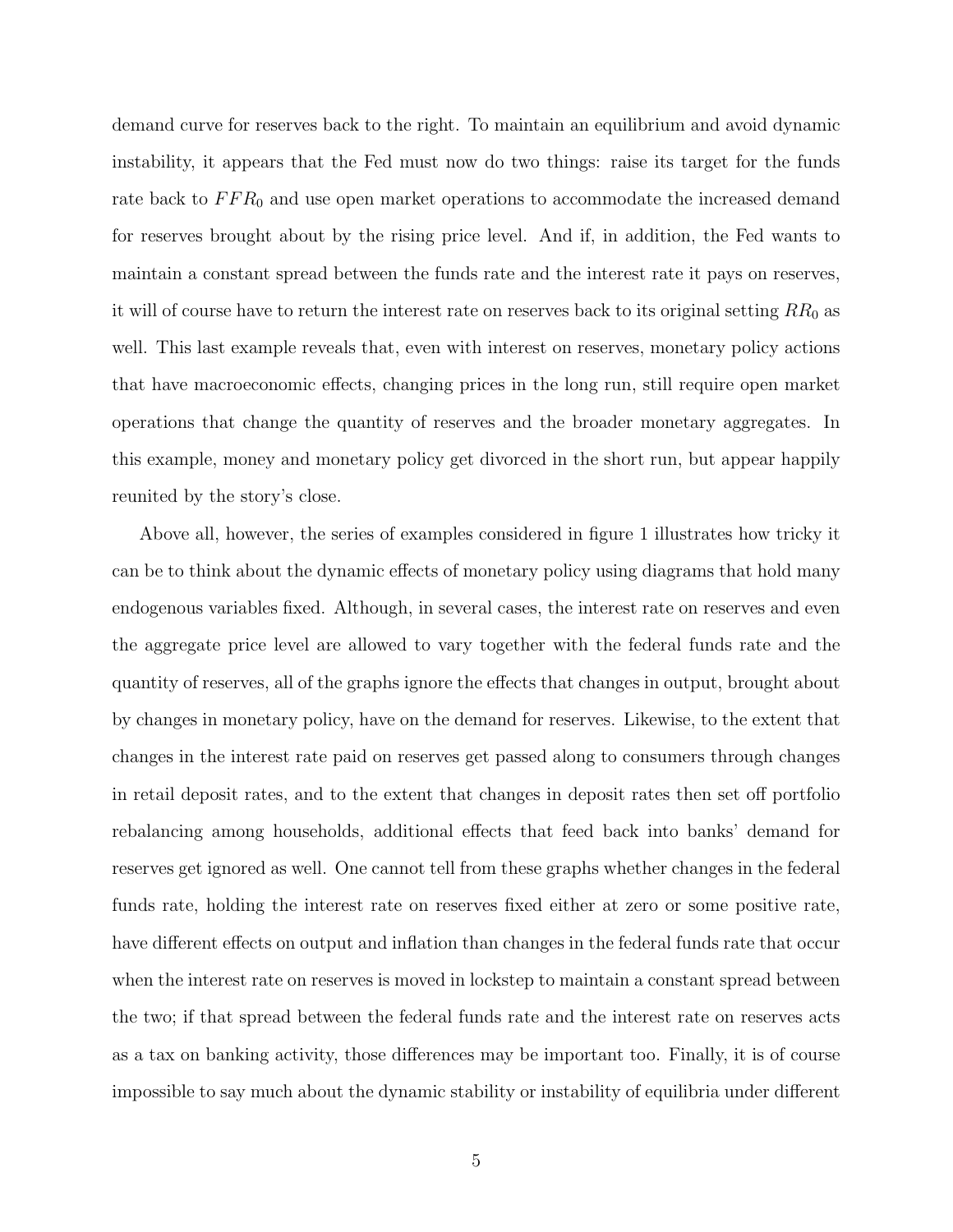monetary policymaking strategies with these two-dimensional diagrams. Assessing the full, dynamic macroeconomic effects of monetary policies that involve the payment of interest on reserves requires a fully dynamic and stochastic macroeconomic model. The purpose of this paper is to build and analyze such a model, so as to explore the macroeconomic effects of interest on reserves in more detail.

In previous work, Sargent and Wallace (1985) and Smith (1991) use overlapping generations models of money to see whether the payment of interest on reserves gives rise to problems of equilibrium indeterminacy; here, these same issues are revisited, but with the help of a New Keynesian model that resembles more closely the newer, textbook models of Woodford (2003) and Gali (2008). Berentsen and Monnet (2008) also use a dynamic, general equilibrium model to investigate the workings of monetary policy systems that pay interest on reserves. In particular, Berentsen and Monnet employ a search-theoretic framework that highlights, in great detail, how schemes involving the payment of interest on reserves can make systems of payment operate more efficiently and thereby improve resource allocations supported by decentralized markets in which money serves as a medium of exchange. Here, as in Belongia and Ireland (2010) but in contrast to most other New Keynesian models, the medium of exchange role played by currency and bank deposits receives some attention. But, by generating a demand for money through a more stylized shopping-time specification as opposed to an explicit description of decentralized trade, the model used here can go beyond Berentsen and Monnet's in other ways, allowing for a more detailed analysis of the dynamics of macroeconomic variables including output, inflation, and interest rates that compares to similar analyses conducted with more conventional New Keynesian models.

Finally and most recently, Kashyap and Stein (2010) develop a detailed model of the financial sector, in which the spread between the federal funds rate and the interest rate paid on reserves acts as a time-varying tax, and show how a central bank can use this timevarying tax to optimally stabilize a fractional reserve banking system. Here, the spread between the federal funds rate and the interest rate paid on reserves also gets modeled like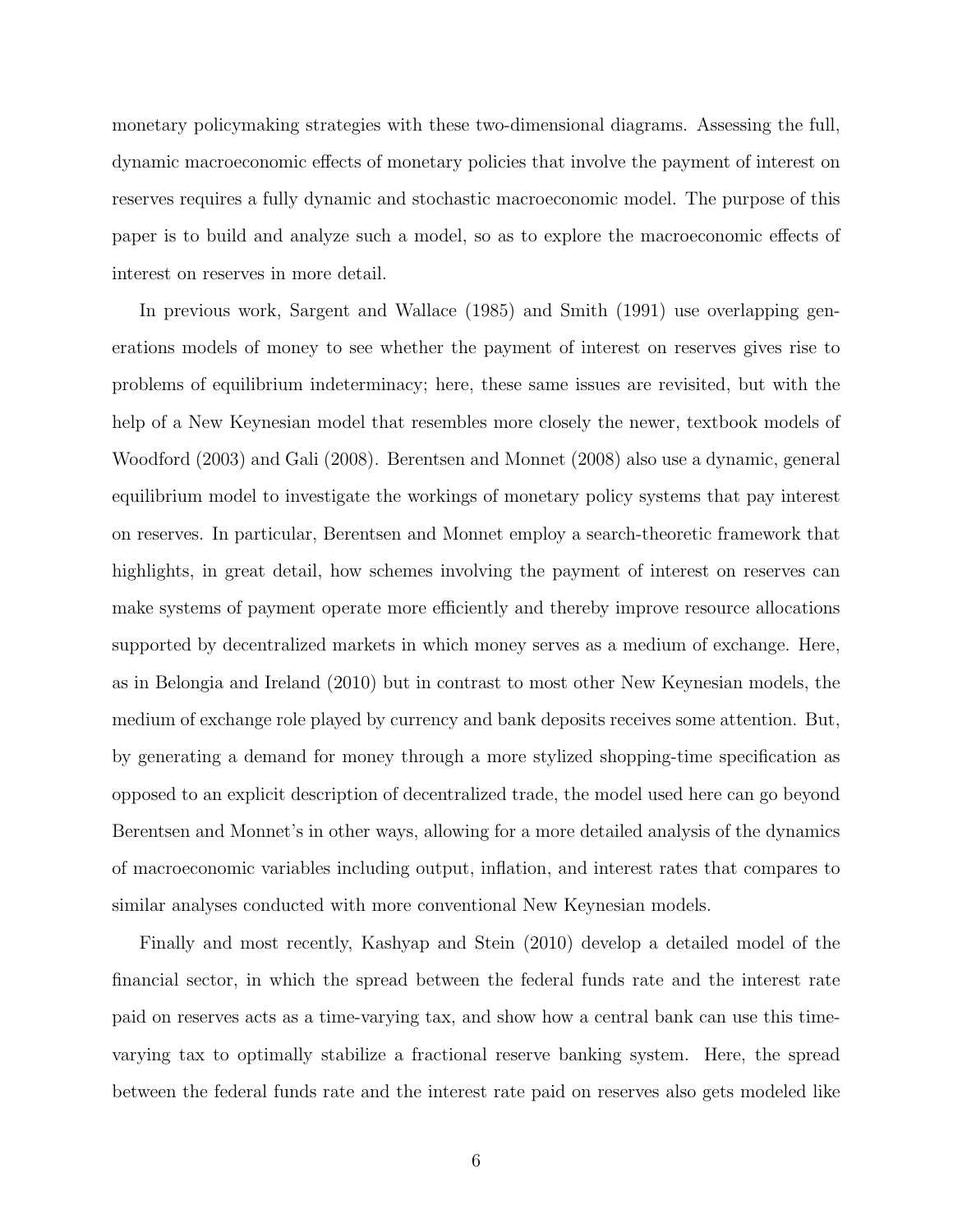a tax on banks. Once again, however, the description of the banking system provided here remains more stylized so that, while some attention is paid below to shocks that destabilize the financial sector, issues relating to the optimal design, structure, and regulation of the financial system cannot receive the very detailed consideration that they get in Kashyap and Stein (2010) and the three other studies mentioned previously: Goodfriend (2002), Ennis and Weinberg (2007), and Keister, Martin, and McAndrews (2008). Here, however, banks' activities get modeled together with those of all other households and firms in the economy, so that the broader focus can be on the macroeconomic effects of interest on reserves.

## 2 The Model

#### 2.1 Overview

Belongia and Ireland (2010) extend the standard New Keynesian framework, exposited by Woodford (2003) and Gali (2008) and used by many others, to incorporate roles for currency and bank deposits in providing monetary services to households. There, the objective is to revisit issues first raised by Barnett (1980) concerning the ability of simple-sum versus Divisia monetary aggregates to track movements in the true quantity of monetary services provided by liquid assets supplied by both the government and the private banking system. Here, the same model gets extended still further to consider the macroeconomic effects of monetary policies that manage both a short-term market rate of interest, like the federal funds rate in the United States, and the rate of interest on reserves. This extended model allows the host of issues, raised above with the help of figure 1, to be addressed head on, directly and fully, with a dynamic, stochastic general equilibrium model, but requires a somewhat more elaborate description of how banks optimally manage their holdings of reserves; the previous model in Belongia and Ireland (2010) simply posits an exogenously-varying reserve ratio that affects other aspects of bank behavior but it not itself an explicit choice variable as it is here.

The model economy consists of a representative consumer, a representative finished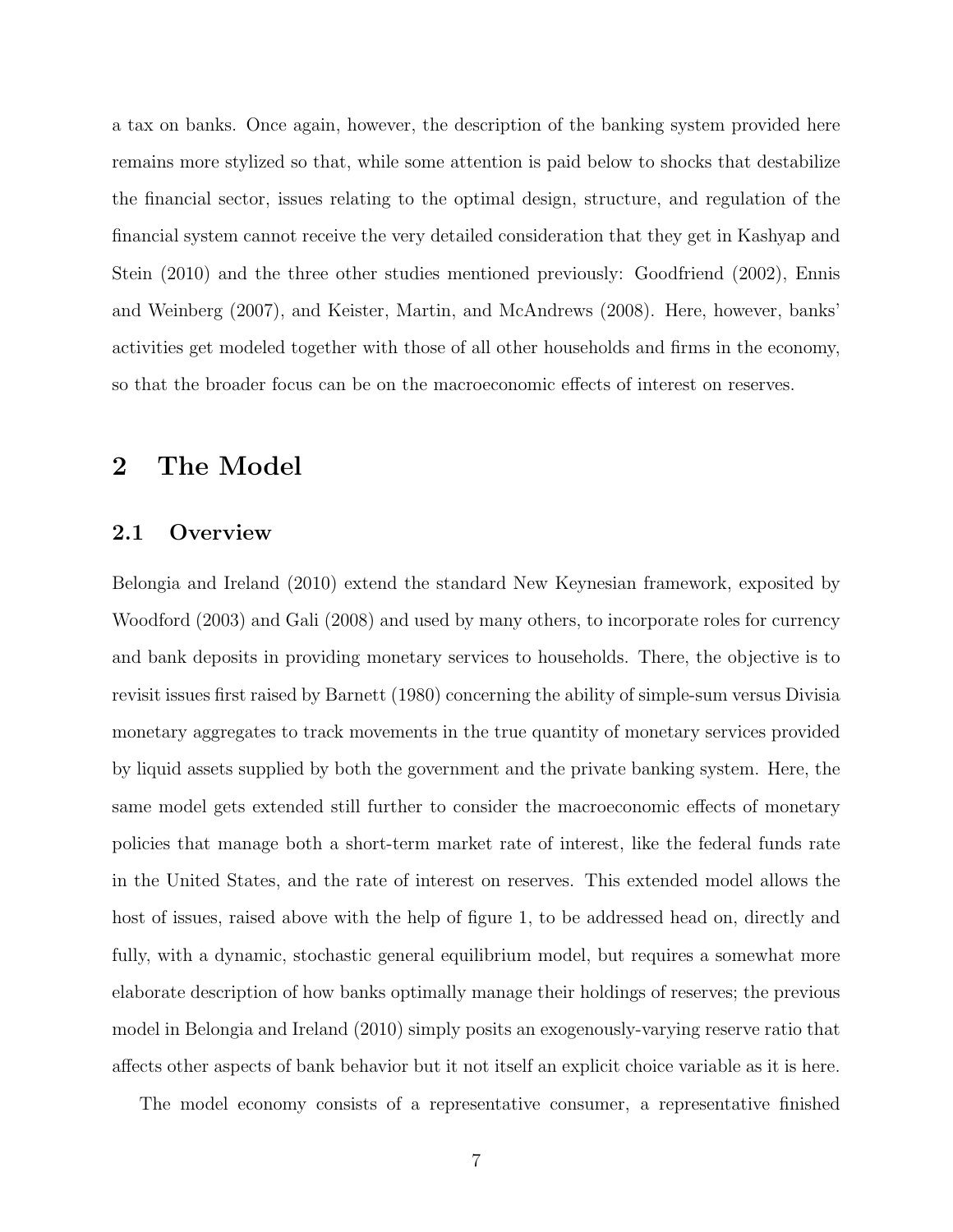goods-producing firm, a continuum of intermediate goods-producing firms indexed by  $i \in$ [0, 1], a representative bank, and a monetary authority. During each period  $t = 0, 1, 2, \ldots$ , each intermediate goods-producing firm produces a distinct, perishable intermediate good. Hence, the intermediate goods may also be indexed by  $i \in [0, 1]$ , where firm i produces good i. The model features enough symmetry, however, to allow the analysis to focus on the behavior of a representative intermediate goods-producing firm that produces the generic intermediate good  $i$ . The activities of each of these agents will now be described in turn.

#### 2.2 The Representative Household

The representative household enters each period  $t = 0, 1, 2, ...$  with  $M_{t-1}$  units of currency,  $B_{t-1}$  bonds, and  $s_{t-1}(i)$  shares in each intermediate goods-producing firm  $i \in [0,1]$ . At the beginning of the period, the household receives  $T_t$  additional units of currency in the form of a lump-sum transfer from the monetary authority. Next, the households bonds mature, providing  $B_{t-1}$  more units of currency. The household uses some of this currency to purchase  $B_t$  new bonds at the price of  $1/r_t$  dollars per bond, where  $r_t$  denotes the gross nominal interest rate between t and  $t + 1$ , and  $s_t(i)$  new shares in each intermediate goods-producing firm  $i \in [0, 1]$  at the price of  $Q_t(i)$  dollars per share.

After this initial securities-trading session, the household is left with

$$
M_{t-1} + T_t + B_{t-1} + \int_0^1 Q_t(i) s_{t-1}(i) \, \mathrm{d}i - B_t / r_t - \int_0^1 Q_t(i) s_t(i) \, \mathrm{d}i
$$

units of currency. It keeps  $N_t$  units of this currency to purchase goods and deposits the rest in the representative bank. At the same time, the household also borrows  $L_t$  dollars from the bank, bringing the total nominal value of its deposits to

$$
D_t = M_{t-1} + T_t + B_{t-1} + \int_0^1 Q_t(i) s_{t-1}(i) \, \mathrm{d}i - B_t / r_t - \int_0^1 Q_t(i) s_t(i) \, \mathrm{d}i - N_t + L_t. \tag{1}
$$

During period t, the household supplies  $h_t^g$  $_t^g(i)$  units of labor to each intermediate goods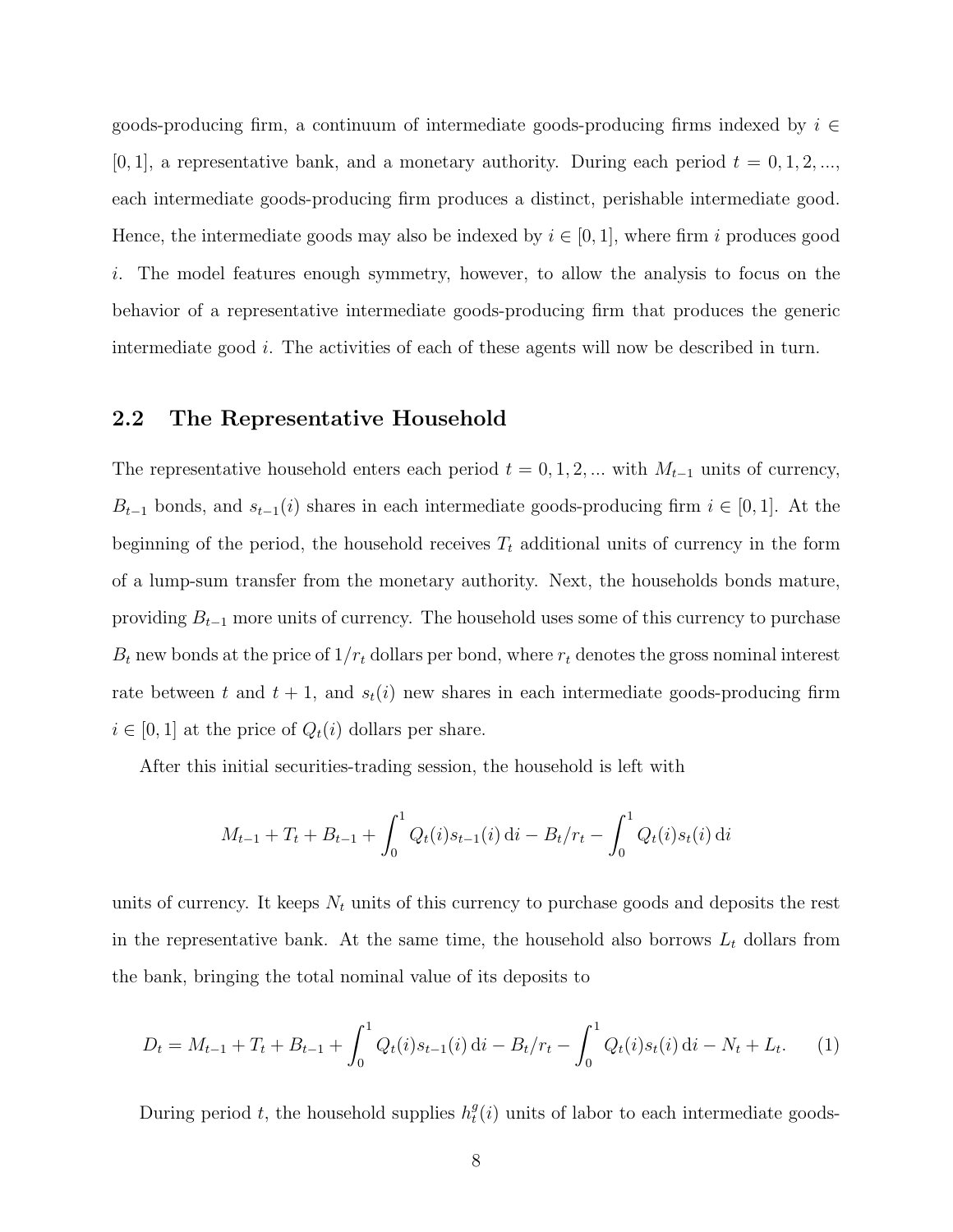producing firm  $i \in [0,1]$ , for a total of

$$
h_t^g = \int_0^1 h_t^g(i) \, \mathrm{d}i.
$$

The household also supplies  $h_t^b$  units of labor to the representative bank. The household therefore receives  $W_t h_t$  in labor income, where  $W_t$  denotes the nominal wage rate and  $h_t =$  $h_t^g + h_t^b$  denotes total hours worked in goods production and banking.

Also during period t, the household purchase  $C_t$  units of the finished good at the nominal price  $P_t$  from the representative finished goods-producing firm. Making this transaction requires

$$
h_t^s = \frac{1}{\chi} \left( \frac{v_t^a P_t C_t}{M_t^a} \right)^\chi \tag{2}
$$

units of shopping time, where  $M_t^a$  is an aggregate of monetary services provided from currency  $N_t$  and deposits  $D_t$  according to

$$
M_t^a = [(v^n)^{1/\omega} N_t^{(\omega - 1)/\omega} + (1 - v^n)^{1/\omega} D_t^{(\omega - 1)/\omega}]^{\omega/(\omega - 1)}.
$$
\n(3)

In the shopping-time specification (2), the parameter  $\chi > 1$  governs the rate at which the effort required to purchase goods and services increases as the household economizes on its holdings of monetary assets. The shock  $v_t^a$  impacts on the total demand for monetary services; it follows the autoregressive process

$$
\ln(v_t^a) = (1 - \rho_v^a) \ln(v^a) + \rho_v^a \ln(v_{t-1}^a) + \varepsilon_{vt}^a,
$$
\n(4)

where  $v_a > 0$  helps determine the steady-state level of real monetary services demanded relative to consumption, the persistence parameter satisfies  $0 \leq \rho_v^a < 1$ , and the serially uncorrelated innovation  $\varepsilon_{vt}^a$  has mean zero and standard deviation  $\sigma_v^a$ . In the monetary aggregation specification (3), the parameter  $\omega > 0$  measures the elasticity of substitution between currency and deposits in creating liquidity services and the parameter  $v^n$ , satisfying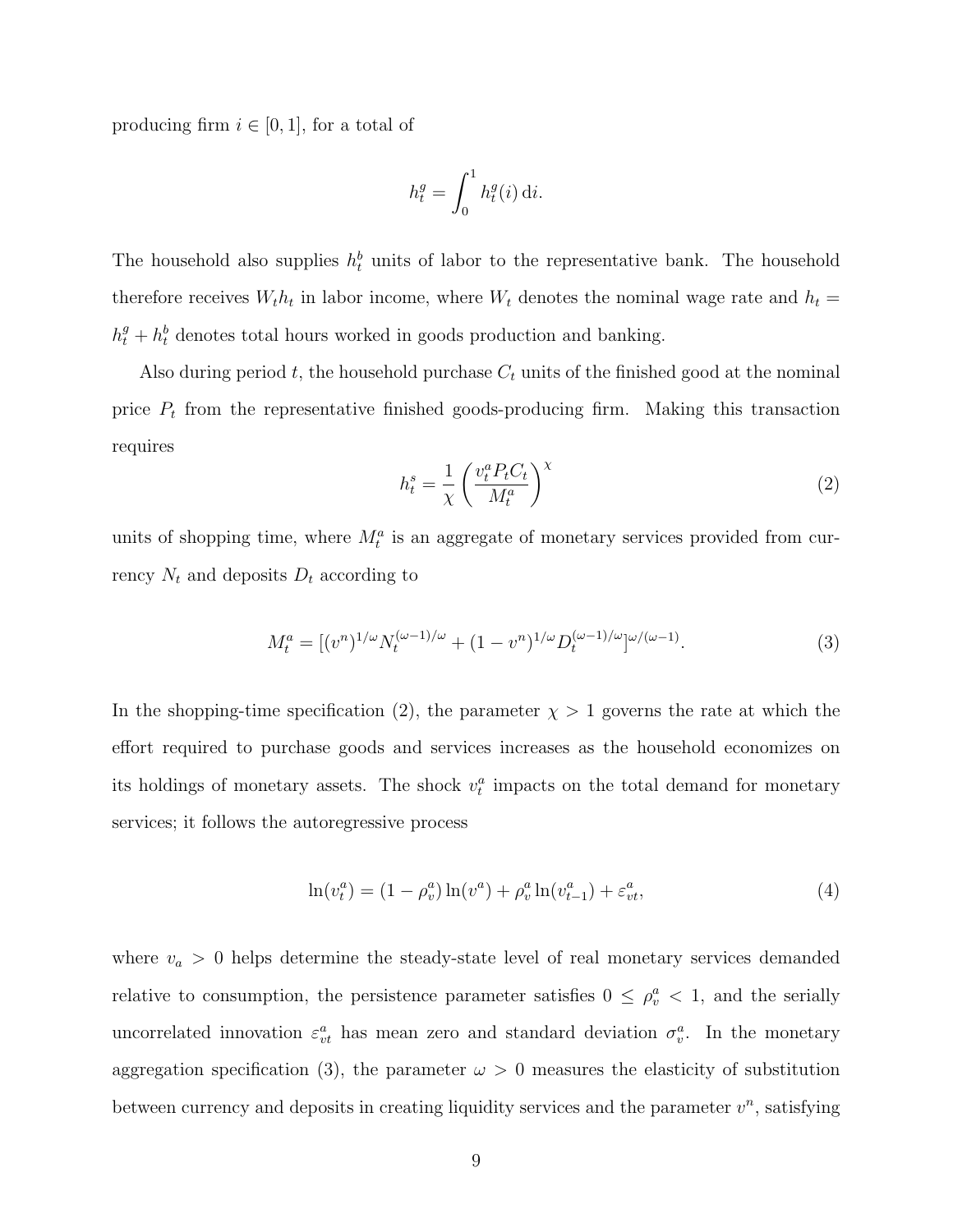$0 < v<sup>n</sup> < 1$ , helps determine the steady-state share of currency versus deposits in creating the monetary aggregate.

At the end of period t, the household owes the bank  $r_t^l L_t$  dollars, where  $r_t^l$  is the gross nominal interest on loans. At the same time, however, the bank owes the household  $r_t^d D_t$ dollars, where  $r_t^d$  is the gross nominal interest rate on deposits. The household also receives a nominal dividend payment  $F_t(i)$  for each share that it owns in each intermediate goodsproducing firm  $i \in [0, 1]$ . After all these payments get sent and received, the household carries  $M_t$  units of currency into period  $t + 1$ , where

$$
M_t = N_t + W_t h_t + \int_0^1 F_t(i) s_t(i) \, \mathrm{d}i + r_t^d D_t - P_t C_t - r_t^l L_t. \tag{5}
$$

The household, therefore, chooses sequences for  $B_t$ ,  $s_t(i)$  for all  $i \in [0,1]$ ,  $N_t$ ,  $D_t$ ,  $L_t$ ,  $h_t$ ,  $C_t$ ,  $h_t^s$ ,  $M_t^a$ , and  $M_t$  for all  $t = 0, 1, 2, ...$  to maximize the expected utility function

$$
E\sum_{t=0}^{\infty} \beta^t a_t [\ln(C_t) - \eta(h_t + h_t^s)],\tag{6}
$$

where the discount factor satisfies  $0 < \beta < 1$  and  $\eta > 0$  measures the weight on leisure versus consumption. The preference shock  $a_t$  in  $(6)$  follows the autoregressive process

$$
\ln(a_t) = \rho_a \ln(a_{t-1}) + \varepsilon_{at},\tag{7}
$$

where the persistence parameter satisfies  $0 \leq \rho_a < 1$  and the serially uncorrelated innovation  $\varepsilon_{at}$  has mean zero and standard deviation  $\sigma_a$ . The household makes its optimal choices subject to the constraints (1)-(3) and (5), each of which must hold for all  $t = 0, 1, 2, \dots$ , taking as given the behavior of the exogenous shocks described by (4) and (7) for all  $t = 0, 1, 2, ...$ 

A convenient way to characterize the solution to the household's problem is to substitute the shopping-time specification  $(2)$  into the utility function  $(7)$  and to express the remaining constraints (1), (3), and (5) in real terms by dividing through by the nominal price level  $P_t$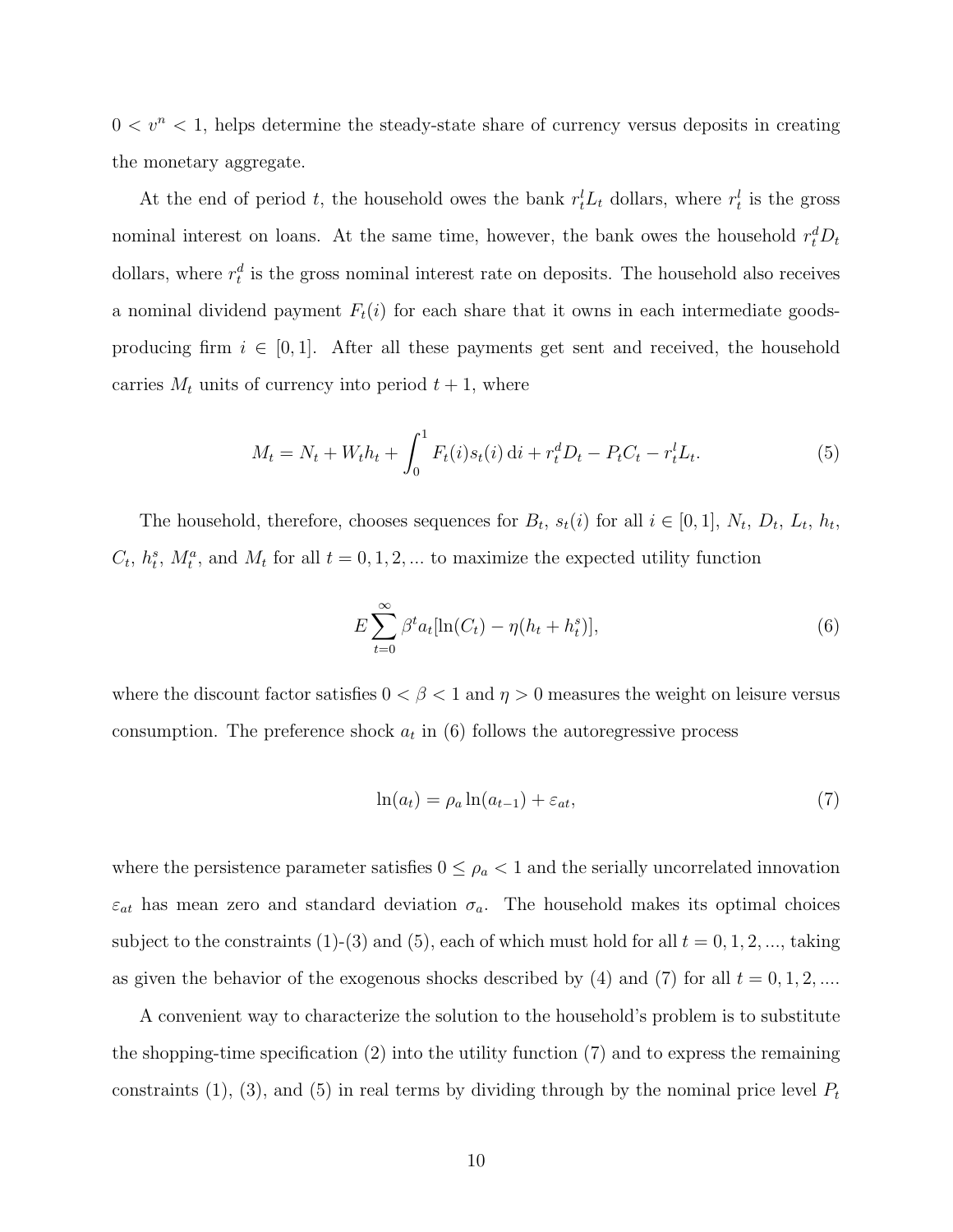to obtain

$$
\frac{M_{t-1} + T_t + B_{t-1} - B_t/r_t - N_t + L_t}{P_t} + \int_0^1 \left[ \frac{Q_t(i)}{P_t} \right] \left[ s_{t-1}(i) - s_t(i) \right] \mathrm{d}i \ge \frac{D_t}{P_t},\tag{8}
$$

$$
\left[ (v^n)^{1/\omega} \left( \frac{N_t}{P_t} \right)^{(\omega - 1)/\omega} + (1 - v^n)^{1/\omega} \left( \frac{D_t}{P_t} \right)^{(\omega - 1)/\omega} \right]^{\omega/(\omega - 1)} \ge \frac{M_t^a}{P_t},\tag{9}
$$

and

$$
\frac{N_t + W_t h_t + r_t^d D_t}{P_t} + \int_0^1 \left[ \frac{F_t(i)}{P_t} \right] s_t(i) \, \mathrm{d}i \ge C_t + \frac{r_t^l L_t + M_t}{P_t},\tag{10}
$$

after allowing for free disposal. Letting  $\Lambda_t^1$ ,  $\Lambda_t^2$ , and  $\Lambda_t^3$  denote the nonnegative Lagrange multipliers on these three constraints, the first-order conditions for the household's problem can be written as

$$
\frac{\Lambda_t^1}{r_t} = \beta E_t \left( \frac{\Lambda_{t+1}^1 P_t}{P_{t+1}} \right),\tag{11}
$$

$$
\Lambda_t^1 \left[ \frac{Q_t(i)}{P_t} \right] = \Lambda_t^3 \left[ \frac{F_t(i)}{P_t} \right] + \beta E_t \left\{ \Lambda_{t+1}^1 \left[ \frac{Q_{t+1}(i)}{P_{t+1}} \right] \right\} \tag{12}
$$

for all  $i\in [0,1],$ 

$$
\frac{N_t}{P_t} = v^n \left(\frac{M_t^a}{P_t}\right) \left(\frac{\Lambda_t^2}{\Lambda_t^1 - \Lambda_t^3}\right)^\omega,\tag{13}
$$

$$
\frac{D_t}{P_t} = (1 - v^n) \left(\frac{M_t^a}{P_t}\right) \left(\frac{\Lambda_t^2}{\Lambda_t^1 - r_t^d \Lambda_t^3}\right)^\omega,\tag{14}
$$

$$
\Lambda_t^1 = r_t^l \Lambda_t^3,\tag{15}
$$

$$
\eta a_t = \Lambda_t^3 \left( \frac{W_t}{P_t} \right),\tag{16}
$$

$$
\frac{a_t}{C_t} \left[ 1 - \eta \left( \frac{v_t^a P_t C_t}{M_t^a} \right)^{\chi} \right] = \Lambda_t^3,
$$
\n(17)

$$
\eta a_t \left(\frac{v_t^a P_t C_t}{M_t^a}\right)^{\chi} = \Lambda_t^2 \left(\frac{M_t^a}{P_t}\right),\tag{18}
$$

and

$$
\Lambda_t^3 = \beta E_t \left( \frac{\Lambda_{t+1}^1 P_t}{P_{t+1}} \right),\tag{19}
$$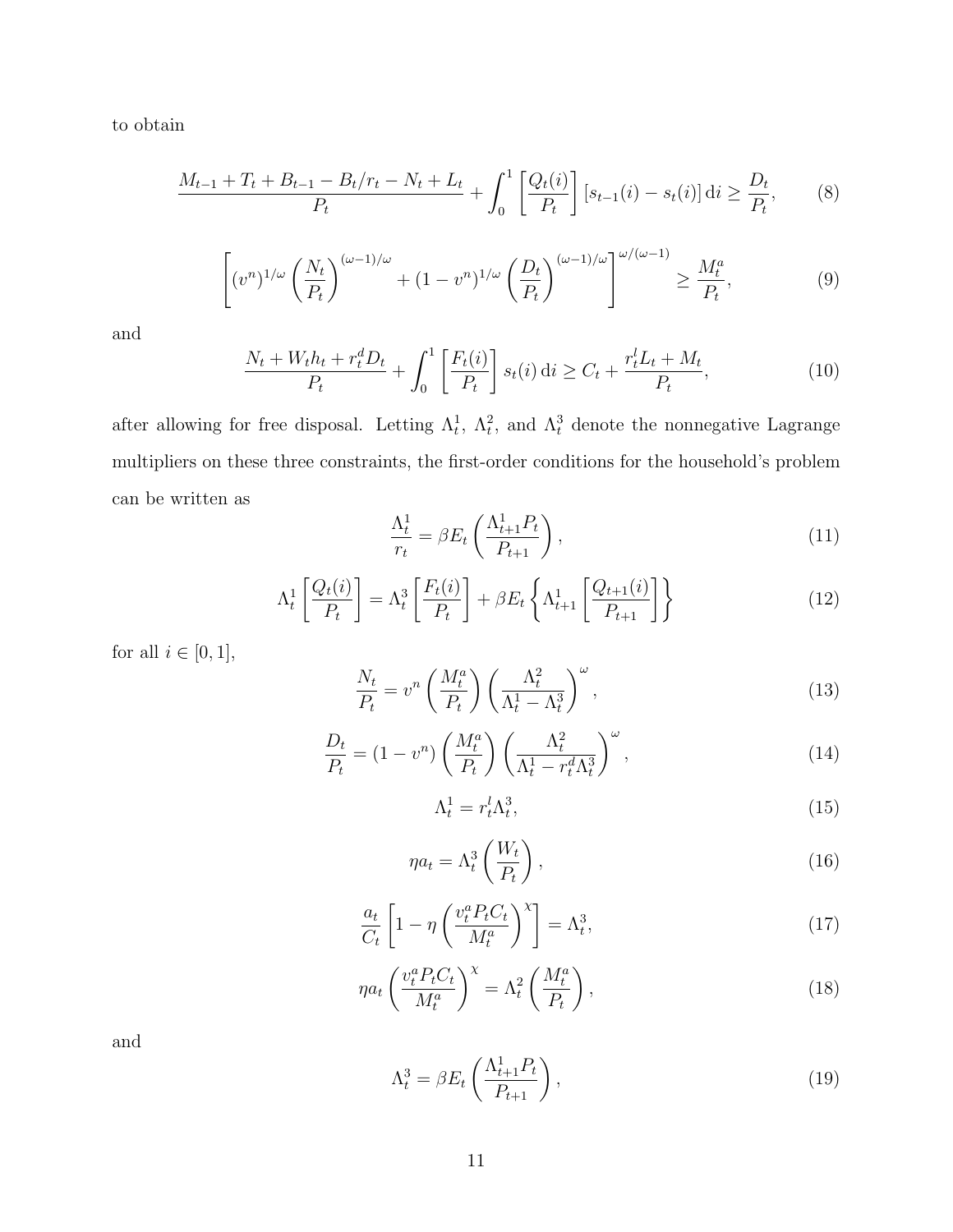together with (2) and (8)-(10) with equality for all  $t = 0, 1, 2, ...$  The implications of these optimality conditions for issues relating to monetary aggregation and the demand for monetary assets are discussed below.

#### 2.3 The Representative Finished Goods-Producing Firm

During each period  $t = 0, 1, 2, \dots$ , the representative finished goods-producing firm uses  $Y_t(i)$ units of each intermediate good  $i \in [0,1]$ , purchased at the nominal price  $P_t(i)$ , to manufacture  $Y_t$  units of the finished good according to the constant-returns-to-scale technology described by

$$
\left[\int_0^1 Y_t(i)^{(\theta-1)\theta} \,\mathrm{d}i\right]^{\theta/(\theta-1)} \ge Y_t,
$$

where  $\theta > 1$  measures the elasticity of substitution between the various intermediate goods in producing the final good. Thus, the finished goods-producing firm chooses  $Y_t(i)$  for all  $i \in [0, 1]$  to maximize its profits, given by

$$
P_t \left[ \int_0^1 Y_t(i)^{(\theta - 1)\theta} \, \mathrm{d}i \right]^{\theta/(\theta - 1)} - \int_0^1 P_t(i) Y_t(i) \, \mathrm{d}i,
$$

for all  $t = 0, 1, 2, \dots$  The first-order conditions for this problem are

$$
Y_t(i) = \left[\frac{P_t(i)}{P_t}\right]^{-\theta} Y_t
$$
\n(20)

for all  $i \in [0, 1]$  and  $t = 0, 1, 2, ...$ 

Competition drives the finished goods-producing firm's profits to zero in equilibrium. This zero profit condition implies that

$$
P_t = \left[ \int_0^1 P_t(i)^{1-\theta} \, \mathrm{d}i \right]^{1/(1-\theta)}
$$

for all  $t = 0, 1, 2, ...$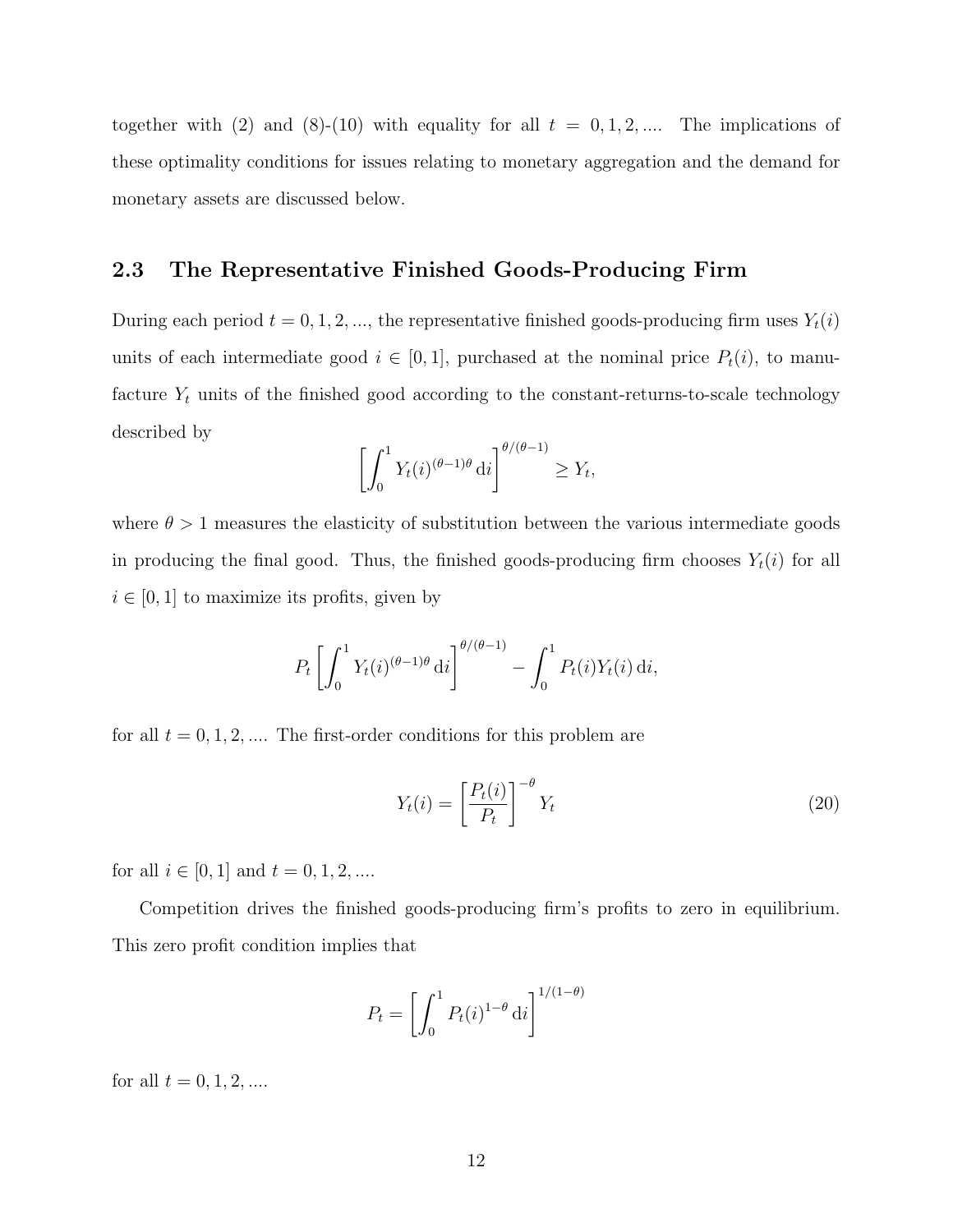#### 2.4 The Representative Intermediate Goods-Producing Firm

During each period  $t = 0, 1, 2, \dots$ , the representative intermediate goods-producing firm hires  $h_t^g$  $t_i^g(i)$  units of labor from the representative household to manufacture  $Y_t(i)$  units of intermediate good i according to the constant-returns-to-scale technology described by

$$
Z_t h_t^g(i) \ge Y_t(i). \tag{21}
$$

The aggregate technology shock follows a random walk with positive drift:

$$
\ln(Z_t) = \ln(z) + \ln(Z_{t-1}) + \varepsilon_{zt},\tag{22}
$$

where  $z > 1$  and the serially uncorrelated innovation  $\varepsilon_{zt}$  has mean zero and standard deviation  $\sigma_z$ .

Since the intermediate goods substitute imperfectly for one another in producing the finished good, the representative intermediate goods-producing firm sells its output in a monopolistically competitive market. Hence, during each period  $t = 0, 1, 2, \dots$ , the intermediate goods-producing firm sets the nominal price  $P_t(i)$  for its output, subject to the requirement that it satisfy the representative finished goods-producing firm's demand, described by (20). In addition, following Rotemberg (1982), the intermediate goods-producing firm faces a quadratic cost of adjusting its nominal price, measured in units of the finished good and given by

$$
\frac{\phi_p}{2} \left[ \frac{P_t(i)}{\pi P_{t-1}(i)} - 1 \right]^2 Y_t,
$$

where the parameter  $\phi_p > 0$  governs the magnitude of the price adjustment cost and where  $\pi > 1$  denotes the gross, steady-state inflation rate.

The cost of price adjustment makes the intermediate goods-producing firm's problem dynamic: the firm chooses a sequence for  $P_t(i)$  for all  $t = 0, 1, 2, ...$  to maximize its total, real market value, which from the equity-pricing relation (12) implied by the household's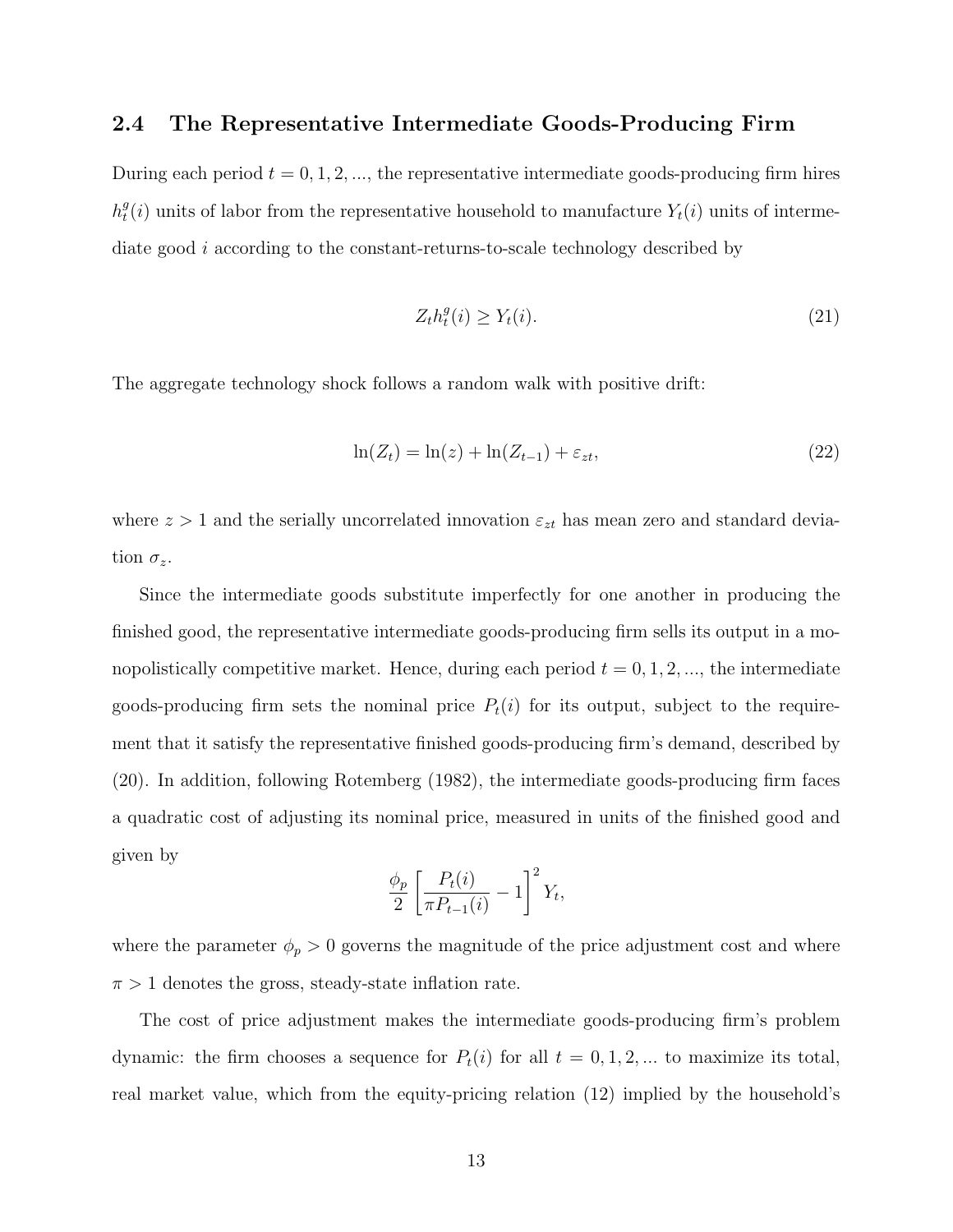optimizing behavior is proportional to

$$
E\sum_{t=0}^{\infty}\beta^t\Lambda_t^3\left[\frac{F_t(i)}{P_t}\right]
$$

where

$$
\frac{F_t(i)}{P_t} = \left[\frac{P_t(i)}{P_t}\right]^{1-\theta} Y_t - \left[\frac{P_t(i)}{P_t}\right]^{-\theta} \left(\frac{W_t Y_t}{P_t Z_t}\right) - \frac{\phi_p}{2} \left[\frac{P_t(i)}{\pi P_{t-1}(i)} - 1\right]^2 Y_t \tag{23}
$$

for all  $t = 0, 1, 2, \dots$  The first-order conditions for this problem are

$$
0 = (1 - \theta) \Lambda_t^3 \left[ \frac{P_t(i)}{P_t} \right]^{-\theta} Y_t + \theta \Lambda_t^3 \left[ \frac{P_t(i)}{P_t} \right]^{-\theta - 1} \left( \frac{W_t Y_t}{P_t Z_t} \right) - \phi_p \Lambda_t^3 \left[ \frac{P_t(i)}{\pi P_{t-1}(i)} - 1 \right] \left[ \frac{Y_t P_t}{\pi P_{t-1}(i)} \right] + \beta \phi_p E_t \left\{ \Lambda_{t+1}^3 \left[ \frac{P_{t+1}(i)}{\pi P_t(i)} - 1 \right] \left[ \frac{Y_{t+1} P_{t+1}(i) P_t}{\pi P_t(i)^2} \right] \right\}
$$
(24)

for all  $t=0,1,2,\ldots$ 

### 2.5 The Representative Bank

During each period  $t = 0, 1, 2, \dots$ , the representative bank accepts deposits worth  $D_t$  dollars from the representative household. Creating these deposits requires  $N_t^v$  dollars in reserves and  $h_t^d$  units of labor, where

$$
x_t^a \left[ (x^n)^{1/\nu} \left( \frac{N_t^v}{P_t} \right)^{(\nu - 1)/\nu} + (1 - x^n)^{1/\nu} (Z_t h_t^d)^{(\nu - 1)/\nu} \right]^{ \nu/(\nu - 1)} \ge \frac{D_t}{P_t}.\tag{25}
$$

In (25), the parameter  $\nu > 0$  measures the elasticity of substitution between reserves and labor in the deposit creation process and the parameter  $x^n$ , satisfying  $0 < x^n < 1$ , helps determine the share of reserves relative to labor in producing deposits. The shock  $x_i^a$  to productivity in the banking sector follows the autoregressive process

$$
\ln(x_t^a) = (1 - \rho_x^a) \ln(x^a) + \rho_x^a \ln(x_{t-1}^a) + \varepsilon_{xt}^a,\tag{26}
$$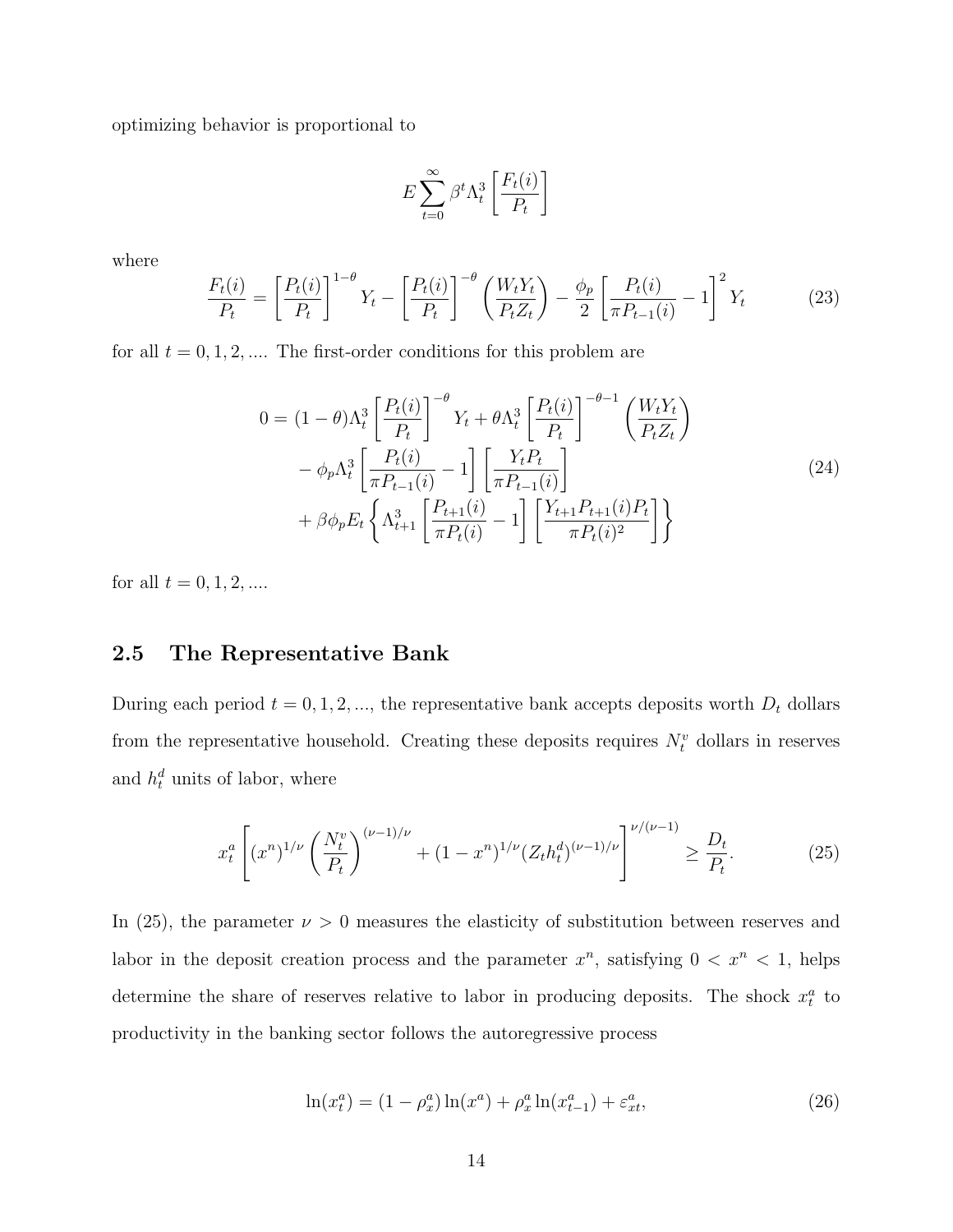where  $x^a > 0$ ,  $0 \le \rho_x^a < 1$ , and the serially uncorrelated innovation  $\varepsilon_{xt}^a$  has mean zero and standard deviation  $\sigma_x^a$ . In addition, to manage its stock of reserves worth  $N_t^v/P_t$  in real terms, the bank must hire  $h_t^v$  additional units of labor, where

$$
Z_t h_t^v \ge \phi_v \left(\frac{N_t^v}{P_t}\right). \tag{27}
$$

When the parameter  $\phi_v > 0$  is very small but still strictly positive, the additional labor requirement embedded into the specification through (27) has little effect on real resource allocations, but ensures that banks' holdings of reserves remain finite and uniquely-determined even when the central bank pays interest on those reserves at a rate that equals the market rate  $r_t$  on bonds. This model feature thereby eliminates one potential source of equilibrium indeterminacy by invoking the plausible assumption that looking after a larger stock of reserves always requires at least a small amount of additional time and effort from a bank's funds manager; the same assumption would make the demand curves for reserves in the various panels of figure 1 terminate at the point where the federal funds rate falls to the rate of interest paid on reserves, instead of extending infinitely far out, parallel to the horizontal axis. Also, the assumption, reflected in both (25) and (27), that labor productivity in banking activities grows at the same stochastic rate as it does in the production of intermediate goods as described by (21) and (22), ensures that the model remains consistent with balanced growth.

After deciding on its optimal holding of reserves  $N_t^v$ , the bank lends out its remainin funds  $L_t$ ; its balance sheet constraint requires that

$$
\frac{D_t}{P_t} \ge \frac{N_t^v + L_t}{P_t} \tag{28}
$$

As noted above, deposits pay interest at the gross rate  $r_t^d$  and loans earn interest at the gross rate  $r_t^l$ ; in addition, reserves earn interest at the gross rate  $r_t^v$ . Hence, during each period t,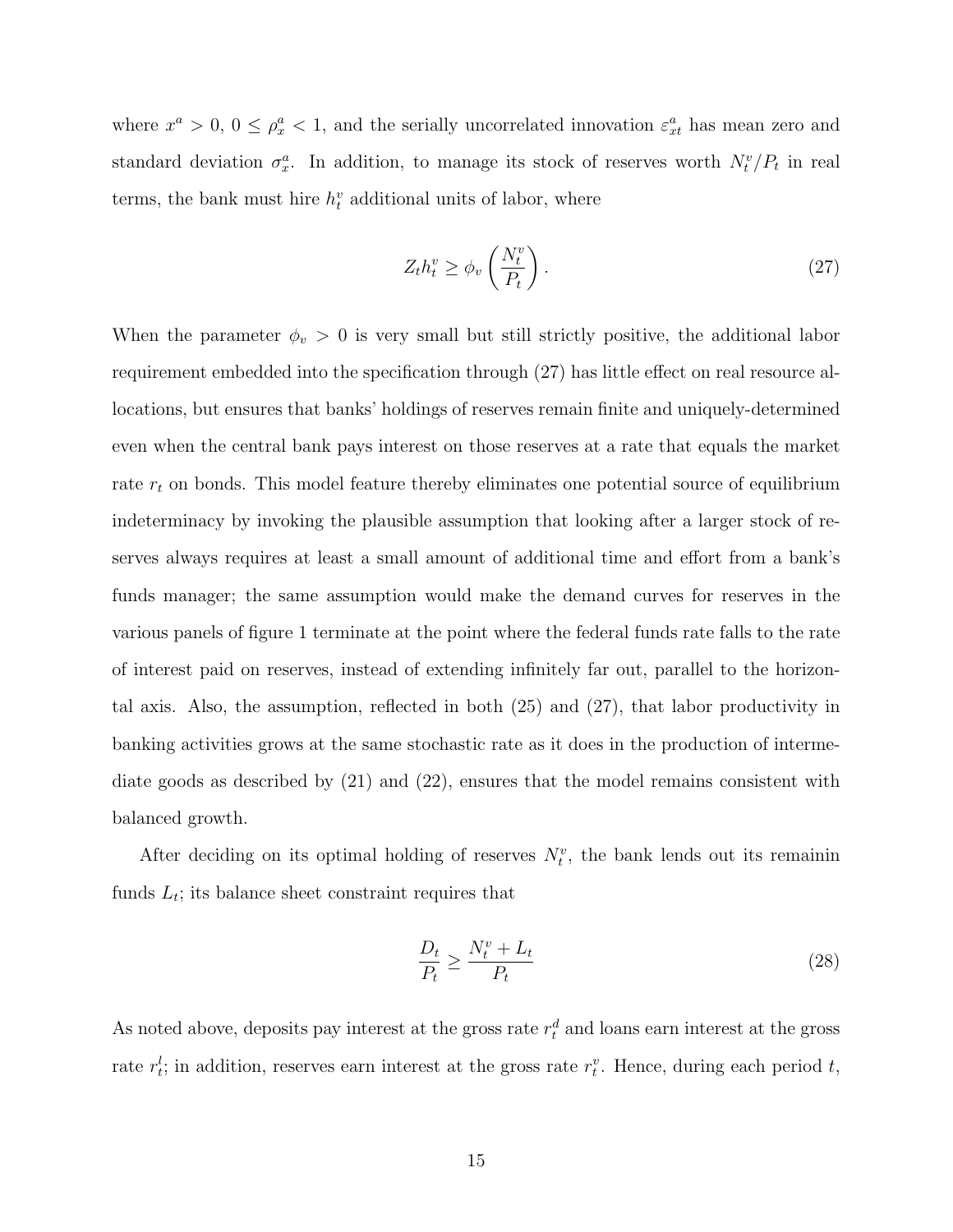the bank chooses  $D_t$ ,  $N_t^v$ ,  $L_t$ ,  $h_t^d$ , and  $h_t^v$  to maximize its profits, given in nominal terms by

$$
(r_t^l - 1)L_t + (r_t^v - 1)N_t^v - (r_t^d - 1)D_t - W_t(h_t^d + h_t^v),
$$
\n(29)

subject to the constraints  $(25)$ ,  $(27)$  and  $(28)$  and taking as given the behavior of the exogenous shocks as described by (22) and (26) for all  $t = 0, 1, 2, ...$ 

A convenient way to characterize the solution to the bank's problem is to substitute the constraints  $(25)$ ,  $(27)$ , and  $(28)$  into the expression  $(29)$  for profits, which can be rewritten in real terms as

$$
(r_t^l - r_t^d) x_t^a \left[ (x^n)^{1/\nu} \left( \frac{N_t^v}{P_t} \right)^{(\nu - 1)/\nu} + (1 - x^n)^{1/\nu} (Z_t h_t^d)^{(\nu - 1)/\nu} \right]^{\nu/(\nu - 1)} - \left[ r_t^l + \phi_v \left( \frac{W_t}{P_t Z_t} \right) - r_t^v \right] \left( \frac{N_t^v}{P_t} \right) - \left( \frac{W_t}{P_t} \right) h_t^d.
$$
\n(30)

Equation (30) serves to highlight that the bank earns revenue from charging a higher interest rate on its loans than it must pay on its deposits, but also incurs both an opportunity and real resource cost of holding reserves and must compensate its workers for their efforts in creating deposits. The first-order conditions for the bank's problem can be written as

$$
\frac{N_t^v}{P_t} = (r_t^l - r_t^d)^{\nu} (x_t^a)^{\nu - 1} x^n \left(\frac{D_t}{P_t}\right) \left[r_t^l + \phi_v \left(\frac{W_t}{P_t Z_t}\right) - r_t^v\right]^{-\nu},\tag{31}
$$

$$
h_t^d = (r_t^l - r_t^d)^{\nu} (x_t^a)^{\nu - 1} (1 - x^n) \left(\frac{D_t}{P_t}\right) Z_t^{\nu - 1} \left(\frac{W_t}{P_t}\right)^{-\nu},\tag{32}
$$

and  $(25)$ ,  $(27)$ , and  $(28)$  with equality for all  $t = 0, 1, 2, ...$  Note that  $(11)$ ,  $(15)$ , and  $(19)$ imply that  $r_t = r_t^l$  for all  $t = 0, 1, 2, \dots$ : since households can obtain additional funds either by selling bonds or borrowing from banks, the interest rate on bonds must equal the interest rate on loans. Using this no-arbitrage relationship, (25), (31), and (32) can be combined to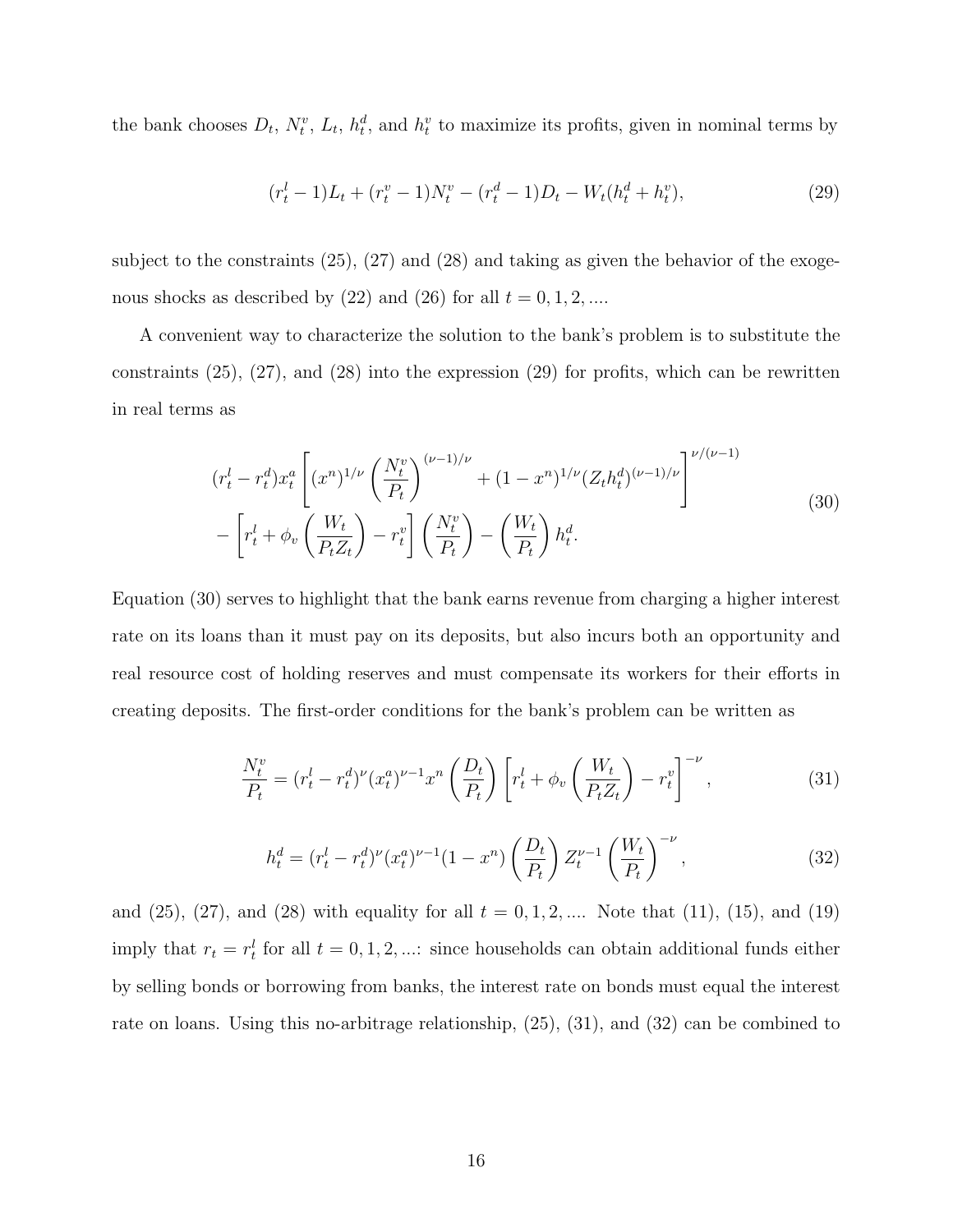obtain

$$
r_t^d = r_t - \frac{1}{x_t^a} \left\{ x^n \left[ r_t + \phi_v \left( \frac{W_t}{P_t Z_t} \right) - r_t^v \right]^{1-\nu} + (1 - x^n) \left( \frac{W_t}{P_t Z_t} \right)^{1-\nu} \right\}^{1/(1-\nu)},\tag{33}
$$

which shows how the cost of deposit creation, which in turn depends on the opportunity cost of holding reserves and the cost of labor, causes the competitively-determined interest rate on deposits to fall short of the interest rate on bonds and loans.

#### 2.6 The Monetary Authority

As usual in New Keynesian models like this one, the central bank will be assumed to conduct monetary policy by adjusting the short-term market rate of interest  $r_t$  in response to movements in inflation  $\pi_t = P_t/P_{t-1}$  and a stationary measure of real economic activity, in this case the rate of output growth

$$
g_t = Y_t / Y_{t-1},\tag{34}
$$

since the level of output inherits a random walk from the nonstationary technology shock (22). The modified Taylor (1993) rule

$$
\ln(r_t/r) = \rho_r \ln(r_{t-1}/r) + \rho_\pi \ln(\pi_{t-1}/\pi) + \rho_g \ln(g_{t-1}/g) + \varepsilon_{rt}
$$
\n(35)

allows, in addition, for interest rate smoothing through the lagged interest rate term on the right-hand side. In (35), the constants  $r, \pi$ , and g denote the steady-state values of the short-term nominal interest rate, the inflation rate, and the output growth rate, the Taylor rule coefficients  $\rho_r \geq 0$ ,  $\rho_{\pi} \geq 0$ , and  $\rho_g \geq 0$  are chosen by the central bank, and the serially uncorrelated innovation  $\varepsilon_{rt}$  has mean zero and standard deviation  $\sigma_r$ .

In addition, here, the central bank must also choose a rule for determining the interest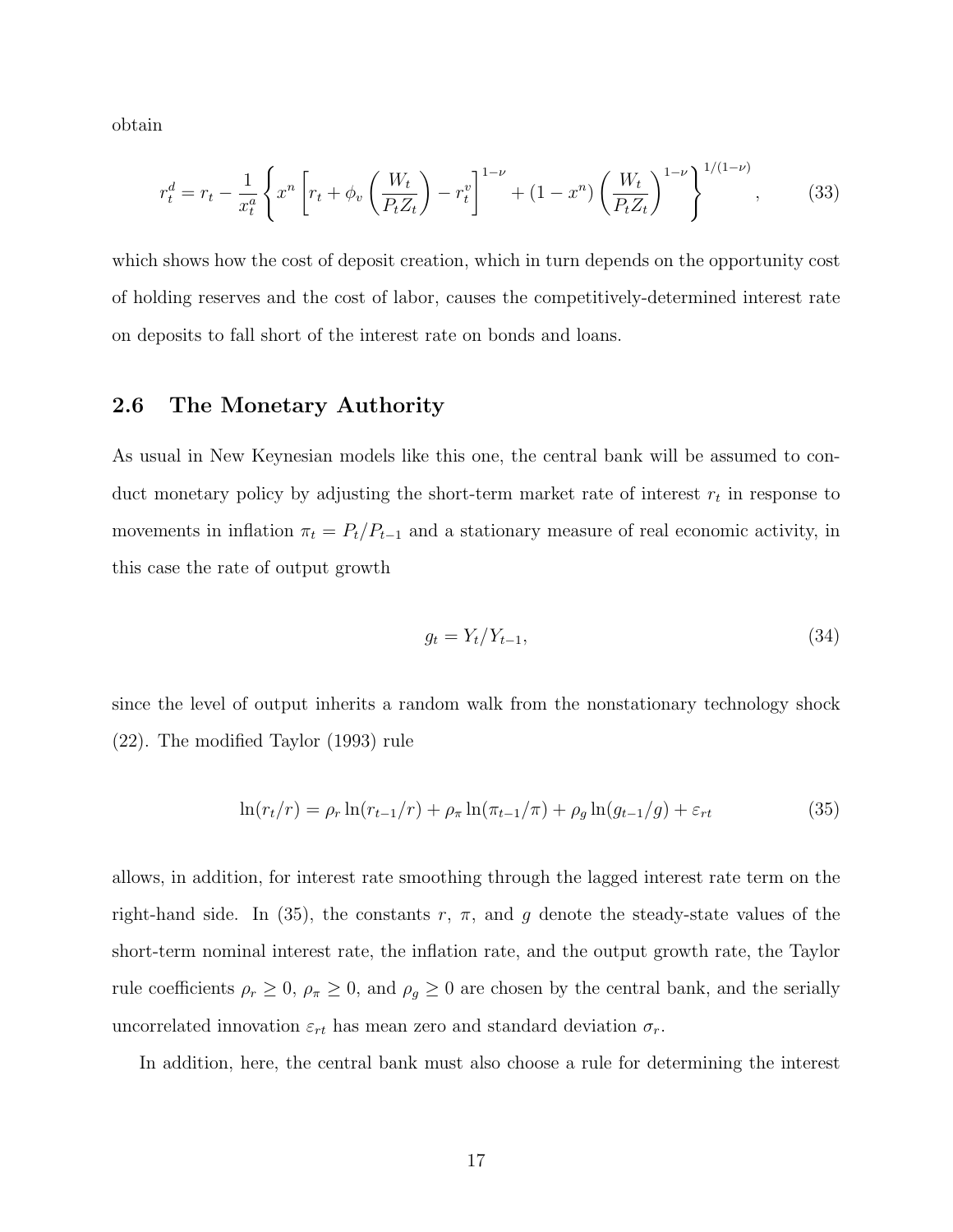rate  $r_t^v$  it pays on reserves. By specifying a general rule of the form  $r_t^v = \tau_t r_t^\alpha$  or, in logs,

$$
\ln(r_t^v) = \ln(\tau_t) + \alpha \ln(r_t),\tag{36}
$$

where  $\alpha \geq 0$  is a parameter, the new variable  $\tau_t$  follows the autoregressive process

$$
\ln(\tau_t) = (1 - \rho_\tau) \ln(\tau) + \rho_\tau \ln(\tau_{t-1}) + \varepsilon_{\tau t} \tag{37}
$$

with  $\tau \geq 1$ ,  $0 \leq \rho_{\tau} < 1$ , and the serially uncorrelated innovation  $\varepsilon_{\tau t}$  has mean zero and standard deviation  $\sigma_{\tau}$ , the general model allows flexibly for a number of special cases, including: (i) the standard case  $\alpha = 0, \tau = 1, \rho_{\tau} = 0, \text{ and } \sigma_{\tau} = 0$  in which no interest is paid on reserves, (ii) the case  $\alpha = 0, \tau > 1, \rho_{\tau} = 0$ , and  $\sigma_{\tau} = 0$  in which interest is paid on reserves at the constant, gross rate  $\tau$ , (iii) the case  $\alpha = 1$ ,  $0 < \tau < 1$ ,  $\rho_{\tau} = 0$ , and  $\sigma_{\tau} = 0$  depicted in panels (c), (d), and (f) of figure 1 in which there is a constant,  $100(1 - \tau)$  percentage-point spread between the market rate and the interest rate on reserves, (iv) the case  $\alpha = 1, \tau = 1$ ,  $\rho_{\tau} = 0$ , and  $\sigma_{\tau} = 0$  in which interest is paid on reserves at the market rate, and (v) a variety of cases with  $0 \leq \rho_{\tau} < 1$  and  $\sigma_{\tau} > 0$  in which there is independent, stochastic variation in the rate of interest on reserves, giving rise to a time-varying spread between the market rate and the rate of interest on reserves.

### 2.7 Monetary Aggregation

In this model with currency and deposits, the variable  $M_t^a$  represents the true aggregate of monetary services demanded by the representative household during each period  $t =$  $0, 1, 2, \ldots$  Note that  $(11)$  and  $(19)$ , describing the representative household's optimizing behavior, imply that

$$
\Lambda_t^1 = r_t \Lambda_t^3 \tag{38}
$$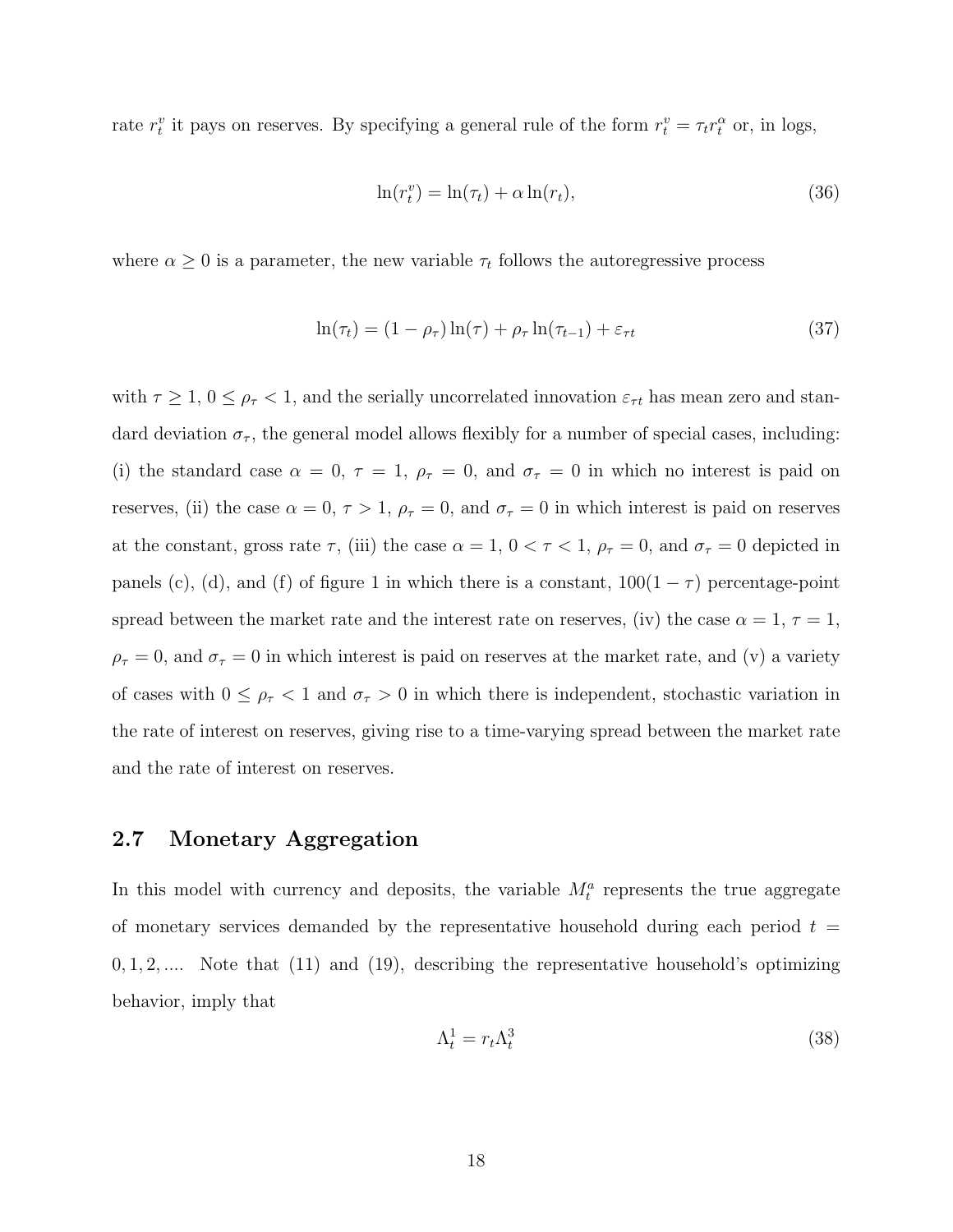for all  $t = 0, 1, 2, \dots$  Substituting (38), together with (13) and (14), into (9) then yields

$$
\frac{\Lambda_t^2}{\Lambda_t^3} = [v^n(r_t - 1)^{1 - \omega} + (1 - v^n)(r_t - r_t^d)^{(1 - \omega)}]^{1/(1 - \omega)}.
$$
\n(39)

Define the own rate of return  $r_t^a$  on the monetary aggregate  $M_t^a$  with reference to the righthand side of (39):

$$
r_t - r_t^a = [v^n(r_t - 1)^{1-\omega} + (1 - v^n)(r_t - r_t^d)^{(1-\omega)}]^{1/(1-\omega)}.
$$
\n(40)

Then one can verify that if the household's choices of currency and deposits are not of independent interest, the household's problem can be stated more simply as one of choosing sequences for  $B_t$ ,  $s_t(i)$  for all  $i \in [0,1]$ ,  $L_t$ ,  $h_t$ ,  $C_t$ ,  $M_t^a$ , and  $M_t$  for all  $t = 0,1,2,...$  to maximize the expected utility function obtained by substituting (2) into (6) subject to the constraints

$$
\frac{M_{t-1} + T_t + B_{t-1} - B_t/r_t + L_t}{P_t} + \int_0^1 \left[ \frac{Q_t(i)}{P_t} \right] [s_{t-1}(i) - s_t(i)] dt \ge \frac{M_t^a}{P_t},
$$

and

$$
\frac{W_t h_t + r_t^a M_t^a}{P_t} + \int_0^1 \left[ \frac{F_t(i)}{P_t} \right] s_t(i) \, \mathrm{d}i \ge C_t + \frac{r_t^l L_t + M_t}{P_t}
$$

for all  $t = 0, 1, 2, \dots$ , confirming that  $M_t^a$  represents a true economic aggregate of monetary services.

Equations  $(38)-(40)$  also allow  $(16)$  and  $(18)$  to be combined to obtain

$$
\ln\left(\frac{M_t^a}{P_t}\right) = \frac{\chi}{1+\chi}\ln(C_t) + \frac{1}{1+\chi}\ln\left(\frac{W_t}{P_t}\right) - \frac{1}{1+\chi}\ln(r_t - r_t^a) + \frac{\chi}{1+\chi}\ln(v_t^a),\tag{41}
$$

and (13) and (14) to be rewritten as

$$
\frac{N_t}{P_t} = v^n \left(\frac{u_t^a}{u_t^n}\right)^\omega \left(\frac{M_t^a}{P_t}\right) \tag{42}
$$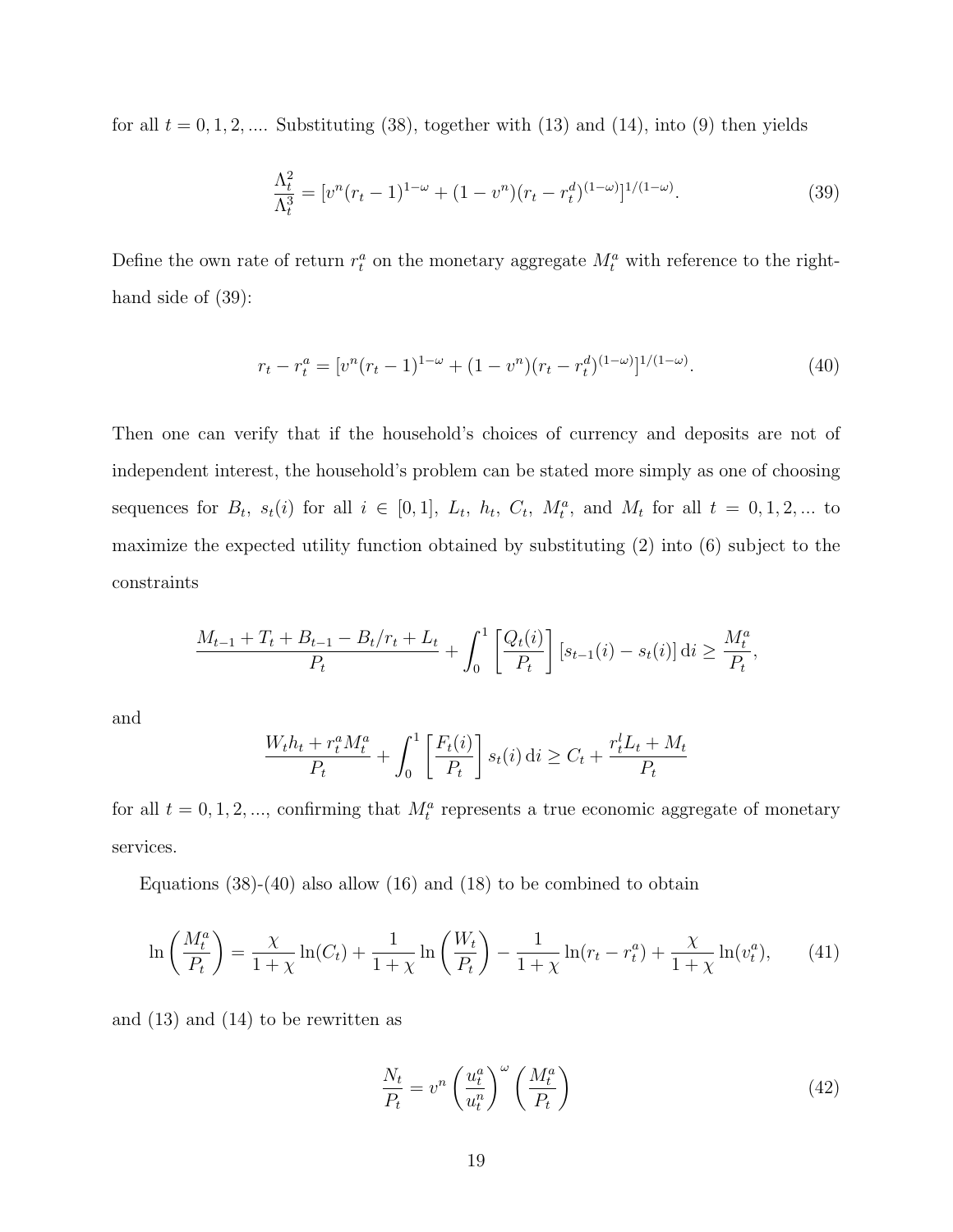and

$$
\frac{D_t}{P_t} = (1 - v^n) \left(\frac{u_t^a}{u_t^d}\right)^\omega \left(\frac{M_t^a}{P_t}\right),\tag{43}
$$

where

$$
u_t^a = \frac{r_t - r_t^a}{r_t},\tag{44}
$$

$$
u_t^n = \frac{r_t - 1}{r_t},\tag{45}
$$

and

$$
u_t^d = \frac{r_t - r_t^d}{r_t},\tag{46}
$$

use Barnett's (1978) formula to define the user costs  $u_t^a$ ,  $u_t^n$ , and  $u_t^d$  of the monetary aggregate  $M_t^a$ , currency  $N_t$ , and deposits  $D_t$ . Equation (41) takes the form of a demand curve for monetary aggregate  $M_t^a$ , which having been derived from a shopping-time specification has the real wage as well as consumption as its scale variables, a result that echos Karni's (1973), and has  $r_t - r_t^a$  as its opportunity cost term. Meanwhile, (42) and (43) show how the household's optimal choices of currency and deposits in creating the monetary aggregate depend on the share parameter  $v^n$  as well as the user cost of each individual monetary asset relative to the aggregate as a whole. A larger value of the parameter  $\omega$ , implying more substitutability between currency and deposits in creating the aggregate, naturally makes the demand for each individual asset more responsive to changes in user costs.

While the true monetary aggregate  $M_t^a$  and its user cost  $u_t^a$  are well-defined and observable within the model, their magnitudes depend on not only on the quantities of currency and deposits but also on functional forms and parameters that may not be known to outside agents, including analysts at the monetary authority and applied econometricians more generally. Belongia and Ireland (2010) show, however, that in a model like this one, but without interest on reserves, movements in both the true aggregate and its user cost are approximated very closely by movements in Divisia quantity and price indices for monetary services like those proposed by Barnett (1980); and the advantage of these Divisia aggregates is that they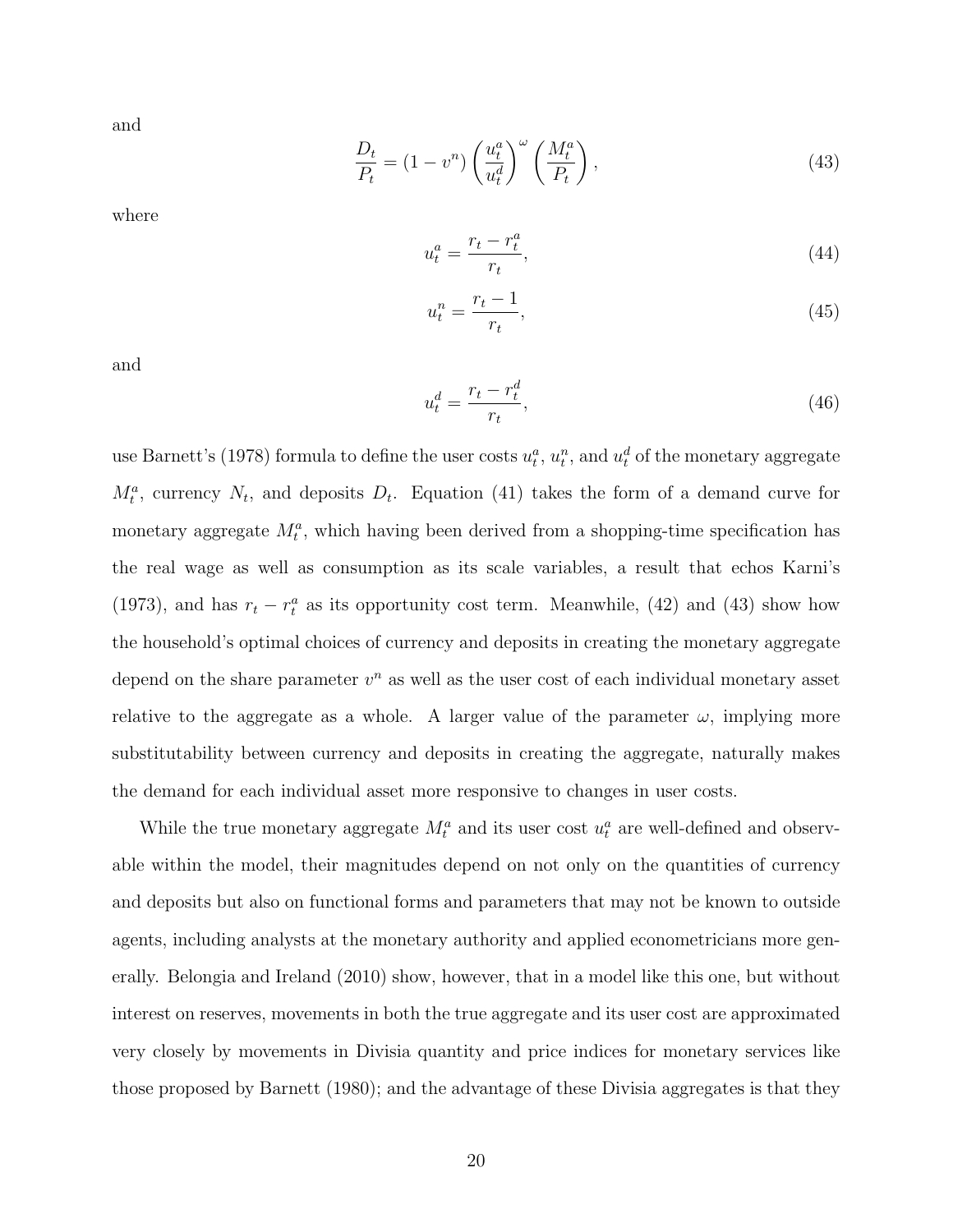can be constructed without reference to unknown functional forms and parameters. Until 2006, the Federal Reserve Bank of St. Louis compiled and released data on these monetary services indices, building closely on Barnett's work as described by Anderson, Jones, and Nesmith (1997*a*, 1997*b*); below, therefore, data on the St. Louis Fed's monetary services indices will be used as a proxy for data on  $M_t^a$ . The more familiar, simple-sum aggregate

$$
M_t^s = N_t + D_t \tag{47}
$$

is, of course, constructed quite easily both in the model and the data: it, too, does not depend on unknown parameters. As emphasized by Barnett (1980), however, simple-sum aggregates do not represent true, economic aggregates except under the extreme and counterfactual assumption that currency and deposits are perfect substitutes in providing liquidity services and therefore have the identical user costs; and as shown both in Belongia and Ireland (2010) and here, below, the simple-sum aggregate  $M_t^s$  often behaves quite differently from the true monetary aggregate  $M_t^a$  and, by extension, to the preferred, Divisia approximations to the true aggregate.

Two other monetary variables considered below are the reserve ratio and the monetary base. The former can be measured in the usual way, dividing bank reserves by deposits:

$$
rr_t = N_t^v / D_t. \tag{48}
$$

The latter is measured most easily by observing that since, for simplicity, households in this model do not carry deposits across periods and banks do not carry reserves across periods either, the variable  $M_t$  that keeps track of the amount currency possessed by the representative household at the end of each period  $t = 0, 1, 2, ...$  also equals the monetary base. And since, within each period, the monetary base gets increased both through the lump-sum transfer made by the monetary authority to households and the interest payments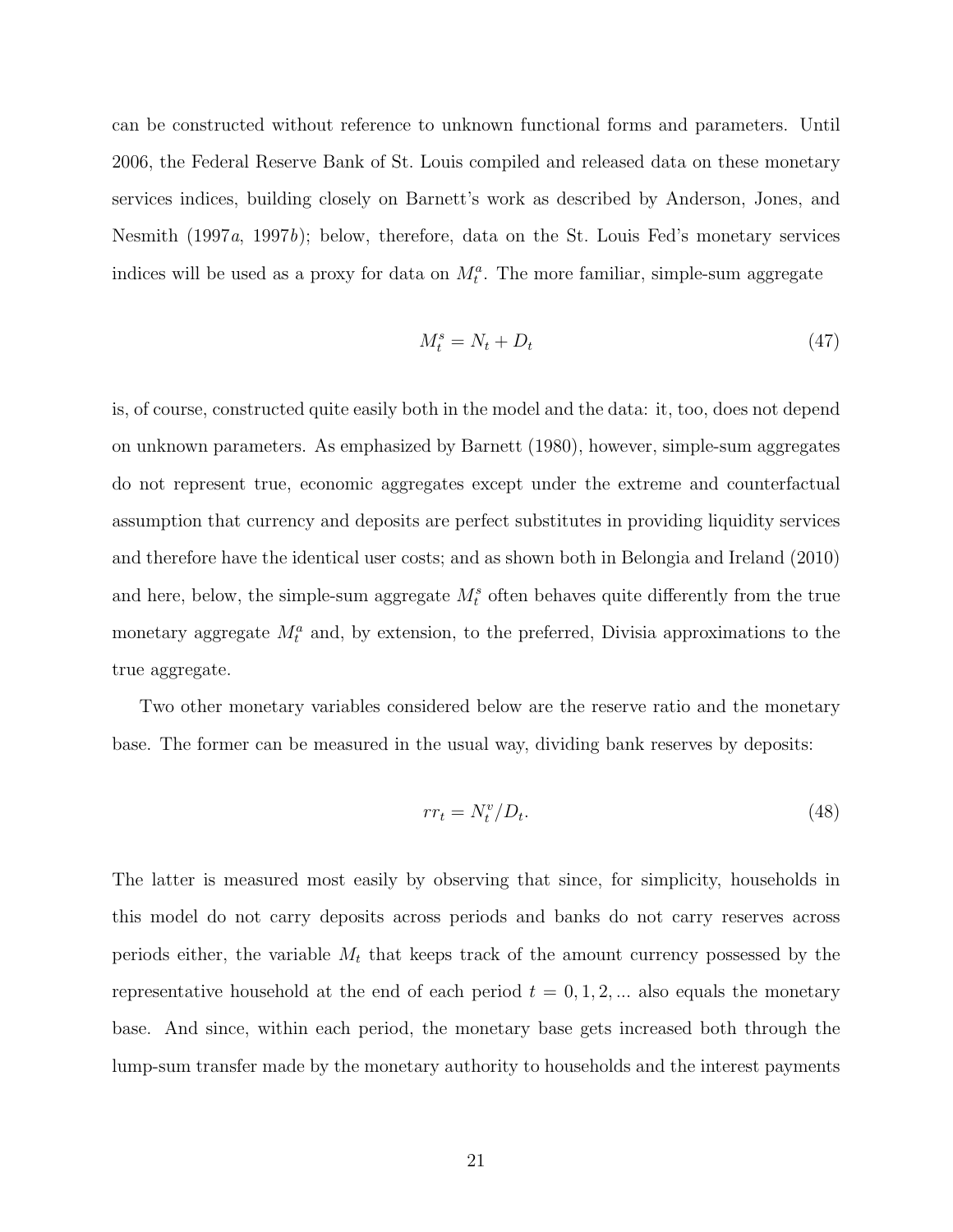on reserves made by the monetary authority to banks, it evolves according to

$$
M_t = M_{t-1} + T_t + (r_t^v - 1)N_t^v
$$
\n(49)

for all  $t = 0, 1, 2, ...$ 

#### 2.8 Symmetric Equilibrium

In a symmetric equilibrium, all intermediate goods-producing firms make identical decisions, so that  $Y_t(i) = Y_t$ ,  $h_t^g$  $t^{g}(i) = h^{g}_{t}$  $t_t^g$ ,  $P_t(i) = P_t$ ,  $F_t(i) = F_t$ , and  $Q_t(i) = Q_t$  for all  $i \in [0,1]$  and  $t = 0, 1, 2, \dots$  In addition, the market-clearing conditions  $B_t = 0$ ,  $s_t(i) = 1$  for all  $i \in [0, 1]$ ,

$$
h_t = h_t^g + h_t^g \tag{50}
$$

and

$$
h_t^b = h_t^d + h_t^v \tag{51}
$$

must hold for all  $t = 0, 1, 2, ...$  After imposing these conditions, (2), (4), (7)-(19), (21)-(28),  $(31), (32), (34)-(37), (40),$  and  $(44)-(51)$  can be collected together to form a system of 38 equations determining the equilibrium behavior of the 38 variables  $C_t$ ,  $Y_t$ ,  $g_t$ ,  $h_t^s$ ,  $h_t$ ,  $h_t^{\theta}$  $\frac{g}{t}$ ,  $h_t^b$ ,  $h_t^d, h_t^v, F_t, \Lambda_t^1, \Lambda_t^2, \Lambda_t^3, M_t, T_t, N_t, D_t, L_t, M_t^a, N_t^v, M_t^s, P_t, W_t, Q_t, r_t^l, r_t^d, r_t, r_t^v, r_t^a, u_t^a, u_t^n,$  $u_t^d$ ,  $rr_t$ ,  $v_t^a$ ,  $a_t$ ,  $Z_t$ ,  $x_t^a$ , and  $\tau_t$ .

This system implies that many of these variables will be nonstationary, with real variables inheriting a unit root from the nonstationary process (22) for the technology shock and nominal variables inheriting a unit root from the conduct of monetary policy as described by the Taylor rule (35). However, the real variables become stationary when scaled by the lagged technology shock  $Z_{t-1}$  and the nominal variables become stationary when expressed in growth rates. When the 38-equation system is rewritten in terms of these appropriately-transformed variables, it implies that the economy has a balanced growth path, along which all of the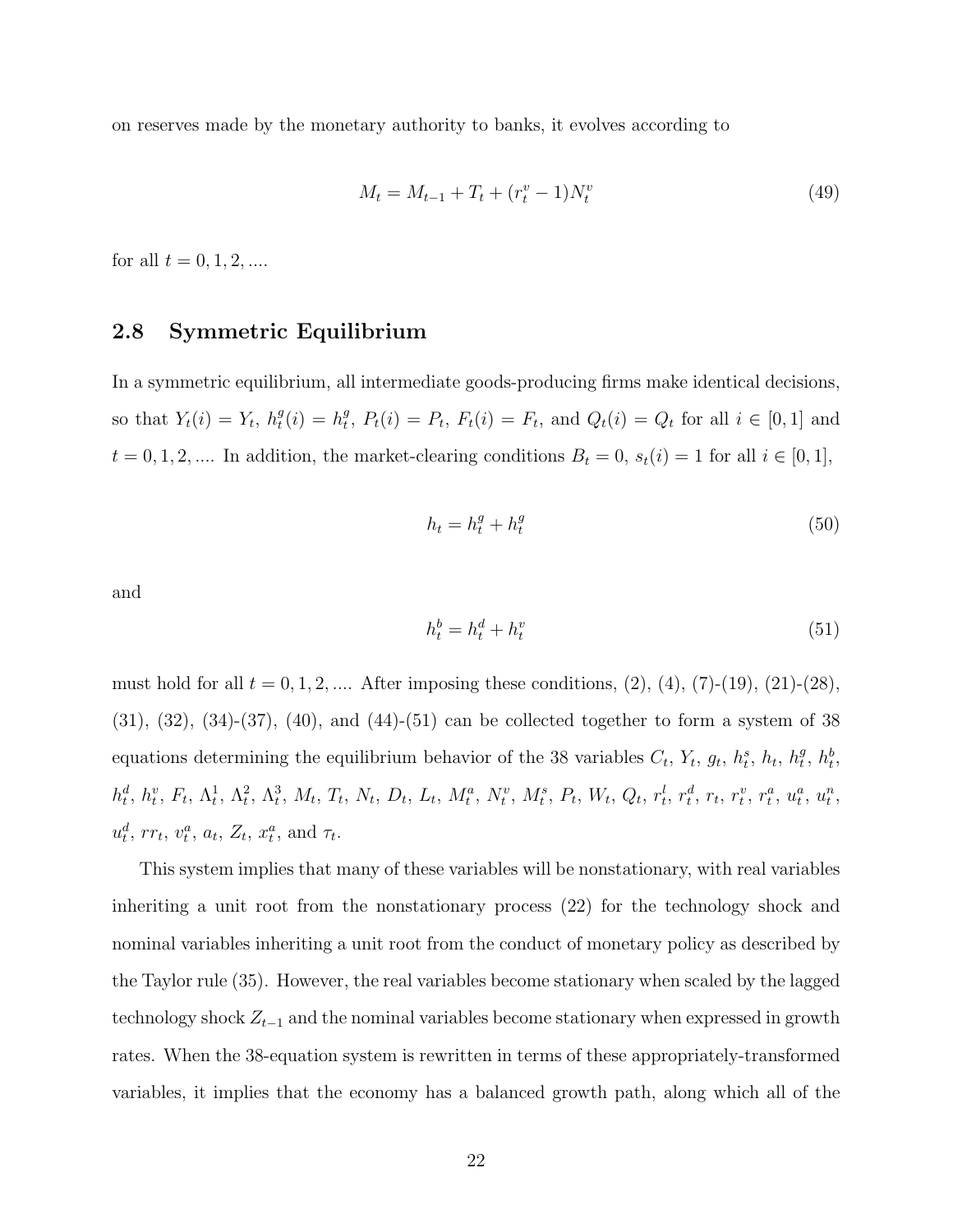stationary variables remain constant in the absence of stocks. The transformed system can therefore by log-linearized around its steady state to form a set of linear expectational difference equations that can be solved using methods outlined by Blanchard and Kahn (1980) and Klein (2000).

### 3 Results

#### 3.1 Calibration

Numerical implementation of the solution procedure just described requires that specific values be assigned to each of the model's 29 parameters:  $\chi$ ,  $\beta$ ,  $\eta$ ,  $\theta$ ,  $\omega$ ,  $\nu$ ,  $\phi_p$ ,  $\phi_v$ ,  $\pi$ ,  $\rho_r$ ,  $\rho_{\pi}$ ,  $\rho_g$ ,  $\alpha$ ,  $\tau$ ,  $v^a$ ,  $v^n$ ,  $z$ ,  $x^a$ ,  $x^n$ ,  $\rho_{v}^a$ ,  $\rho_a$ ,  $\rho_{x}^a$ ,  $\rho_{\tau}$ ,  $\sigma_{v}^a$ ,  $\sigma_a$ ,  $\sigma_z$ ,  $\sigma_{x}^a$ ,  $\sigma_{\tau}$ , and  $\sigma_r$ . Hence, the exercise continues by calibrating a version of the model without interest on reserves to match various statistics from the United States economy, mainly during the period extending from the fourth quarter of 1987 through the third quarter of 2008. This sample period starts with the appointment of Alan Greenspan as Federal Reserve Chairman and continues through Ben Bernanke's term until the onset of the financial crisis; throughout this period, likewise, the Federal Reserve did not pay interest on reserves.

Equation (41) reveals that  $1/(1 + \chi)$  measures the elasticity of demand for monetary services with respect to the opportunity cost variable  $r_t - r_t^a$ ; the same money demand relationship constrains the coefficient on the opportunity cost variable to be equal in absolute value to the coefficient on the real wage, which in term equals one minus the coefficient on consumption. Using data on the M2 monetary services quantity index and the associated price index compiled by the Federal Reserve Bank of St. Louis to measure  $M_t^a$  and  $r_t - r_t^a$ , as well as data on real personal consumption expenditures and the associated chain-type price index to measure  $C_t$  and  $P_t$  and the index of compensation per hour in the nonfarm business sector assembled by the Bureau of Labor Statistics for its report on Productivity and Costs to measure  $W_t$ , an ordinary least squares regression of this form, with all of the constraints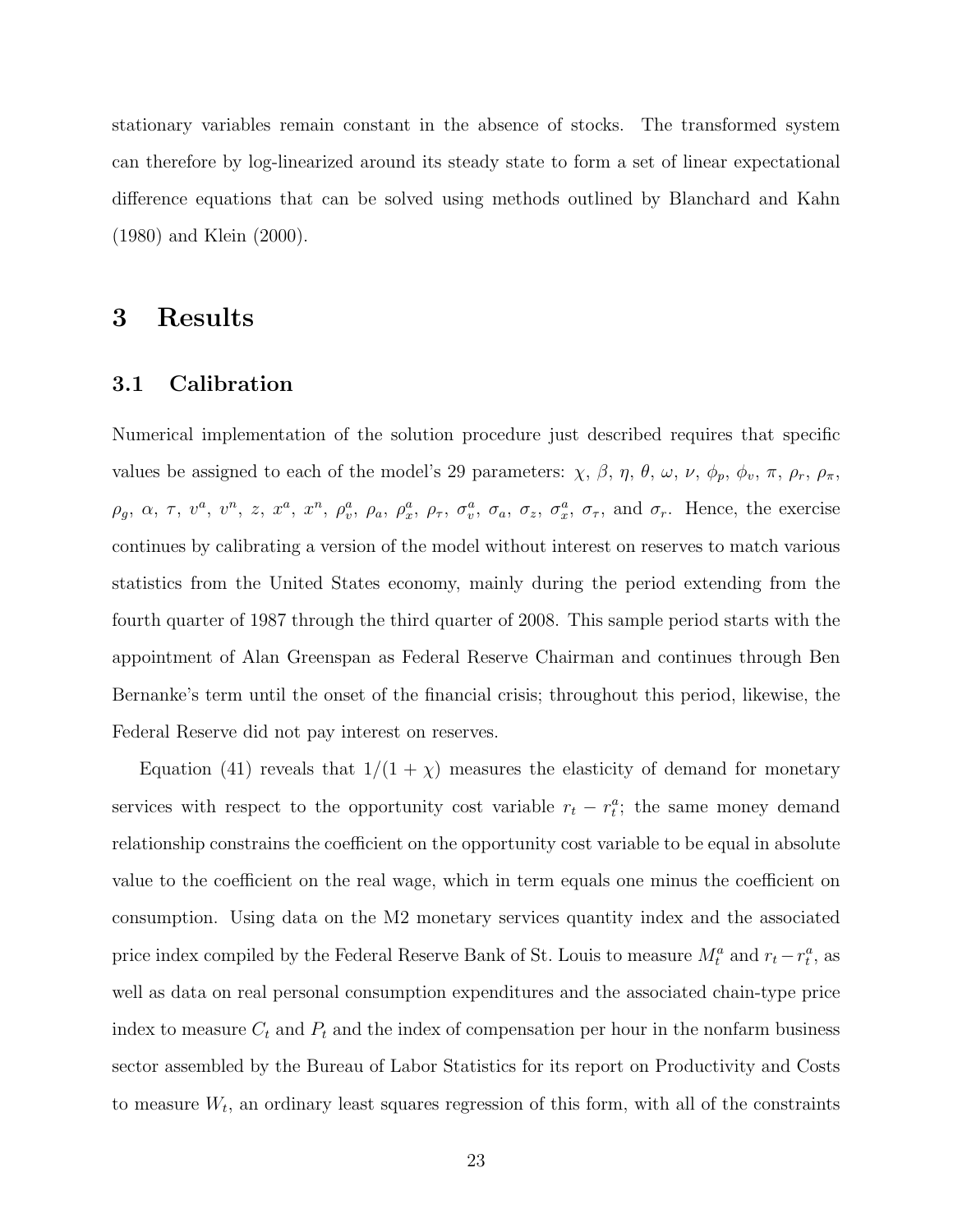imposed, yields

$$
\ln(M_t^a/P_t) = -4.5 + 0.84 \ln(C_t) + 0.16 \ln(W_t/P_t) - 0.16 \ln(r_t - r_t^a),
$$

suggesting a calibrated value of  $\chi = 5$ . Since the St. Louis Fed discontinued its monetary services series in 2005:4, the data used to estimate this equation run from 1987:4 through 2005:4. Likewise, (42) indicates that the parameter  $\omega$  measuring the elasticity of substitution between currency and deposits in creating the true monetary aggregate  $M_t^a$  can be calibrated based on a regression of the ratio of currency to the M2 monetary services index on the ratio of the user cost index associated with M2 monetary services to the user cost of currency. Again, these data are available from the St. Louis Fed from 1987:4 through 2005:4 and yield the estimated equation

$$
\ln(N_t/M_t^a) = -4.3 + 0.53 \ln(u_t^a/u_t^n),
$$

suggesting the calibrated value  $\omega = 0.50$ . Note that this setting for  $\omega$  makes the elasticity of substitution between currency and deposits in creating the true monetary aggregate smaller than that implied by the Cobb-Douglas specification that represents the special case of (3) with  $\omega = 1$ . In principle, a setting for  $\nu$ , measuring the elasticity of substitution between reserves and labor in deposit creation, might be pinned down from a detailed study of bank productivity, but a search of the literature yielded no estimate covering the 1987-2008 period. Introspection suggests that there is likely to be very little substitutability between these two quite different inputs, and the calibrated value  $\nu = 0.25$  reflects this idea.

Data on the federal funds rate and the growth rates of real GDP and its deflator, 1987:4- 2008:3, yield ordinary least squares estimates of the coefficients of the Taylor rule (35):

$$
\ln(r_t) = -0.0018 + 0.95 \ln(r_{t-1}) + 0.21 \ln(\pi_{t-1}) + 0.13 \ln(g_t),
$$

suggesting the settings  $\rho_r = 0.95$ ,  $\rho_{\pi} = 0.20$ , and  $\rho_g = 0.15$ . Of course, under the benchmark regime where interest is not paid on reserves, (36) and (37) get specialized by setting  $\alpha = 0$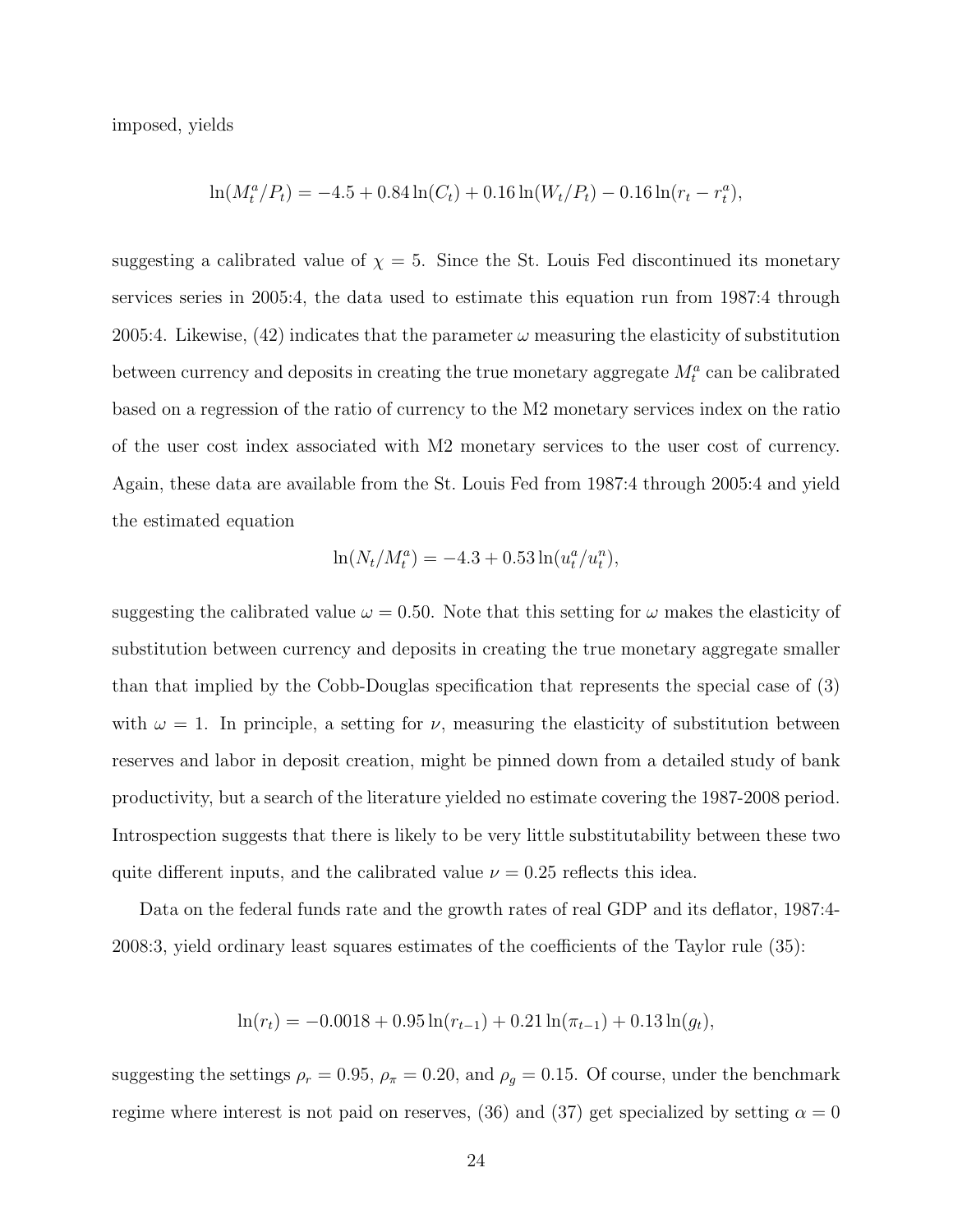and  $\tau = 1$ . The analysis below considers two alternative policy regimes under which interest does get paid on reserves. In the first alternative regime,  $\alpha = 1$  and  $\tau = 1 - 0.000625$ ; under this policy, the monetary authority maintains an average spread of 25 basis points between the market rate of interest  $r_t$  and the interest rate on reserves  $r_t^v$ , when both rates are expressed in annualized terms. In the second alternative regime,  $\alpha = 1$  and  $\tau = 1$ , so that interest gets paid on reserves at the market rate.

Interpreting each period in the model as a quarter year in real time, the settings  $z = 1.005$ and  $\pi = 1.005$  imply an annualized, steady-state growth rate for real, per-capita variables of 2 percent and an annualized, steady-state inflation rate of 2 percent as well. Given these choices, the setting  $\beta = 0.995$  then implies a steady-state market rate of interest of about 6 percent per year. The settings  $\theta = 6$  and  $\phi_p = 50$ , drawn from previous work by Ireland (2000, 2004a, 2004b), make the steady-state markup of price over marginal cost equal to 20 percent and, as explained in Ireland  $(2004a)$ , imply a speed of price adjustment in this model with quadratic price adjustment costs that is the same as the speed of price adjustment in a model with staggered price setting following Calvo's (1983) specification in which individual goods' prices are adjusted, on average, every 3.75 quarters, that is, just slightly more frequently that once per year.

Values for the the next six parameters,  $\eta$ ,  $v^a$ ,  $v^n$ ,  $x^a$ ,  $x^n$ , and  $\phi_v$ , get selected to match six facts. First, the steady-state value of hours worked equals 0.33, meaning that the representative household allocates 1/3 of its time to labor. Second, the steady-state ratio of the simple-sum monetary aggregate  $M_t^s$  to nominal consumption  $P_tC_t$  equals 3, matching the fact that during the 1987:4-2008:3 period, the average ratio of simple-sum M2 to quarterly nominal personal consumption expenditure equals 3.04; since the St. Louis Fed's monetary services indices are just that, namely index numbers for monetary services, they track growth rates not levels and therefore cannot be used to match the ratio of  $M_t^a$  to  $P_tC_t$  in the model. Third, the steady-state ratio of currency to deposits equals 0.10, approximately matching the fact that the average ratio of currency to simple-sum deposits in M2 equals 0.1076.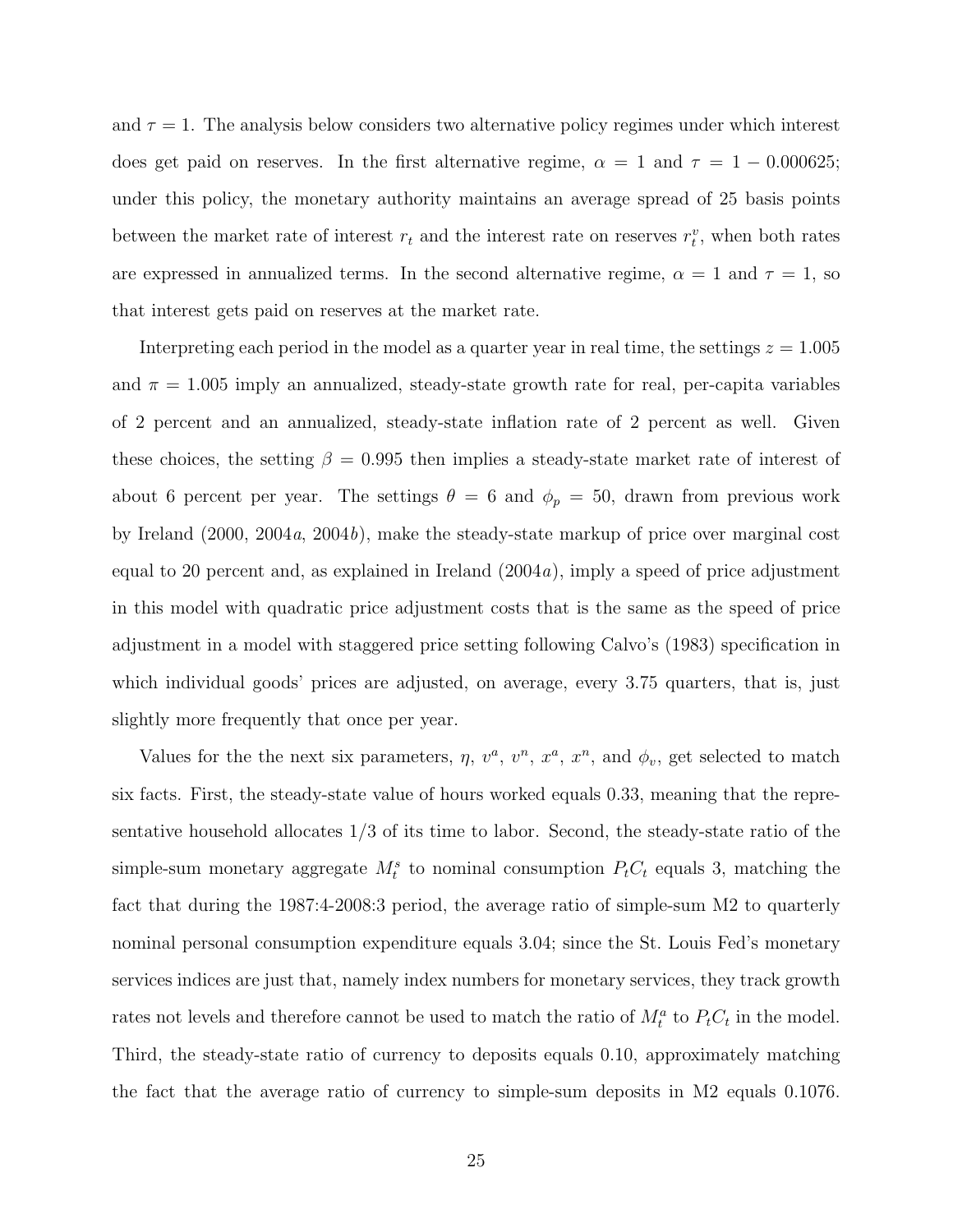Fourth, the steady-state ratio of reserves to deposits equals 0.02, matching the fact that the average ratio of Federal Reserve Bank of St. Louis adjusted reserves to simple-sum deposits in M2 equals almost exactly 0.02. Fifth, the steady-state ratio of employment in banking to total employment equals 0.007, or seven-tenths of one percent. In data from the Bureau of Labor Statistics' Current Employment Survey, 1.4 percent of all workers on total nonfarm payrolls were employed in depository credit intermediation on average over the period from 1990 through 2010. Of course, those employees engaged in a range of banking activities that extends beyond deposit creation; hence, the smaller, 0.7 percent figure is taken as the one to be matched by the model. Sixth, in data covering 2008:4 through 2010:3, the ratio of Federal Reserve Bank of St. Louis adjusted reserves to simple-sum deposits in M2 averaged 13 percent and peaked at a level just below 17 percent. During most of that period, the Federal Reserve paid interest on reserves at a rate intended to match the federal funds rate. Based on these observations,  $\phi_v$  is chosen so that in the steady state of the model in which  $\alpha = 1$  and  $\tau = 1$ , so that interest is paid on reserves at the market rate, the ratio of reserves to deposits equals 15 percent. Thus, a 15 percent reserve ratio is interpreted as the one that is optimally chosen by banks when the opportunity cost of holding reserves falls to zero.

Searching over various parameter combinations with these targets in mind leads to the settings  $\eta = 2.5$ ,  $v^a = 0.90$ ,  $v^n = 0.20$ ,  $x^a = 65$ ,  $x^n = 0.75$ , and  $\phi_v = 0.000005$ . Interestingly, these parameter values also imply, through the relationship shown in (33), a spread between the market rate of interest  $r_t$  and the deposit rate  $r_t^d$  equal in annualized terms to 0.97, just below one percentage point, in the model's steady state without interest on reserves. In US data, 1987:4-2008:3, the average spread between the three-month Treasury bill rate and the own rate of return on the deposit component of simple-sum M2 equals 1.23 percent. Hence, the model and data are not too far out of line along this added dimension; indeed, that the spread between market and deposit rates in the data exceeds the same spread in the model provides reassurance that the real resource cost of deposit creation in the model is based on a conservative estimate.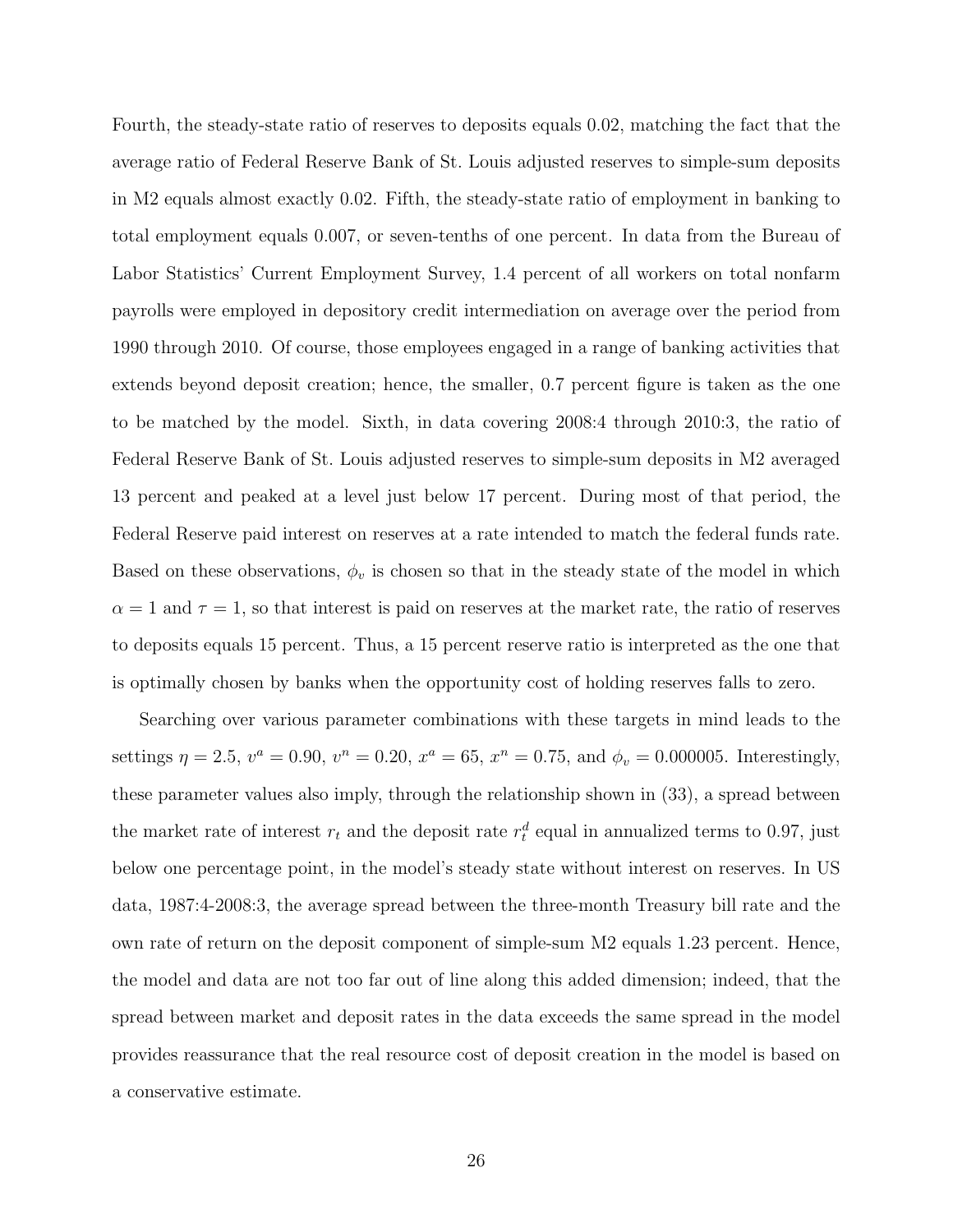Since the technology shock in (22) follows a random walk, it is highly persistent by assumption. The settings  $\rho_v^a = 0.95$  and  $\rho_a = 0.95$  make the shocks to the demand for monetary services and to preferences highly persistent as well. The additional settings  $\rho_x^a$  = 0.50 and  $\rho_{\tau} = 0.50$  imply a more modest amount of persistence in the shocks to productivity in the banking system and to the spread between the market interest rate and the interest rate paid on reserves. Since most of the analysis that follows focuses on impulse responses from the log-linearized model, the settings  $\sigma_v^a = 0.01$ ,  $\sigma_a = 0.01$ , and  $\sigma_z = 0.01$  are really just normalizations that make one-standard-deviation money demand, preference, and technology shocks, equivalently, into one-percentage-point shocks. The setting  $\sigma_r = 0.000625$ , however, means that the monetary policy shock leads to a 25-basis-point change in the annualized, short-term interest rate. The setting  $\sigma_{\tau} = 0.0003125$  is half that size, so that the rate of interest paid on reserves remains below the market rate of interest after a one-standarddeviation shock to the interest rate spread, even under the alternative policy considered below in which  $\alpha = 1$  and  $\tau = 1 - 0.000625$ , so that the monetary authority maintains an average 25-basis-point spread between the annualized market rate of interest and the annualized interest rate on reserves. Finally, the setting  $\sigma_x^a = \ln(10)$  is used below to capture some of the effects of a financial crisis, in which an adverse shock reduces the productivity of reserves and labor in producing bank deposits by an entire order of magnitude.

#### 3.2 Equilibrium Determinacy

The larger size of this model with currency, deposits, and banks precludes the derivation of analytic results like those obtained by Woodford (2003) and Bullard and Mitra (2005), identifying conditions on the coefficients of Taylor rules like (35) that ensure the determinacy of rational expectations equilibria in smaller-scale New Keynesian models. Numerical analysis indicates, however, that for this model, familiar conditions for determinacy apply, both with and without interest on reserves. Specifically, a grid search over 2001 evenly-spaced values for  $\rho_r$  between 0 and 2, 2001 evenly-spaced values for  $\rho_{\pi}$  between 0 and 2, and 11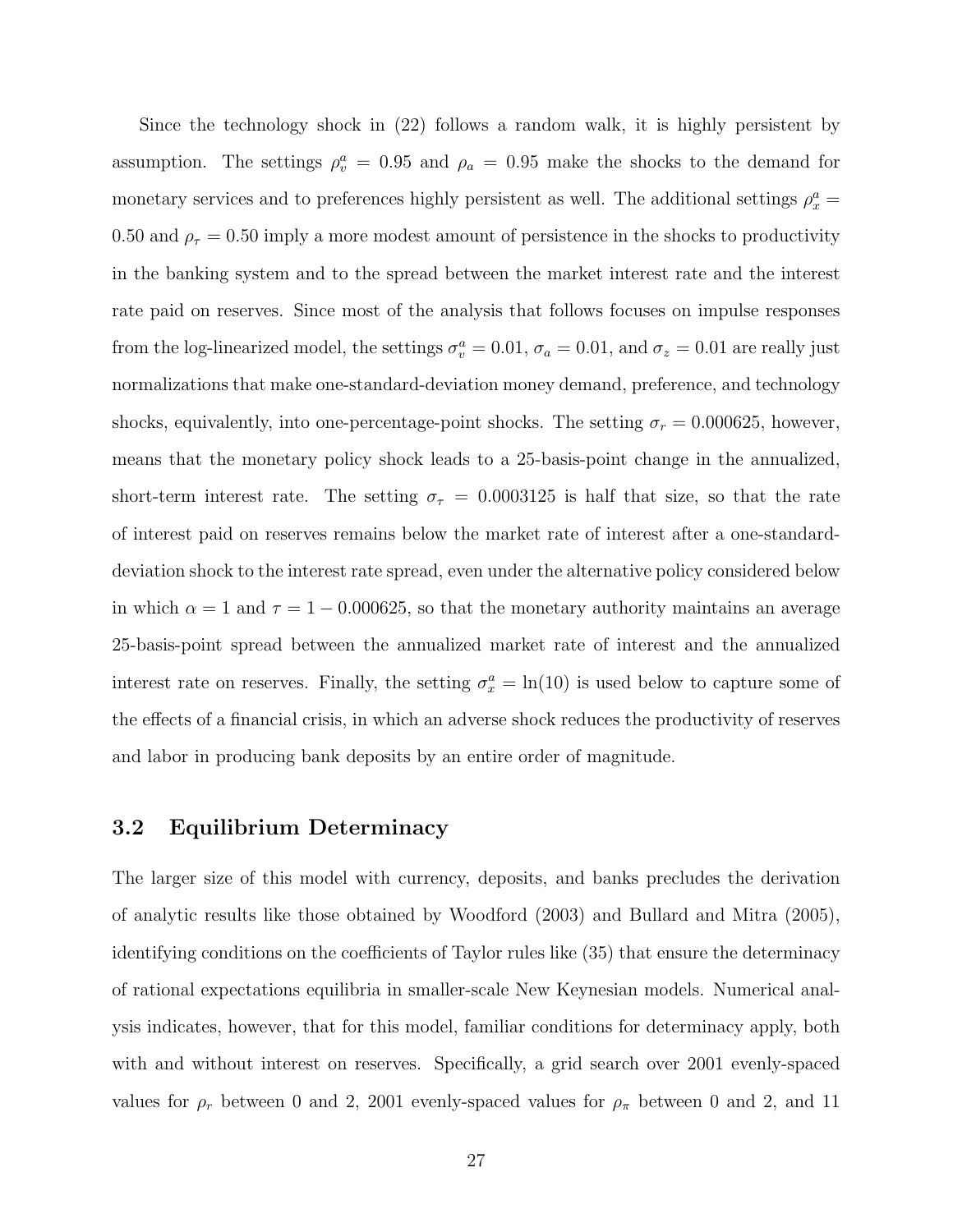evenly-spaced values for  $\rho_g$  between 0 and 1, making a total of more than 44 million cases in all, reveals that for all three policy regimes described above, without interest on reserves  $(\alpha = 0 \text{ and } \tau = 1)$ , with interest paid on reserves at an annualized rate that is, on average, 25 basis points below the market rate ( $\alpha = 0$  and  $\tau = 1 - 0.000625$ ), and with interest paid on reserves at the market rate ( $\alpha = 1$  and  $\tau = 1$ ), the exact same condition

$$
\rho_r + \rho_\pi > 1 \tag{52}
$$

is both necessary and sufficient on the grid for the system to have a unique dynamically stable rational expectations equilibrium according to the criteria of Blanchard and Kahn (1980). Condition (52), of course, requires the monetary authority to satisfy what Woodford (2003) calls the "Taylor Principle," increasing the short-term market rate of interest more than proportionately in response to any change in inflation.

Evidently, the payment of interest on reserves, at a rate below or at the market rate, does not give rise to special problems of equilibrium indeterminacy in this New Keynesian model as it does in the overlapping generations models studied by Sargent and Wallace (1985) and Smith (1991). Along these lines it should be noted, however, that for the case where interest on reserves is paid at the market rate, the small but positive labor cost (27) of managing larger stocks of reserves plays a key role. Without this additional cost, a welldefined equilibrium would fail to exist in the first place, as the representative bank facing the technology described by (25) alone would want to hold an unboundedly large stock of reserves in order to drive the labor requirement of creating deposits down to zero. And if, instead, the technology described by (25) were modified to make banks indifferent between holding any level of reserves beyond some finite satiation point when the opportunity cost of doing so equals zero, as they are along the horizontal, dashed segments of the demand curves shown in panels  $(c)$ ,  $(d)$ , and  $(f)$  of figure 1, then the model would feature of continuum of steady states when interest is paid on reserves at the market rate. This last source of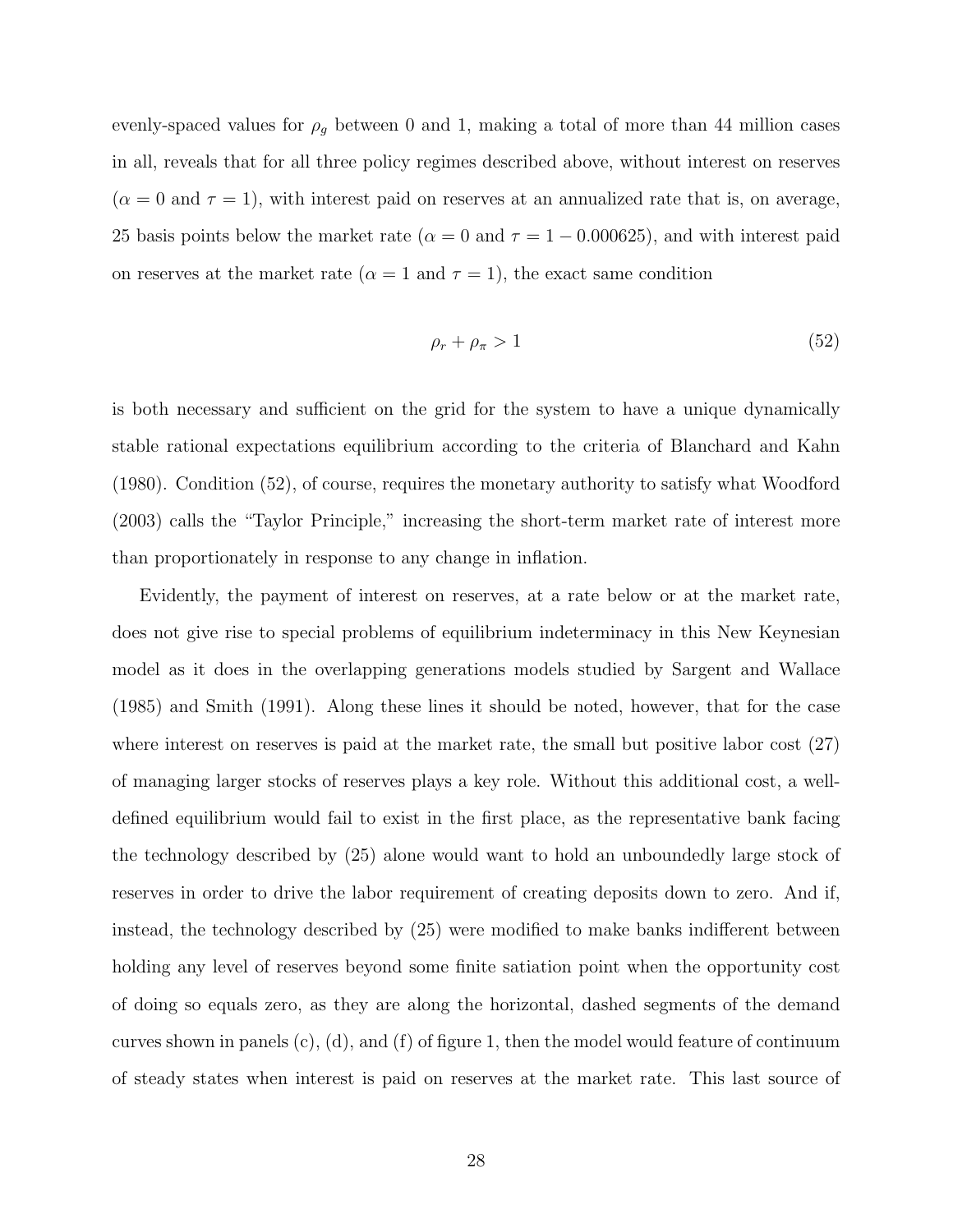indeterminacy, however, could be eliminated if the monetary authority lowers the rate of interest it pays on reserves ever so slightly below the market rate; the arbitrarily small but still positive interest rate spread would then play the same role as the arbitrarily small but positive labor requirement measured by the parameter  $\phi_v$  in the model as it stands now.

#### 3.3 The Steady-State Effects of Paying Interest on Reserves

Table 1 compares the steady-state values of a range of variables under the benchmark policy that does not pay interest on reserves to the steady-state values of the same variables under the alternative policies of paying interest on reserves, either at a rate that, in annualized terms, lies 25 basis points below the market rate or that coincides with the market rate. In the model, the steady-state rate of output growth gets pinned down by the steady-state rate of technological change, as measured by the parameter  $z$  in  $(22)$ , describing the process for the technology shock. The steady-state rate of inflation  $\pi$  gets chosen by the monetary authority at the same time it fixes the coefficients of the Taylor rule (35). The steady-state market rate of interest then gets determined by the Fisher relationship: in gross terms, it equals the product of the inflation rate  $\pi$  and the real interest rate  $z/\beta$ . Hence, the first three rows of table 1 confirm that none of those steady-state values depends on whether or not interest is paid on reserves.

Instead, a decision by the monetary authority to pay interest on reserves has its steadystate effects on banks' demand for reserves and, through the pricing relationship shown in (33), the interest rate that banks pay on deposits. Changes in the deposit rate then set off portfolio adjustments by households, which also have implications for the levels of output and hours worked. Not surprisingly, table 1 reveals that the biggest effects in percentage terms are on banks' holdings of reserves, which more than double moving from the steady state without interest on reserves to the steady state in which interest is paid at a 25-basispoint spread; and, as noted above, the calibrated parameters are chosen partly so that, as shown in table 1, reserves rise by a factor of seven when interest on reserves is paid at the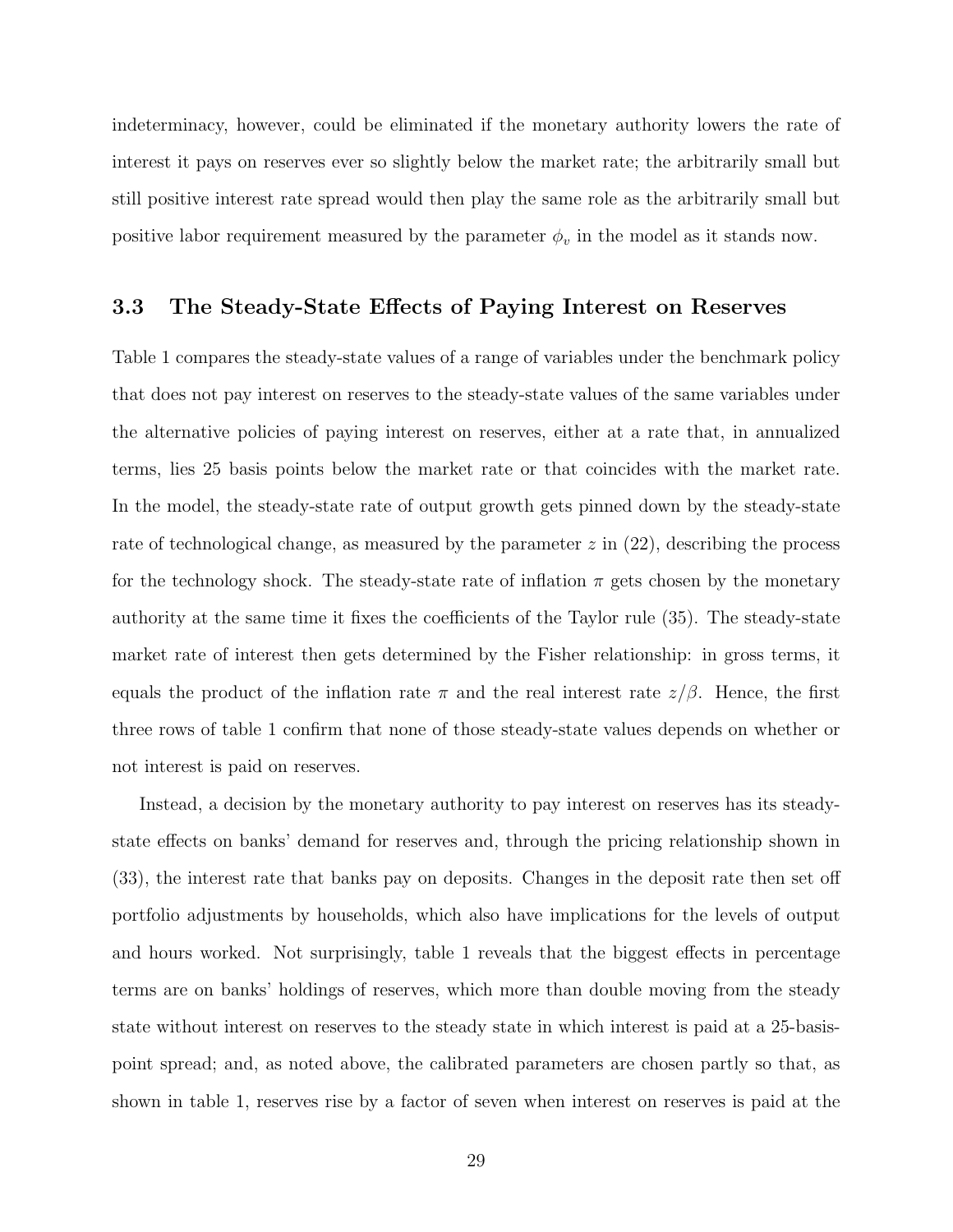market rate. As reflected in table 1, the levels of most real variables are determined in steady state relative to the level of lagged productivity  $Z_{t-1}$ , as those levels grow steadily over time at the constant, gross rate  $z$  along the model's balanced growth path, which again is invariant to changes in policies relating to the payment of interest on reserves. The technological specification (27) implies that the amount of labor that banks use to manage reserves rises proportionately with the size of the stock of reserves; hence, table 1 shows that large percentage changes in  $h_t^v$  also appear across steady states. In all cases, however, the very small value for the parameter  $\phi_v$  selected above implies that the management of reserves imposes nonzero but extremely small resource costs.

Competitive pressures in the banking system imply, through (33), that reductions in the opportunity cost that banks incur when holding reserves and interest is paid on those reserves get passed along to households in the form of higher deposit rates. Table 1 shows that, in particular, the annualized interest rate on deposits rises by 15 or 16 basis points, depending on whether the interest rate on reserves is held 25 basis points below or set equal to the market rate of interest. These changes seem modest, but imply sizable reductions in the user cost of deposits, which according to Barnett's (1978) formula shown in (46) depends not on the level of the deposit rate but rather on the spread between the market and deposit rates. Hence, according to the demand relationships  $(41)-(43)$ , households shift out of currency and into deposits when interest gets paid on reserves, and their overall demand for monetary services as reflected in the level of the true monetary aggregate increases as well. Shopping time, while always small relative to the household's other time commitments, falls by 8 or 9 percent across steady states when interest gets paid on reserves.

In this shopping-time model as in Cooley and Hansen's (1989) cash-in-advance model and Belongia and Ireland's (2006) real business cycle model with currency and deposits, inflation acts like a tax on market activity, since households must use monetary assets that pay interest at below-market rates to purchase consumption but do not receive nominal wage payments in exchange for their labor until the end of each period. Here, however, the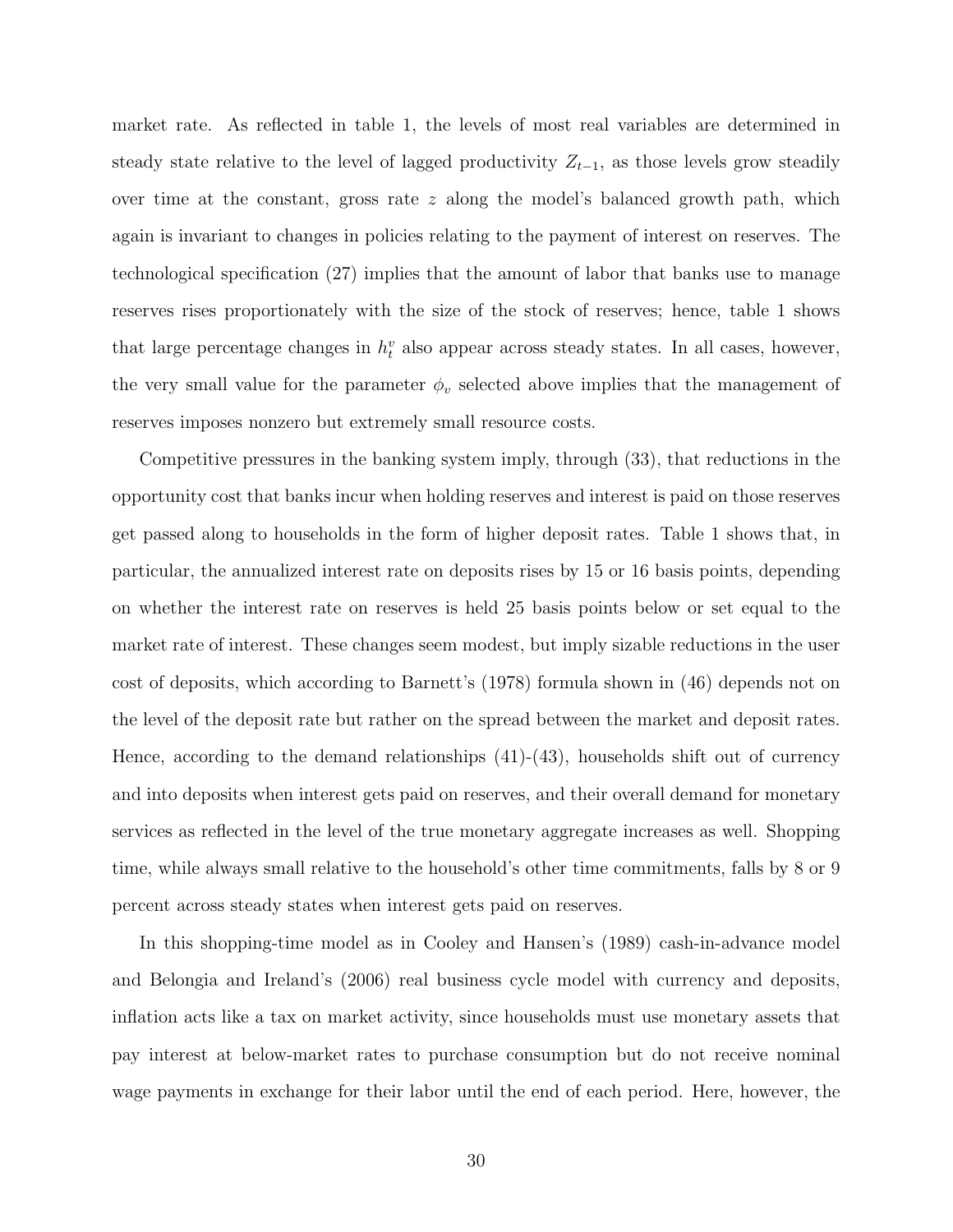focus lies not on changes in the overall levels of inflation and interest rates, as it does in those previous studies, but on the incremental changes in the inflation tax effects brought about by the payment of interest on reserves. And since, under the benchmark policy of no interest on reserves, reserves are small when compared to both the monetary base and the level of deposits, these incremental effects of the inflation tax on output and employment are relatively small as well: as shown in table 1, goods output rises by about one-tenth of a percentage point when interest gets paid on reserves.

#### 3.4 The Dynamic Effects of Macroeconomic Shocks

Figure 2 plots the the impulse responses of output  $Y_t$ , inflation  $\pi_t$ , and the market rate of interest  $r_t$  to the preference shock  $a_t$ , the technology shock  $Z_t$ , and the monetary policy shock  $\varepsilon_{rt}$ , both under the benchmark policy that does not pay interest on reserves (solid lines) and the alternative policy under which interest is paid on reserves at a rate that lies 25 basis points below the market rate (dashed lines). Since the impulse responses for the case where the central bank pays interest on reserves at the market rate resemble so closely those for the case with a 25-basis-point spread, results for this third case are not shown. The panels express output in log levels and inflation and the interest rate in annualized terms. These are the variables and shocks that hold center stage in most New Keynesian analyses, and here they display their usual behavior.

The preference shock acts as an exogenous, non-monetary, demand-side disturbance, increasing both output and inflation and, under the Taylor rule (35), calling forth a tightening of monetary policy in the form of higher short-term interest rates. The technology shock increases output and decreases inflation. The random walk specification (22) implies that the technology shock exerts a permanent effect on the level of output, and the increases in output dominates the decrease in inflation so that, under the Taylor rule (35), the monetary authority responds with a modest, 8-basis-point increase in the market rate of interest. Finally, the monetary policy shock generates a 25-basis-point increase in the market interest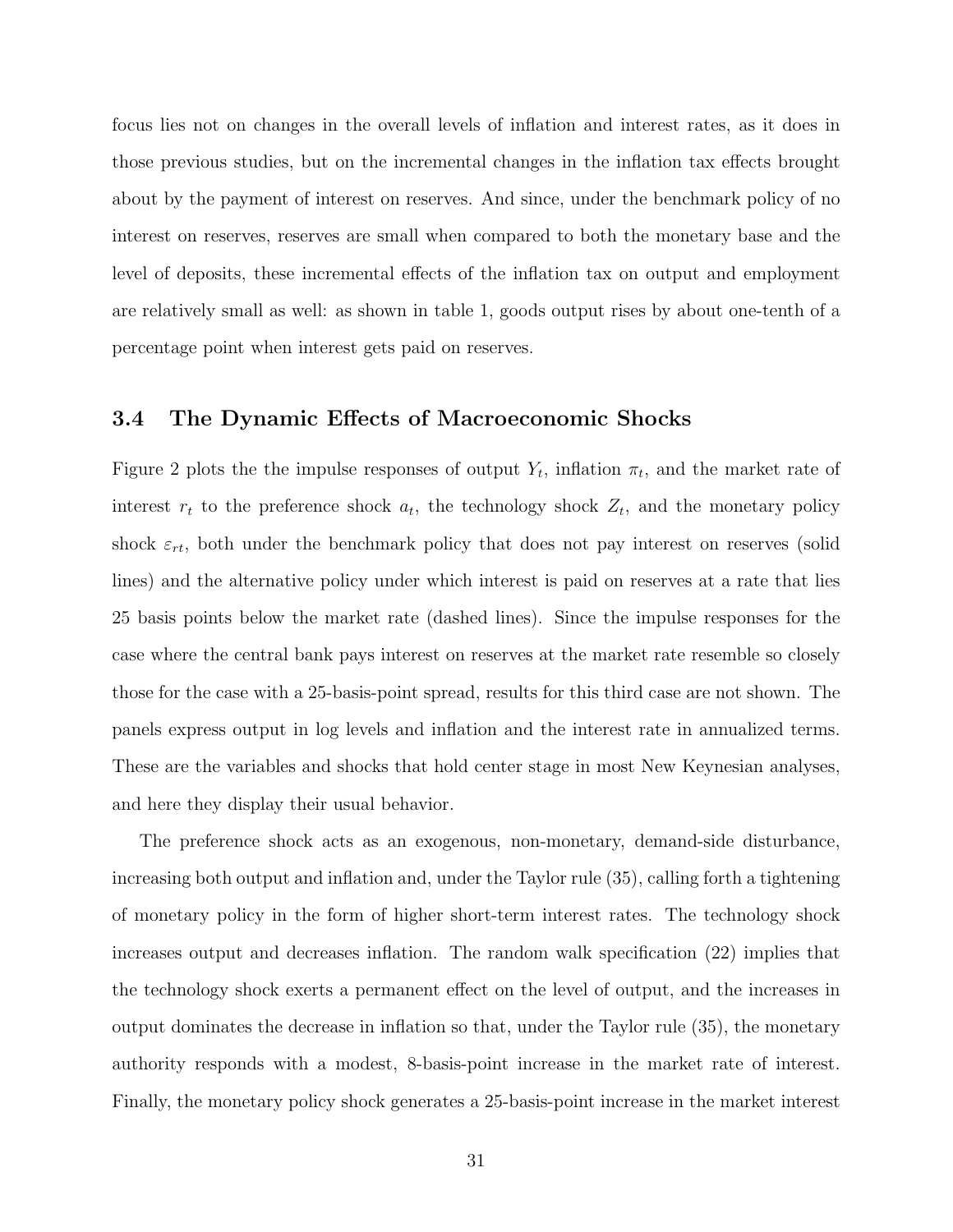rate that, in this purely forward-looking model, reduces output and inflation immediately. These movements in output growth and inflation then imply that the interest rate returns quite quickly to its steady-state level, despite the large calibrated value  $\rho_r = 0.95$  assigned to the interest rate smoothing parameter in the Taylor rule.

The new results shown in figure 2 can be summarized by observing that the solid and dashed lines in each panel overlap to the extent that they become virtually indistinguishable. While, in fact, the changes in the market rate of interest shown in the figure's bottom row give rise to changes in banks' opportunity cost of holding reserves under the benchmark policy of no interest on reserves but not under the alternative policy in which the positive interest rate on reserves tracks those changes in the market rate to maintain the 25-basis-point spread, and while, in principle, these differences in the cost of holding reserves might translate into variable inflation tax effects that then impact differently on output and inflation as well, these effects turn out, quantitatively, to be quite small. These results for the model's dynamics echo those for the steady states described earlier in table 1.

Again as in table 1, however, measures of money, and particularly bank reserves, behave very differently across policy regimes. Thus, figure 3 extends the analysis from figure 2 by plotting the growth rates of various measures of money, in annualized terms, in response to the same three macroeconomic shocks. Although, in figure 3, differences appear in the aftermath of preference and technology shocks as well, they become most striking in the case of a monetary policy shock. In the traditional case where interest is not paid on reserves, the monetary authority must drain reserves from the banking system to bring about the outcome in which the market rate of interest rises by 25 basis points. The middle, right-hand panel of figure 2 shows that when the monetary authority manages the market rate according to the Taylor rule (35), inflation returns to its steady-state level after this contractionary monetary policy shock, but the price level remains permanently lower. Hence, the top, right-hand panel of figure 3 reveals that while the monetary authority subsequently reserves part of the decrease in reserves that is required to engineer the initial monetary tightening, this reversal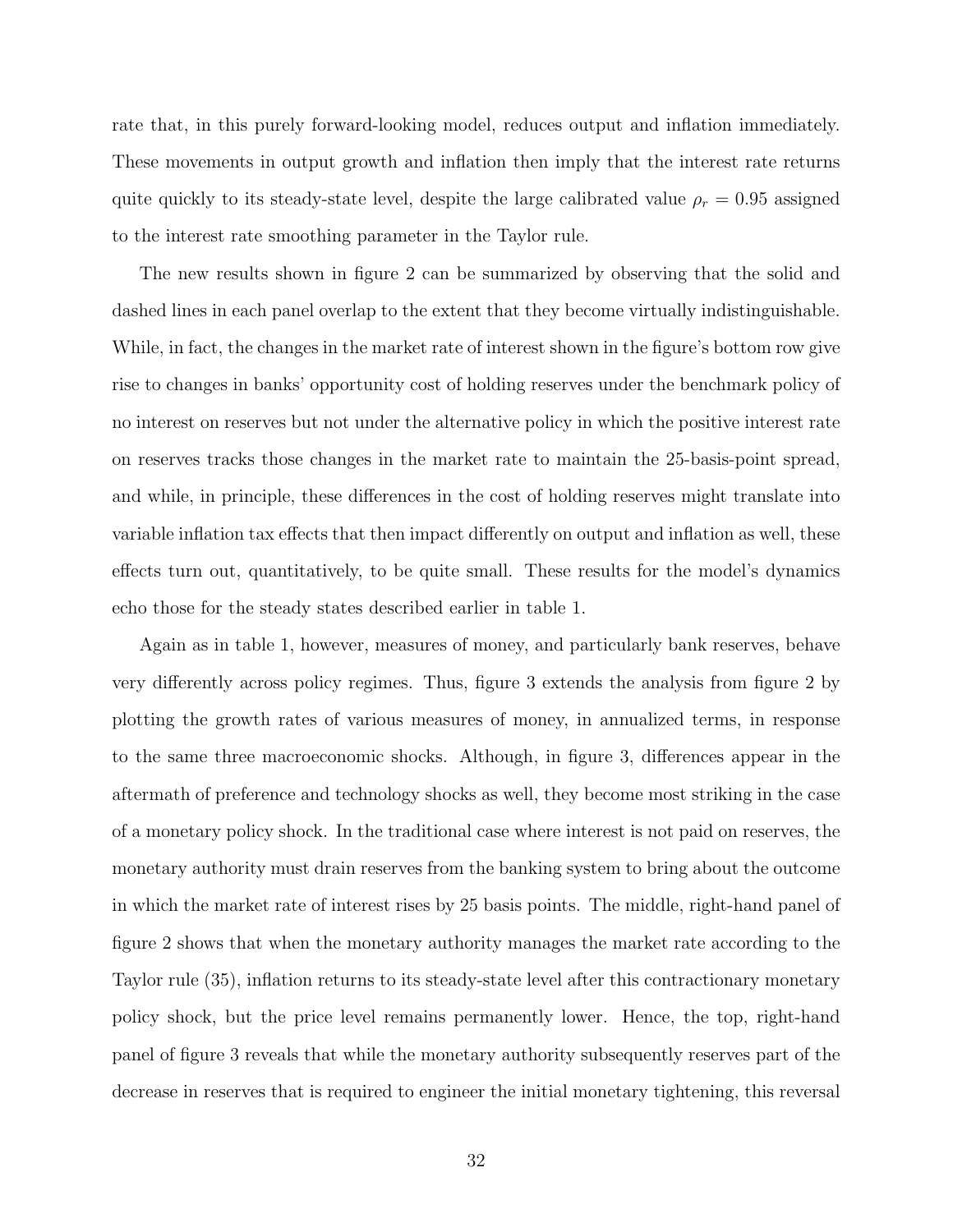is incomplete. In the long-run, the level of reserves declines in proportion to the price level.

These effects when interest is not paid on reserves are consistent with the intuition built up with the help of the diagrams in figure 1. But figure 3, showing results from the full, dynamic model, reveals that by inappropriately holding other variables constant, the diagrams in figure 1 tell only part of the story for the case with interest on reserves. When the monetary authority increases its target for the market rate by 25 basis points, the user cost of currency, measured as shown in (45), rises as well. Hence, in figure 3, households' demand for currency falls sharply after a monetary policy shock, regardless of whether or not interest is paid on reserves. On the other hand, the next figure 4 reveals that when the monetary authority also pays interest on reserves, and manages that interest rate to maintain a 25-basis-point spread with the market rate, the user cost of deposits actually falls after a contractionary monetary policy shock.

Equation (33) explains this surprising result. In the model, banks create deposits with a combination of reserves and labor. Hence, the wedge between the market interest rate and the competitively-determined interest rate on deposits depends on both the opportunity cost of holding reserves,  $r_t - r_t^v$ , and the real wage relative to productivity,  $(W_t/P_t)/Z_t$ . Without interest on reserves, the rise in the market rate increases the opportunity cost term, more than offsetting the decline in the real wage brought about by the contractionary macroeconomic effects of the monetary policy shock. When the monetary authority increases  $r_t^v$  in lockstep with  $r_t$ , however, the opportunity cost of holding reserves gets held fixed and the only effect that remains works through wages: although the deposit rate still goes up when the market rate of interest rises, it does so by a smaller amount, so that the spread  $r_t - r_t^d$  declines, as does the user cost of deposits as given by (46). Figure 3 then shows that as households substitute more strongly into deposits after a monetary policy shock, the monetary authority must actually increase the supply of reserves to prevent the market rate from rising still further. Not only does the liquidity effect vanish when the central bank pays interest on reserves, but in fact reserves and the short-term interest rate have to move in the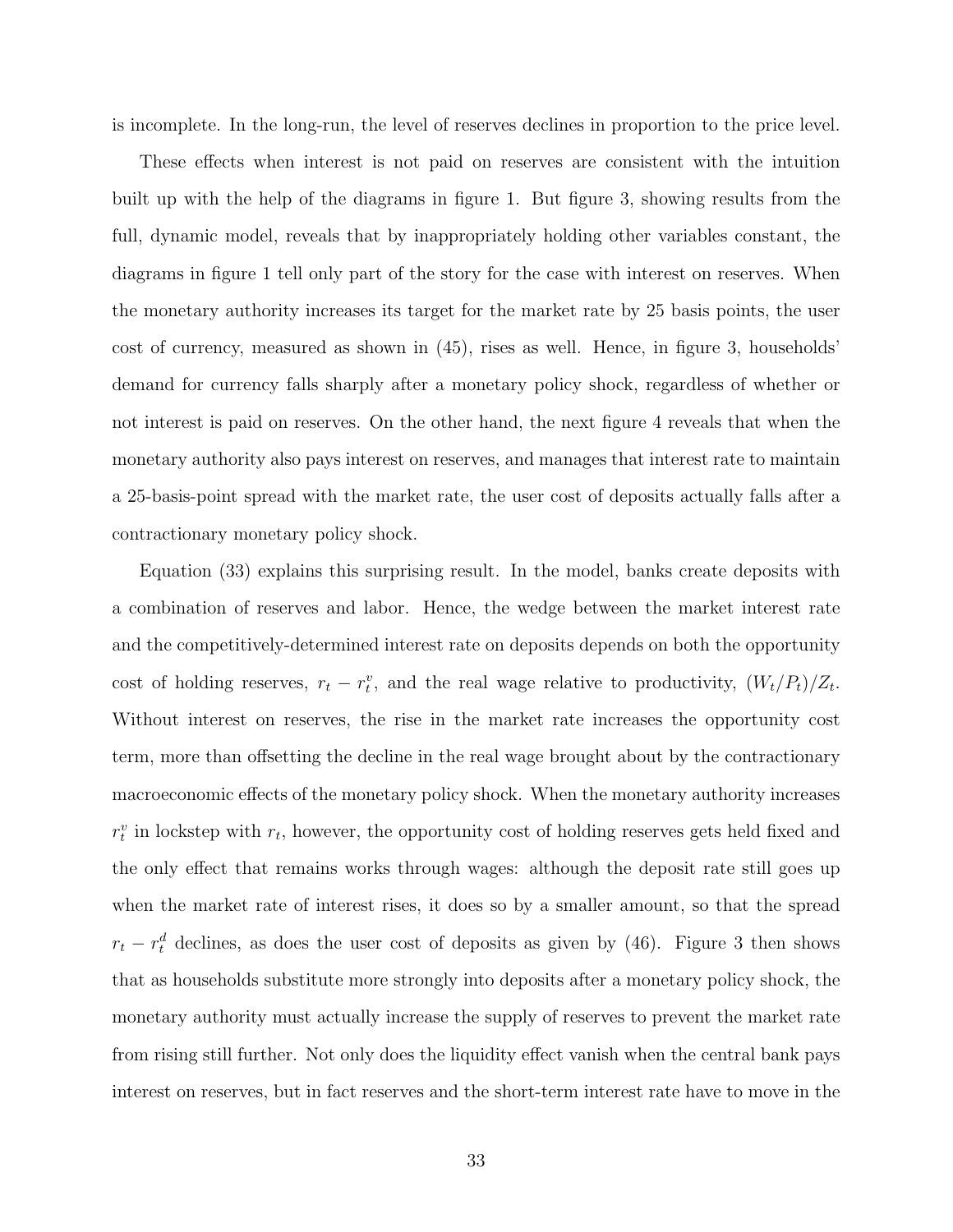same direction following a monetary policy shock.

Still, both with and without interest on reserves, the Taylor rule (35) associates a contractionary monetary policy shock with a transitory fall in inflation but a permanent decline in the price level. Hence, the top right-hand panel of figure 3 also shows that even when the central bank pays interest on reserves, it must in the long run contract the supply of reserves after a monetary policy shock. Although the dynamic behavior of reserves differs quite dramatically depending on whether or not interest is paid on reserves, the long-run effects coincide: a monetary policy action that decreases the price level always requires a proportionate reduction in the supply of bank reserves.

Finally, in figure 3, the simple-sum monetary aggregate  $M_t^s$  typically fails to accurately track movements in the true monetary aggregate  $M_t^a$  following each macroeconomic shock. Belongia and Ireland (2010) discuss these results in more detail, showing also that by contrast, movements in the Divisia monetary aggregates proposed by Barnett (1980) mirror movements in the true aggregate almost exactly, even though like simple-sum aggregates, they can be constructed without knowledge of either the functional forms or the parameter values observable within the model through equations such as (3), but potentially unobservable to agents operating outside the model.

#### 3.5 The Effects of Financial Shocks

Figures 5-7 repeat the impulse response analysis from figures 2-4, but for the remaining three shocks to money demand  $v_t^a$ , bank productivity  $x_t^a$ , and the spread  $\tau_t$  between the market rate and the interest rate paid on reserves. The left-hand columns of each figure confirm that Poole's (1970) classic result, showing that by holding the market rate of interest fixed in the face of shocks to money demand, the monetary authority automatically accommodates the shifts in demand with appropriate shifts in the supply of liquid assets and thereby insulates the macroeconomy from the effects of those disturbances, carries over to this setting just as it does to the simpler New Keynesian model studied by Ireland (2000). In particular, figure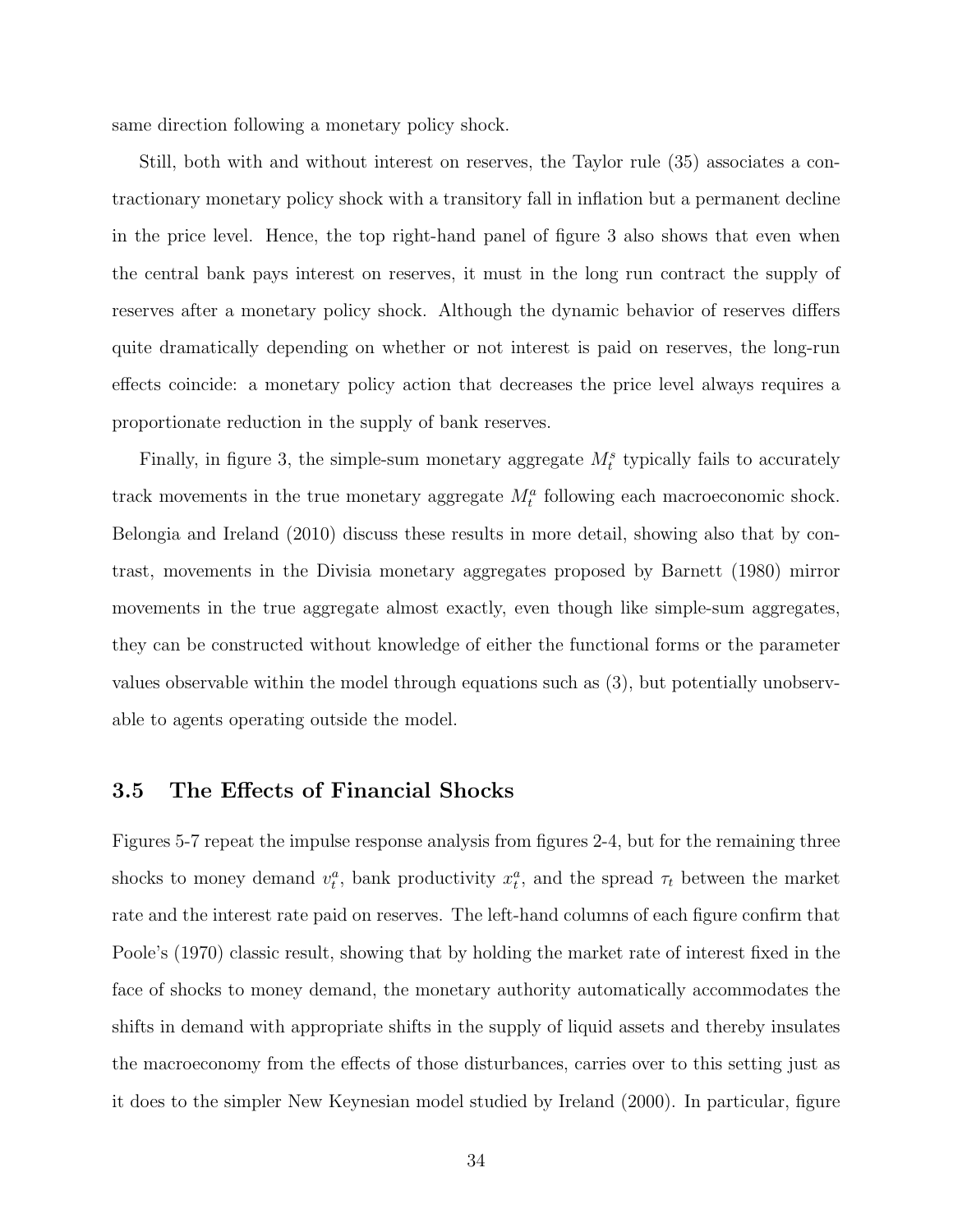6 shows how under the Taylor rule (35), the stock of monetary assets of all kinds expands to meet the additional demand generated by an increase in  $v_t^a$ ; in figures 5 and 7, therefore, output, inflation, interest rates, and the user costs of these same monetary assets remain virtually unchanged.

The calibrated value  $\sigma_x^a = \ln(10)$  is selected above to make the banking productivity shock very large and thereby simulate the effects of a financial crisis that makes it much more difficult for private financial institutions to supply households with highly liquid assets like bank deposits. Hence, the middle columns of figure 5-7 trace out the effect of an adverse shock of this kind. Under the Taylor rule (35), the monetary authority floods the economy with reserves and currency to help offset the negative effects this shock has on the quantity and user cost of deposits. As in figure 3, the monetary growth rates shown in figure 6 are annualized; hence, the 275 percentage-point decline shown for deposits and the 100 percentage-point decline shown for the true monetary aggregate imply that despite the monetary authority's dramatic action, the volume of deposits created by banks gets reduced by almost 70 percent and the flow of liquidity services provided to households declines by 25 percent in the initial quarter when the shock hits. In figure 5, aggregate output falls by 1 percent, even as the monetary authority lowers the market rate of interest by more than 60 basis points to provide further macroeconomic stabilization. These effects remain much the same, regardless of whether the monetary authority also pays interest on reserves. Evidently, what matters most in shaping the effects of this financial-sector shock is how the monetary authority expands the supply of reserves and currency to help banks and households cope with the increased cost of creating liquid deposits.

Finally, the right-hand columns of figures 4-7 show the effects of a 12.5-basis-point increase in the interest rate that the monetary authority pays on reserves. The solid lines in figures 6 and 7 show that starting from the benchmark case in which no interest gets paid on reserves, this small and temporary increase in the interest rate on reserves has only modest effects on the quantity and user cost of deposits and can therefore be supported by a small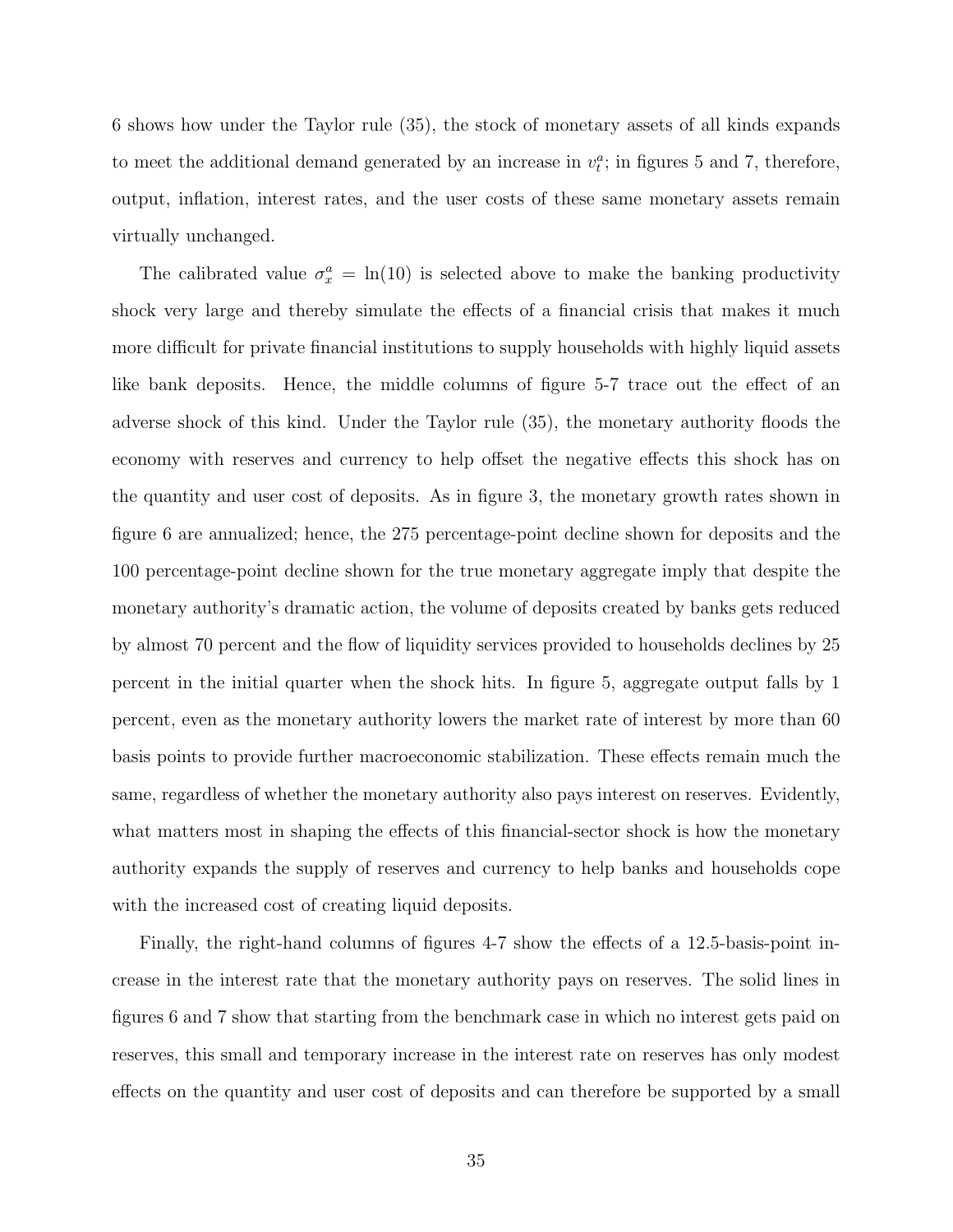increase in the monetary authority's supply of reserves. Starting from the alternative case in which there is a 25-basis-point spread between the market rate of interest and the interest rate of reserves, this same shock cuts banks' opportunity cost of holding reserves in half, and therefore sets off much large responses in all of the monetary variables. Figure 5 confirms that once again, however, changes in the interest rate paid on reserves have very small effects on macroeconomic variables like output and inflation.

### 3.6 Robustness

Running through all of the results displayed in table 1 and figures 2-7 is the basic finding that while the monetary authority's decision to pay interest on reserves can have very important effects on both the average levels and dynamic behavior of reserves and other monetary assets, the effects on output and inflation are by contrast quite small. Behind these results lie some very basic features of the contemporary United States economy, which are reflected in the model's calibration. In the US prior to 2008, when the Federal Reserve paid no interest on reserves, the stock of reserves was small, relative both to the monetary base and the level of deposits. Moreover, inflation and market rates of interest remained low. Putting these two sets of facts together: with a small tax base as measured by the stock of reserves and a small tax rate as measured by the market rate of interest relative to the zero rate of interest paid on reserves, the distortionary effects on the macroeconomy stemming from banks' demand for reserves were modest and, by extension, the effects of changes in the opportunity cost of holding reserves appear more modest still.

To show that these basic results reflect, not the inevitable workings of the model itself, but rather the way in which the model gets calibrated to match the most relevant aspects of the US economy, figure 8 displays impulse responses generated after two sets of changes are made to the model's parameter values. First, new values  $v^a = 3.75$ ,  $v^n = 0.225$ ,  $x^a = 11$ , and  $x^n = 0.98$  increase the steady-state ratio of the simple-sum monetary aggregate  $M_t^s$  to nominal consumption  $P_t C_t$  from 3 to 10 and the steady-state ratio of reserves  $N_t^v$  to deposits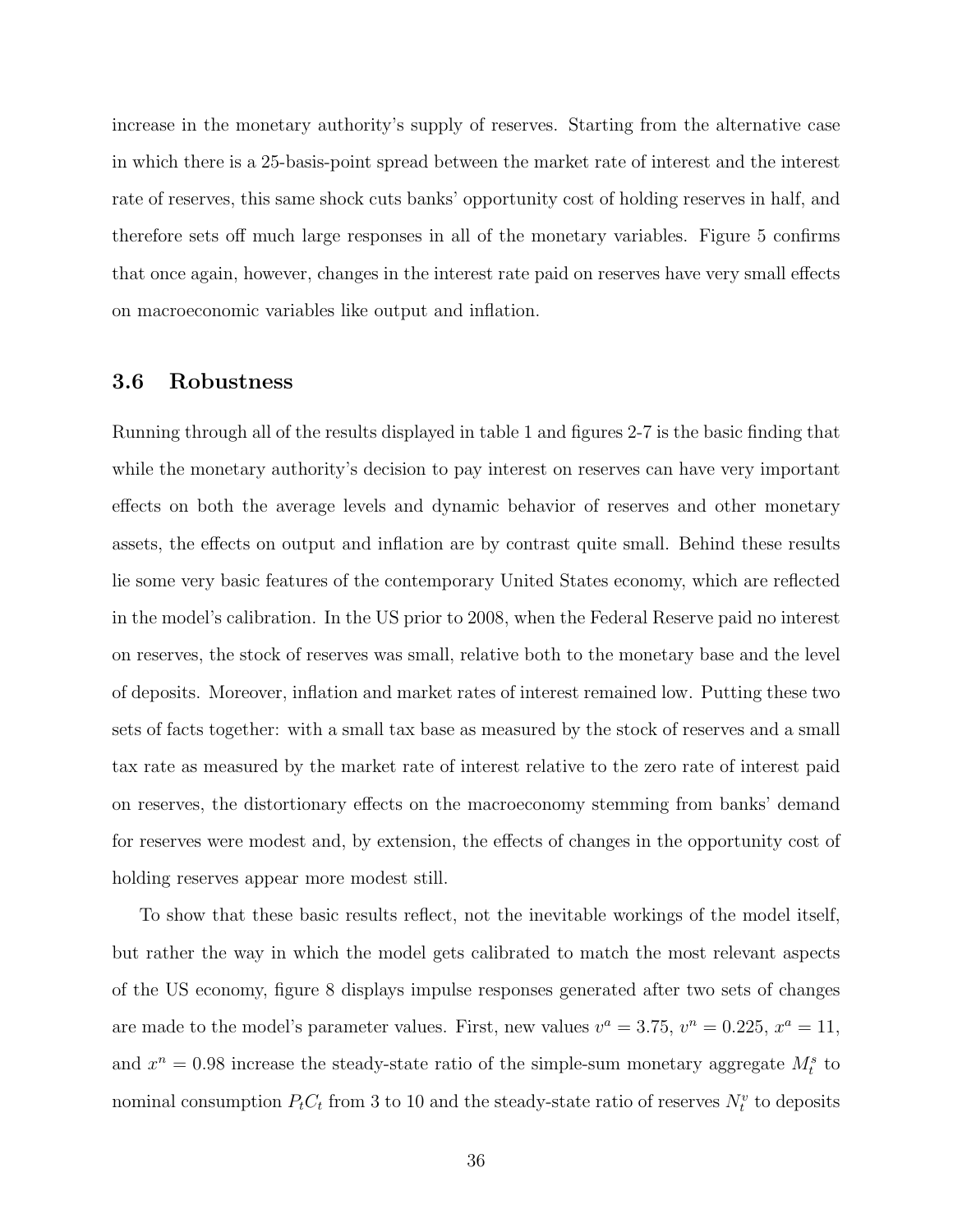$D_t$  from 0.02 to 0.10, greatly increasing the importance of reserves in creating deposits and deposits in providing transaction services, while holding the steady-state ratio of currency to deposits constant at 0.10 and the steady-state ratio of employment in banking to total employment at 0.007, the values used in the calibration exercise before. This first set of changes, therefore, has the effect of dramatically enlarging the tax base that gets hit when the monetary authority does not pay interest on reserves. Second, new values  $\rho_r = 0.50$ ,  $\rho_{\pi} = 0.75$ , and  $\rho_{g} = 0$  for the coefficients of the Taylor rule (35) make monetary policy shocks more persistent. Since, when the monetary authority does not pay interest on reserves, movements in the market rate translate directly into movements in the opportunity cost of holding reserves, this second set of changes makes swings in the distortionary tax rate on reserves more persistent as well.

In figure 8, therefore, output responds quite differently to shocks, depending on whether or not the monetary authority pays interest on reserves. The additional inflation tax effects, for instance, make the decline in output that follows the monetary policy shock depicted in the figure's third column significantly larger when interest is not paid on reserves. Conversely, the rise in interest rates that follows a preference shock turns the initial output expansion into a subsequent contraction when interest is not paid on reserves. These results suggest that, in other economies with different basic features, the monetary authority's decision to pay or not to pay interest on reserves might have larger macroeconomic consequences. And, of course, with this alternative calibration just as before, the dynamic behavior of reserves themselves shifts most dramatically when the monetary authority decides to pay interest on reserves.

## 4 Conclusion

The analysis performed here, with the help of a dynamic, stochastic, general equilibrium New Keynesian model, shows that the Federal Reserve's recent decision to begin paying interest on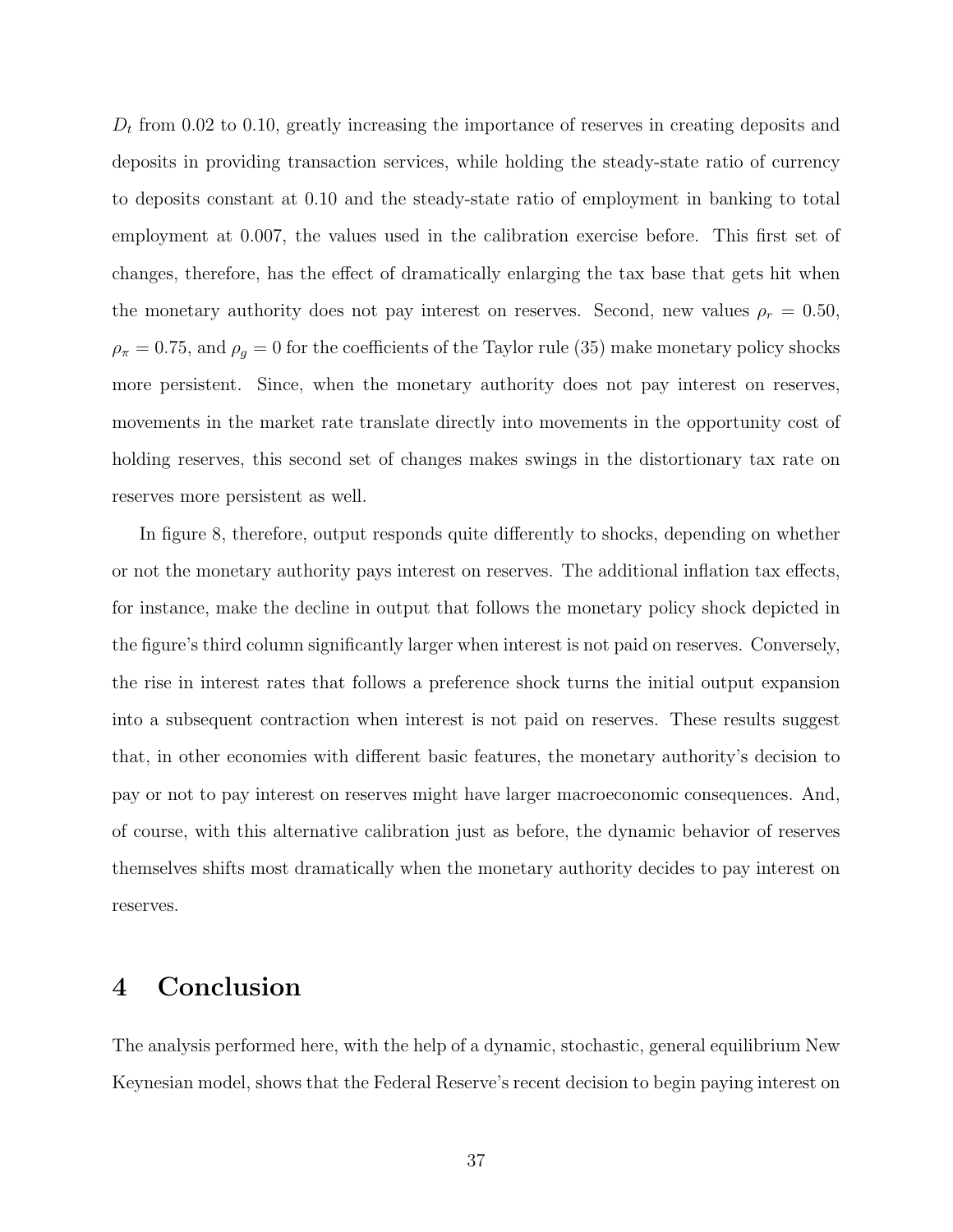reserves is unlikely to have large effects on the behavior of macroeconomic variables such as aggregate output and inflation, once normal times return. These results serve to confirm the basic thrust of arguments advanced, using a variety of quite different models, by Goodfriend (2002), Ennis and Weinberg (2007), Keister, Martin, and McAndrews (2008), and Kashyap and Stein (2010), all suggesting that the ability to manipulate the spread between the federal funds rate and the interest rate it pays on reserves provides the Fed with an additional degree of freedom that it can use to expand its policymaking strategies and objectives. Specifically, the results obtained here show how the Fed can continue to adjust its target for the federal funds rate to achieve its goals for macroeconomic stabilization, while independently varying the interest on reserves, as necessary, to help enhance the efficiency of and reinforce the stability of private financial institutions and the financial sector as a whole.

On the other hand, the results obtained here also show that the decision to pay interest on reserves requires rather dramatic changes in the way in which the Fed, or any other central bank, must manage the supply of reserves in support of its broader policy objectives. In particular, with interest on reserves, the traditional liquidity effect, associating a monetary policy tightening with higher interest rates engineered through a reduction in the supply of reserves, vanishes. Instead, as discussed above, portfolio reallocations by households may actually require the monetary authority to initially increase the supply of reserves when raising its target for the short-term interest rate.

The full-blown dynamic model studied here, however, also serves to highlight that, while a monetary authority's decision to pay interest on reserves does open up new dimensions for policymaking and does yield important shifts in the dynamic behavior of reserves and other monetary variables, it is simply not the case that the payment of interest on reserves completely divorces reserves from the monetary policymaking process. Importantly, it continues to be true that a monetary policy action intended to raise or lower the aggregate price level requires a proportionate change in the volume of reserves supplied to the banking system. In this way, a central bank's most important task, of controlling nominal variables in the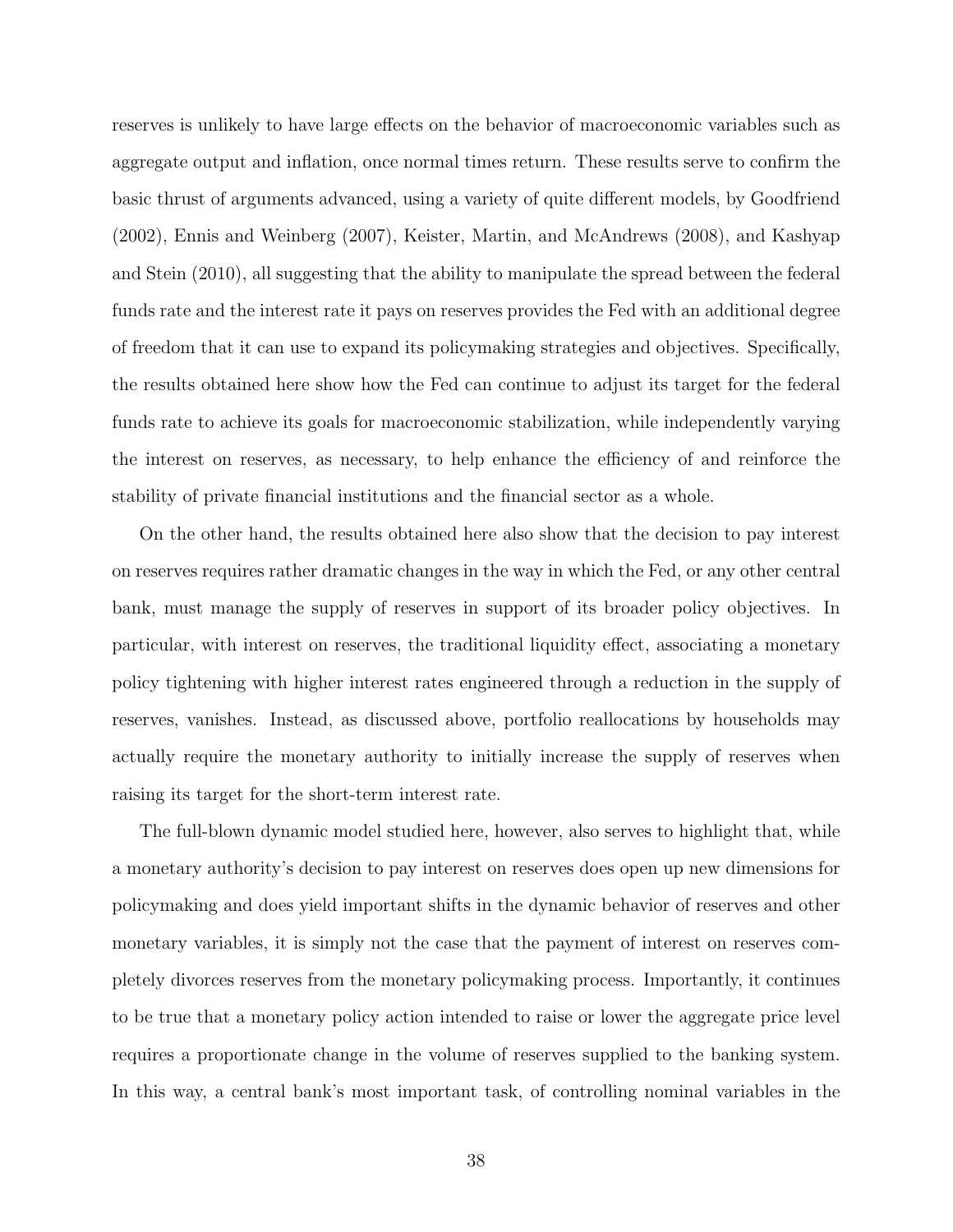long run, remains dependent on its ability and willingness to manage the supply of reserves appropriately.

Finally, the analysis shows how these results, particularly those having to do with the small macroeconomic effects of paying interest on reserves, depend on some specific features of the United States economy. Before 2008, in the years leading up to the Fed's decision to begin paying interest on reserves, banks operated successfully with fairly small stocks of reserves. Moreover, inflation, interest rates, and by extension banks' opportunity cost of holding reserves, remained low as well. With a relatively small base taxed at a relatively low rate to begin with, incremental changes in the opportunity cost of holding reserves, brought about through independent variation in the policy rate paid on reserves, have only modest effects outside the banking system. Building on this same intuition, however, the model also demonstrates how, in other economies where banks operate less efficiently and are more dependent on reserves in their own efforts to create additional liquidity and where inflation and market interest rates are higher on average, paying interest on reserves may have more profound macroeconomic consequences.

## 5 References

- Anderson, Richard G., Barry E. Jones, and Travis D. Nesmith. "Monetary Aggregation Theory and Statistical Index Numbers." Federal Reserve Bank of St. Louis Review 79 (January/February 1997a): 31-51.
- Anderson, Richard G., Barry E. Jones, and Travis D. Nesmith. "Building New Monetary Services Indexes: Concepts, Data and Methods." Federal Reserve Bank of St. Louis Review 79 (January/February 1997a): 53-82.
- Barnett, William A. "The User Cost of Money." Economics Letters 1 (1978): 145-149.
- Barnett, William A. "Economic Monetary Aggregates: An Application of Index Number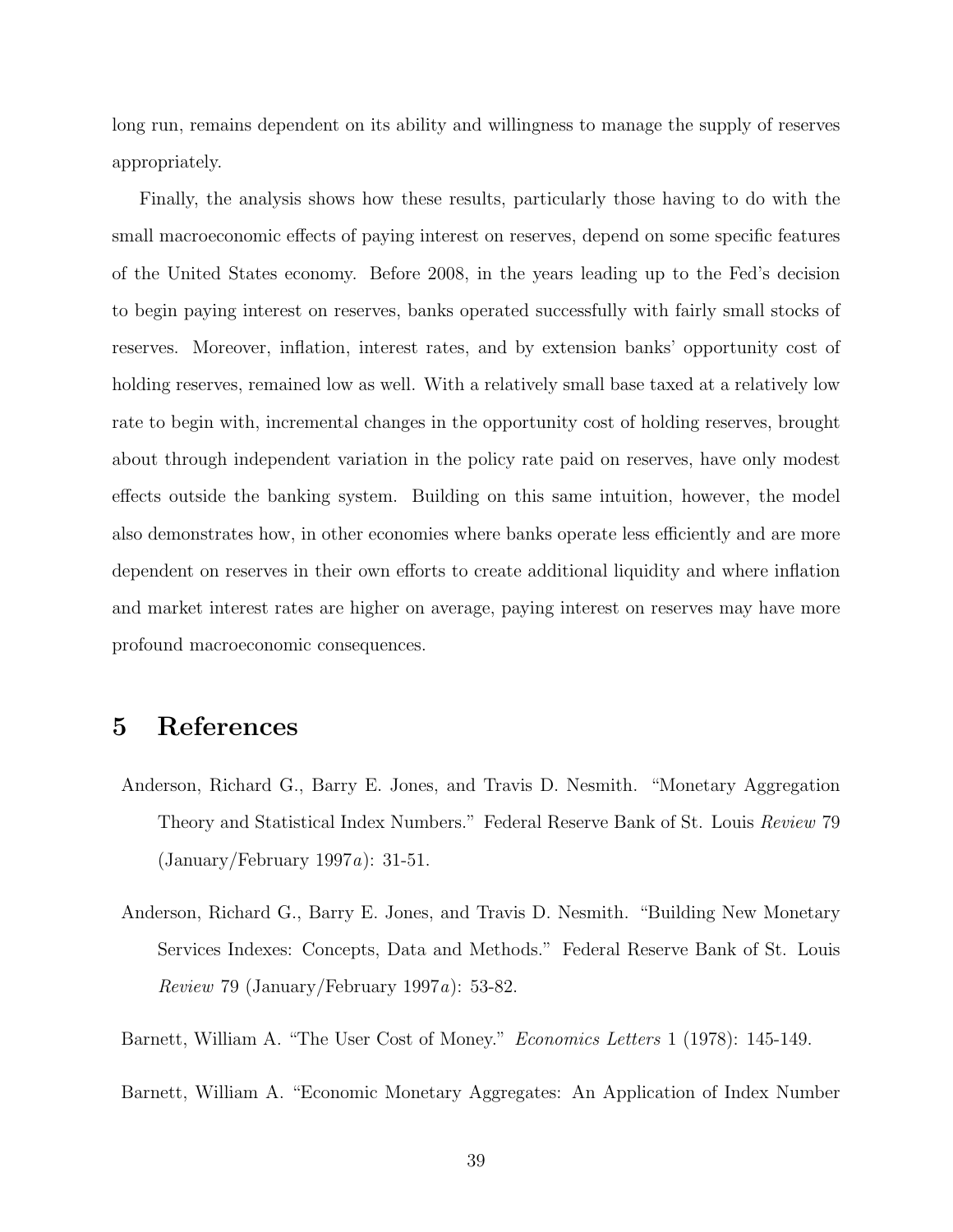and Aggregation Theory." Journal of Econometrics 14 (September 1980): 11-48.

- Belongia, Michael T. and Peter N. Ireland. "The Own-Price of Money and the Channels of Monetary Tranmission." Journal of Money, Credit, and Banking 38 (March 2006): 429-445.
- Belongia, Michael T. and Peter N. Ireland. "The Barnett Critique After Three Decades: A New Keynesian Analysis." Manuscript. Chestnut Hill: Boston College, Department of Economics, April 2010.
- Berentsen, Aleksander and Cyril Monnet. "Monetary Policy in a Channel System." Journal of Monetary Economics 55 (September 2008): 1067-1080.
- Bernanke, Ben S. "Monetary Aggregate and Monetary Policy at the Federal Reserve: A Historical Perspective." Speech at the Fourth ECB Central Banking Conference, Frankfurt, Germany. November 10, 2006.
- Blanchard, Olivier Jean and Charles M. Kahn. "The Solution of Linear Difference Models under Rational Expecations." Econometrica 48 (July 1980): 1305-1311.
- Bullard, James and Kaushik Mitra. "Determinacy, Learnability, and Monetary Policy Inertia." Journal of Money, Credit, and Banking 39 (August 2007): 1177-1212.
- Calvo, Guillermo A. "Staggered Prices in a Utility-Maximizing Framework." Journal of Monetary Economics 12 (September 1983): 383-398.
- Cooley, Thomas F. and Gary D. Hansen. "The Inflation Tax in a Real Business Cycle Model." American Economic Review 79 (September 1989): 733-748.
- Ennis, Huberto M. and John A. Weinberg. "Interest on Reserves and Daylight Credit." Federal Reserve Bank of Richmond Economic Quarterly 93 (Spring 2007): 111-142.
- Gali, Jordi. Monetary Policy, Inflation, and the Business Cycle: An Introduction to the New Keynesian Framework. Princeton: Princeton University Press, 2008.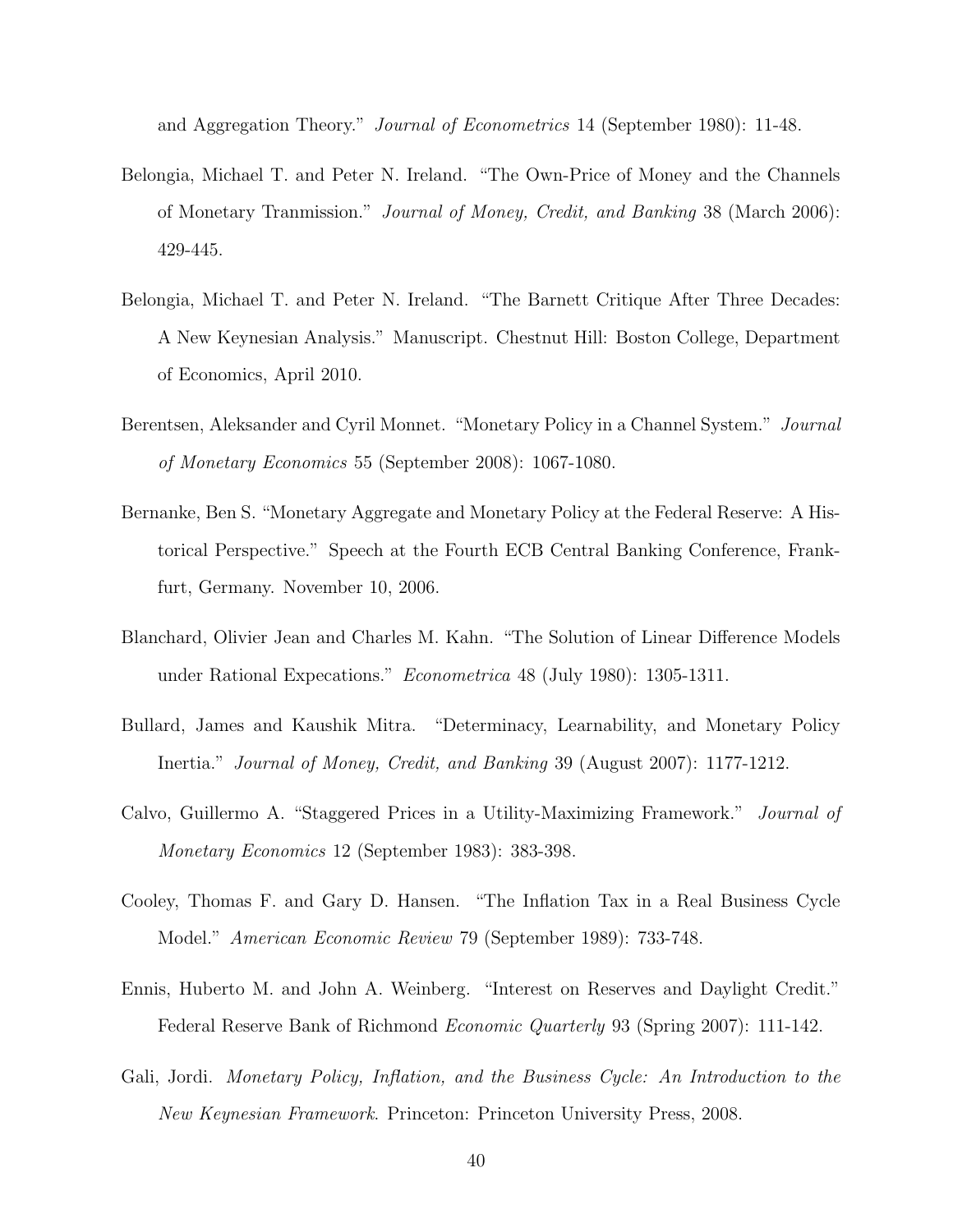- Goodfriend, Marvin. "Interest on Reserves and Monetary Policy." Federal Reserve Bank of New York Economic Policy Review 8 (May 2002): 77-84.
- Ireland, Peter N. "Interest Rates, Inflation, and Federal Reserve Policy Since 1980." Journal of Money, Credit, and Banking 32 (August 2000, Part 1): 417-434.
- Ireland, Peter N. "Technology Shocks in the New Keynesian Model." Review of Economics and Statistics 86 (November 2004a): 923-936.
- Ireland, Peter N. "Money's Role in the Monetary Business Cycle." *Journal of Money*, Credit, and Banking 36 (December 2004b): 969-983.
- Ireland, Peter N. "The Monetary Transmission Mechanism." In Lawrence Blume and Steven Durlauf, Eds. The New Palgrave Dictionary of Economics. Hampshire: Palgrave Macmilllan Ltd., 2008.
- Karni, Edi. "The Transactions Demand for Cash: Incorporation of the Value of Time into the Inventory Approach." Journal of Political Economy 81 (September-October 1973): 1216-1225.
- Kashyap, Anil K. and Jeremy C. Stein. "The Optimal Conduct of Monetary Policy With Interest on Reserves." Manuscript. Chicago: University of Chicago, Booth School of Business, December 2010.
- Keister, Todd, Antoine Martin, and James McAndrews. "Divorcing Money From Monetary Policy." Federal Reserve Bank of New York Economic Policy Review 14 (September 2008): 41-56.
- Klein, Paul. "Using the Generalized Schur Form to Solve a Multivariate Linear Rational Expectations Model." Journal of Economic Dynamics and Control 24 (September 2000): 1405-1423.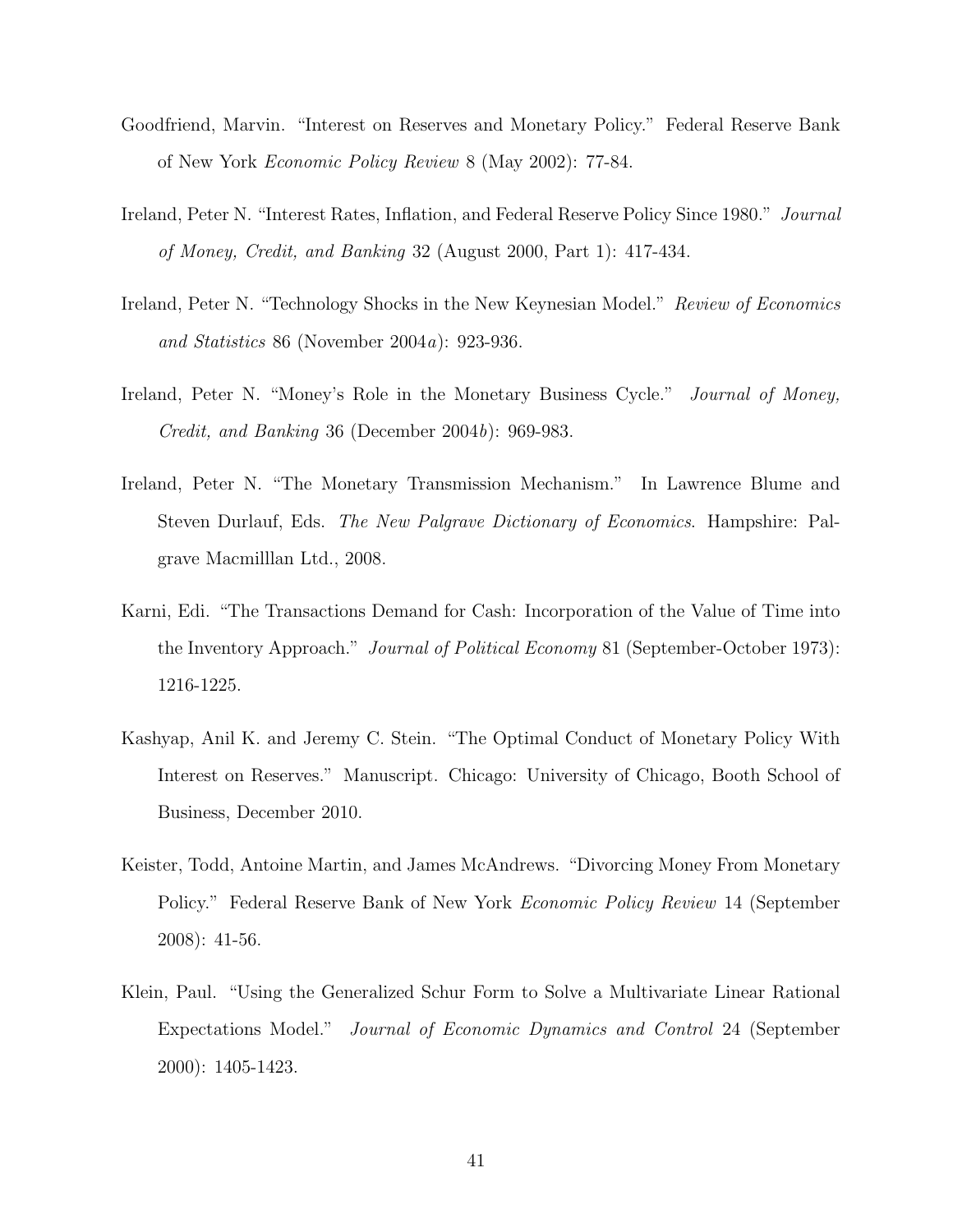- Poole, William. "Optimal Choice of Monetary Policy Instruments in a Simple Stochastic Macro Model." Quarterly Journal of Economics 84 (May 1970): 197-216.
- Rotemberg, Julio J. "Sticky Prices in the United States." Journal of Political Economy 90 (December 1982): 1187-1211.
- Sargent, Thomas and Neil Wallace. "Interest on Reserves." Journal of Monetary Economics 15 (May 1985): 279-290.
- Smith, Bruce D. "Interest on Reserves and Sunspot Equilibria: Friedman's Proposal Reconsidered." Review of Economic Studies 58 (January 1991): 93-105.
- Taylor, John B. "Discretion Versus Policy Rules in Practice." Carnegie-Rochester Conference Series on Public Policy 39 (December 1993): 195-214.
- Woodford, Michael. Interest and Prices: Foundations of a Theory of Monetary Policy. Princeton: Princeton University Press, 2003.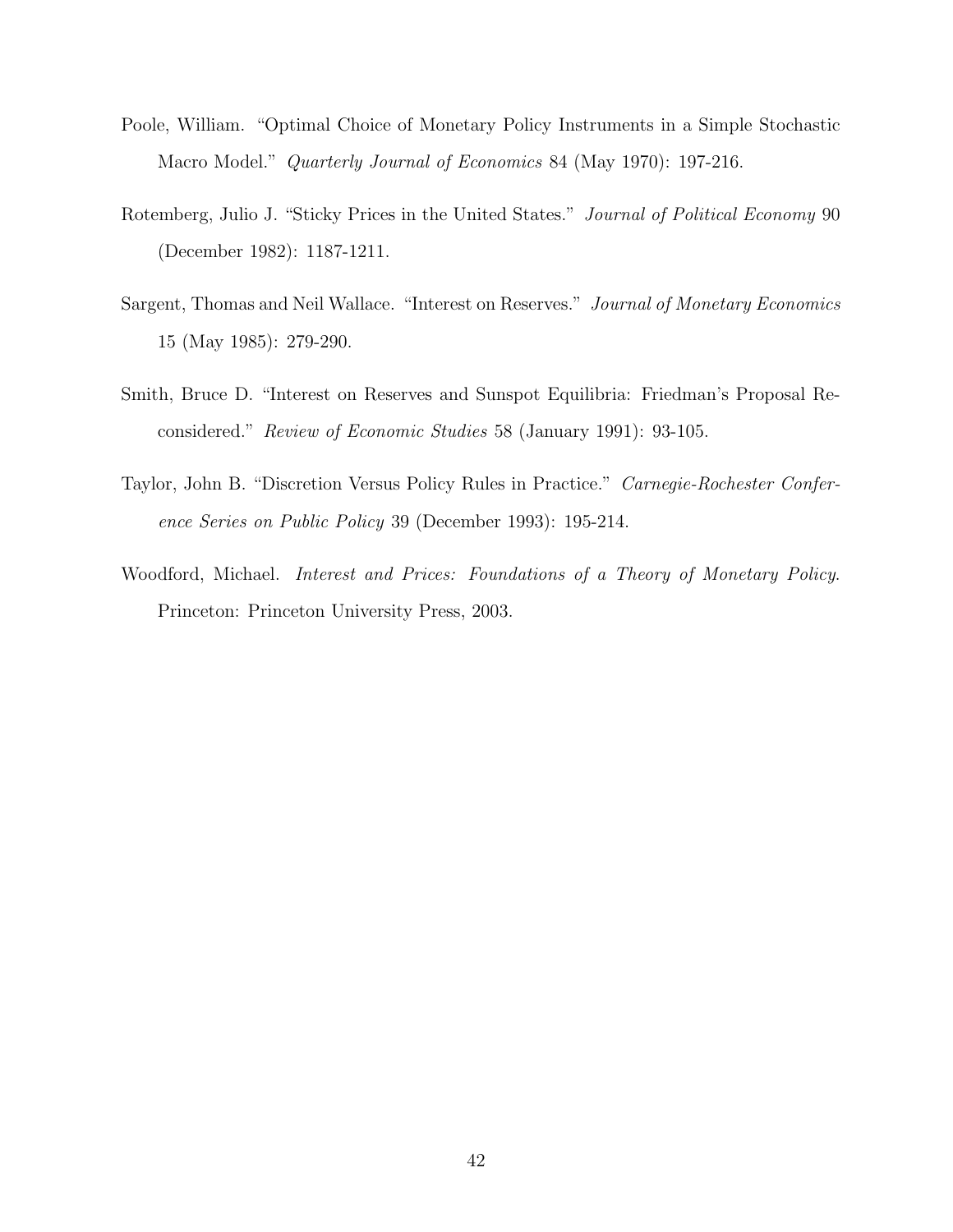|                                                          | No Interest Paid | Interest Paid At 25 Basis<br>Points Below Market Rate |            | Interest Paid At |            |
|----------------------------------------------------------|------------------|-------------------------------------------------------|------------|------------------|------------|
|                                                          | On Reserves      |                                                       |            | Market Rate      |            |
|                                                          | $\alpha = 0$     | $\alpha=1$                                            |            | $\alpha=1$       |            |
|                                                          | $\tau=1$         | $\tau = 1 - 0.000625$                                 |            | $\tau=1$         |            |
|                                                          | Steady-State     | Steady-State                                          | Percentage | Steady-State     | Percentage |
| Variable                                                 | Value            | Value                                                 | Change     | Value            | Change     |
| Output Growth $Y_t/Y_{t-1}$                              | 1.0050           | 1.0050                                                | 0.00       | 1.0050           | 0.00       |
| Inflation $P_t/P_{t-1}$                                  | 1.0050           | 1.0050                                                | $0.00*$    | 1.0050           | $0.00*$    |
| Market Interest Rate $r_t$                               | 1.0151           | 1.0151                                                | $0.00*$    | 1.0151           | $0.00*$    |
| Output $Y_t/Z_{t-1}$                                     | 0.3314           | 0.3317                                                | 0.09       | 0.3317           | 0.10       |
| Shopping Time $h_t^s$                                    | 0.0009           | 0.0008                                                | $-7.97$    | 0.0008           | $-8.78$    |
| Hours Worked $h_t$                                       | 0.3320           | 0.3324                                                | 0.09       | 0.3324           | 0.10       |
| Hours in Goods Production $h_t^g$                        | 0.3297           | 0.3300                                                | 0.09       | 0.3300           | 0.10       |
| Hours in Banking $h_t^b$                                 | 0.0023           | 0.0023                                                | 0.88       | 0.0023           | 0.97       |
| Hours in Deposit Creation $h_t^d$                        | 0.0023           | 0.0023                                                | 0.87       | 0.0023           | 1.00       |
| Hours in Reserves Management $h_t^v$                     | 0.0000           | 0.0000                                                | 122.46     | 0.0000           | 683.50     |
| Real Reserves $(N_t^v/P_t)/Z_{t-1}$                      | 0.0191           | 0.0425                                                | 122.46     | 0.1496           | 683.50     |
| Real Monetary Base $(M_t/P_t)/Z_{t-1}$                   | 0.1113           | 0.1323                                                | 18.87      | 0.2408           | 116.27     |
| Real Currency $(N_t/P_t)/Z_{t-1}$                        | 0.0922           | 0.0893                                                | $-3.23$    | 0.0890           | $-3.56$    |
| Real Deposits $(D_t/P_t)/Z_{t-1}$                        | 0.9202           | 0.9676                                                | 5.15       | 0.9729           | 5.72       |
| Real True Monetary Aggregate $(M_t^a/P_t)/Z_{t-1}$       | 0.8856           | 0.9013                                                | 1.76       | 0.9029           | 1.95       |
| Real Simple-Sum Monetary Aggregate $(M_t^s/P_t)/Z_{t-1}$ | 1.0125           | 1.0568                                                | 4.38       | 1.0618           | 4.88       |
| Real Wage $(W_t/P_t)/Z_{t-1}$                            | 0.8375           | 0.8375                                                | 0.00       | 0.8375           | $0.00\,$   |
| Interest Rate on Reserves $r_t^v$                        | 1.0000           | 1.0145                                                | $5.79*$    | 1.0151           | $6.04*$    |
| Interest Rate on Deposits $r_t^d$                        | 1.0127           | 1.0130                                                | $0.15*$    | 1.0131           | $0.16*$    |
| Own Rate on True Monetary Aggregate $r_t^a$              | 1.0110           | 1.0114                                                | $0.16*$    | 1.0114           | $0.17*$    |
| User Cost of Currency $u_t^n$                            | 0.0149           | 0.0149                                                | 0.00       | 0.0149           | 0.00       |
| User Cost of Deposits $u_t^d$                            | 0.0024           | 0.0020                                                | $-15.29$   | 0.0020           | $-16.79$   |
| User Cost of True Monetary Aggregate $u_t^a$             | 0.0040           | 0.0036                                                | $-9.57$    | 0.0036           | $-10.53$   |
| Reserve Ratio $rr_t$                                     | 0.0207           | 0.0439                                                | 111.57     | 0.1537           | 641.09     |

Table 1. Steady-State Effects of Paying Interest on Reserves

Notes: Each row shows the steady-state value of the variable indicated under the benchmark policy of no interest on reserves and the alternative policies of paying interest on reserves either at an annualized rate that is 25 basis points below the annualized market rate or at the market rate itself. "Percentage Change" refers to the percentage change in the steady-state value of each variable under each alternative policy with interest on reserves compared to the value of the same variable under the benchmark policy of no interest on reserves, except starred (<sup>∗</sup> ) entries that show percentage-point changes in annualized inflation and interest rates.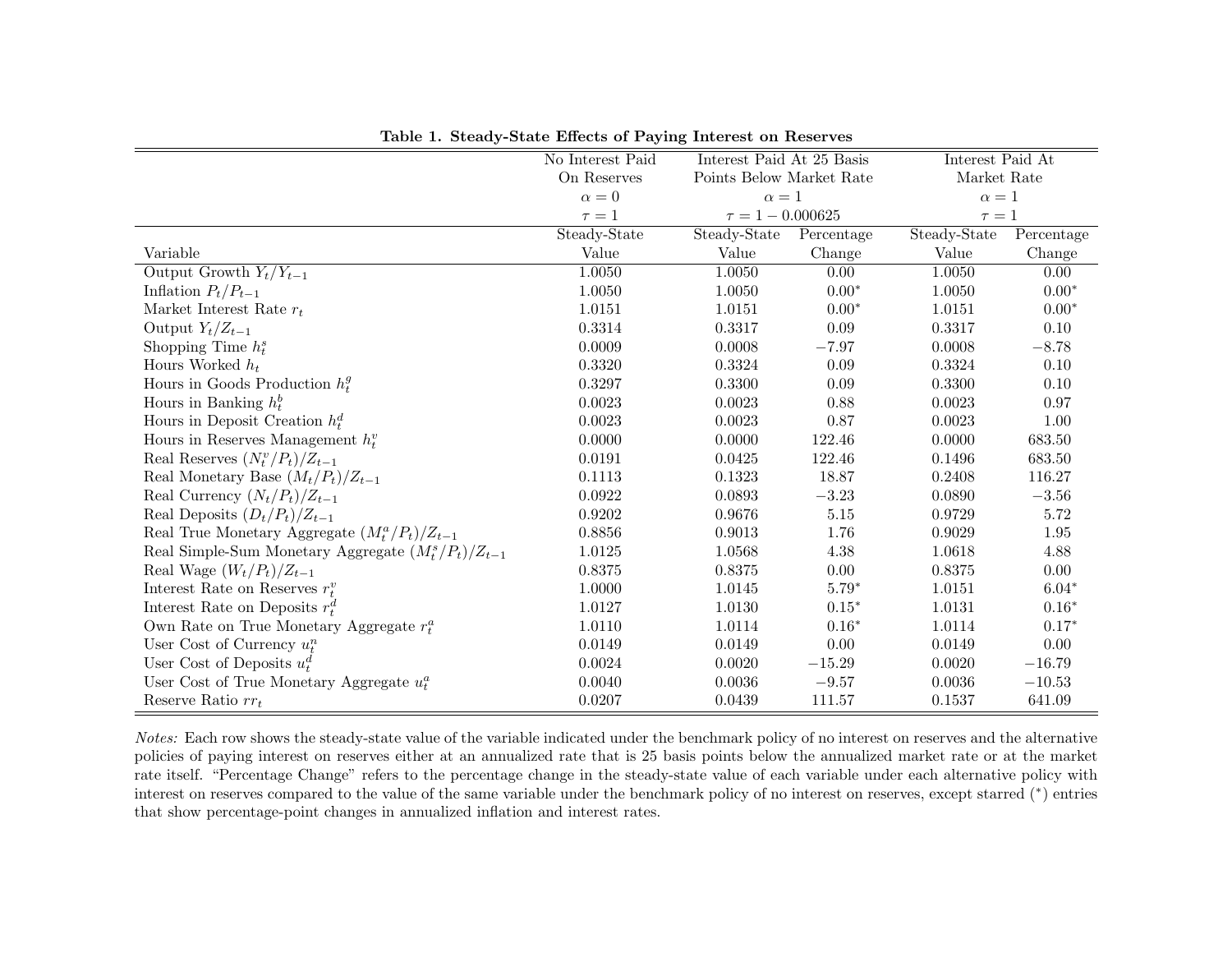

Figure 1. Panels (a) and (b)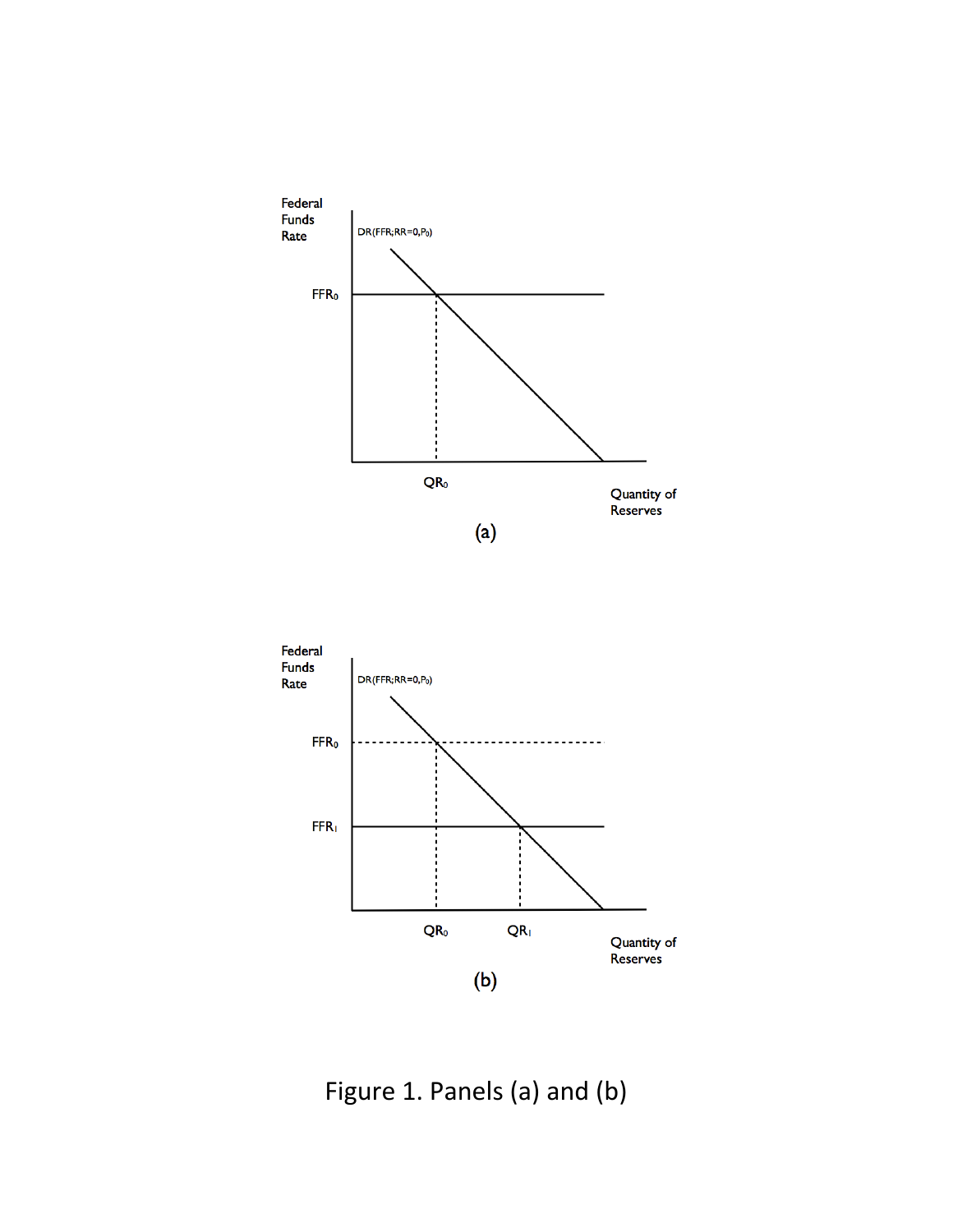



Figure 1. Panels (c) and (d)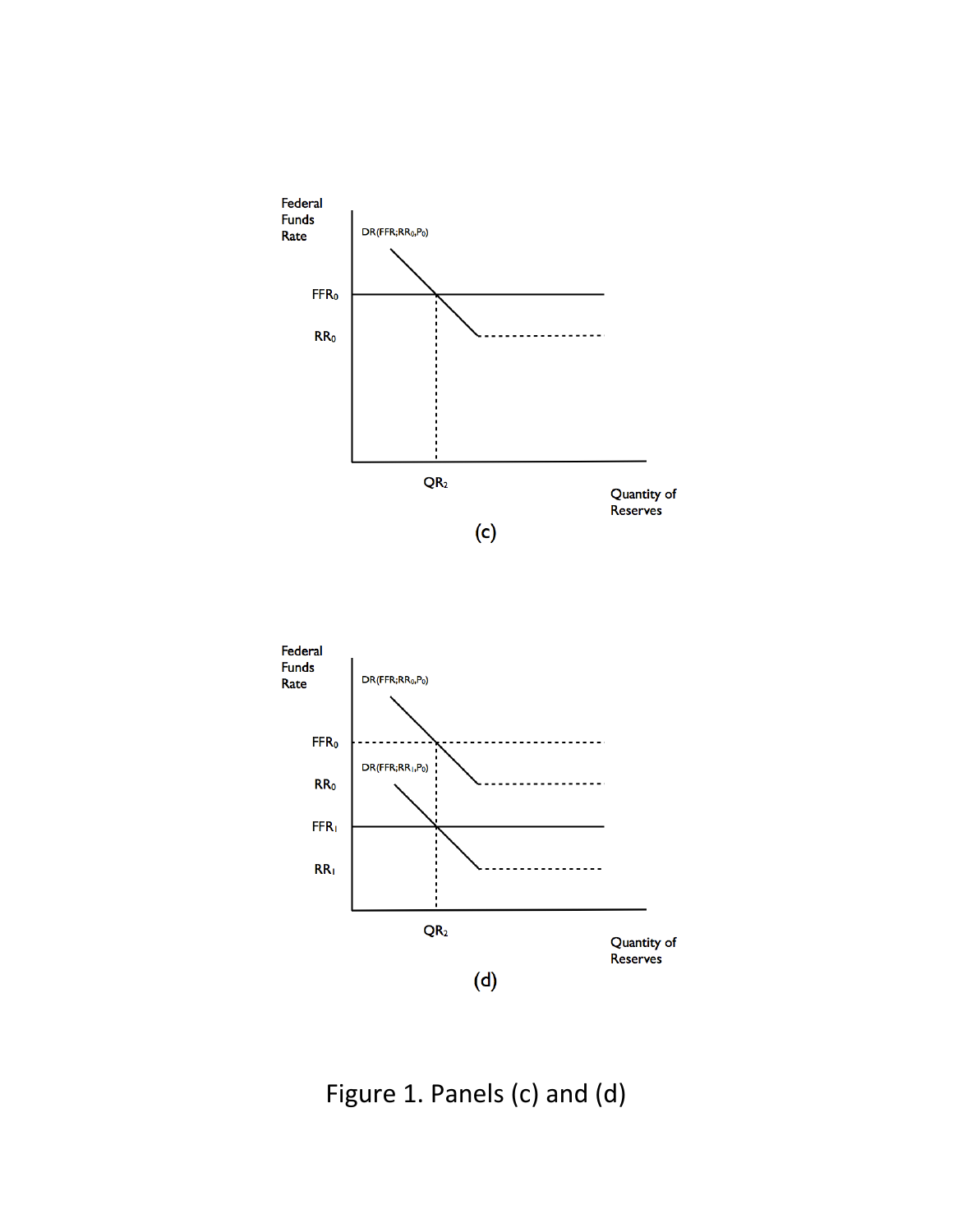

![](_page_46_Figure_1.jpeg)

Figure 1. Panels (e) and (f)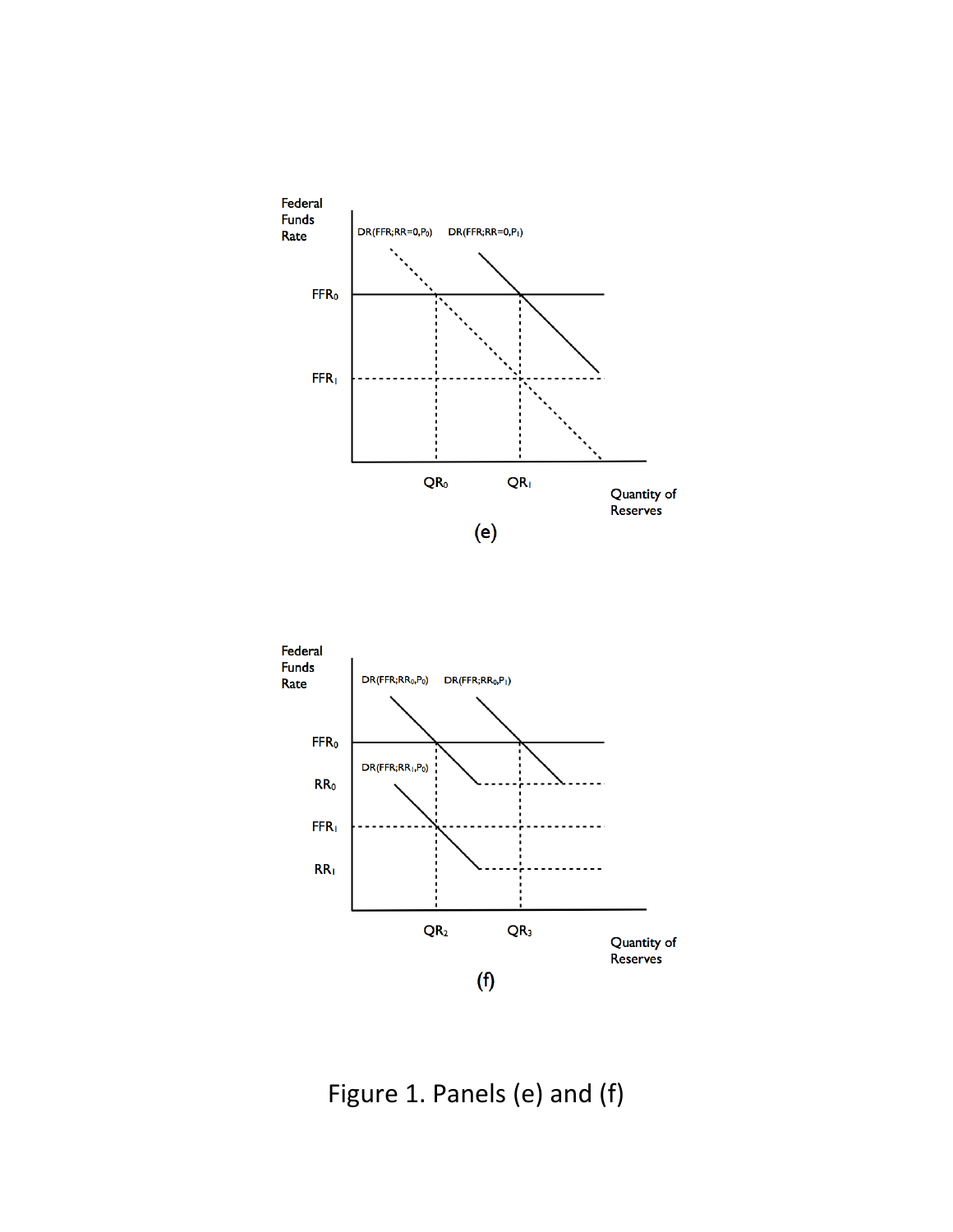![](_page_47_Figure_0.jpeg)

Figure 2. Responses of Macroeconomic Variables to Macroeconomic Shocks. Each panel shows the percentage-point response of the indicated variable to the indicated shock. Output is in log-levels; the inflation and interest rates are in annualized terms. Solid lines track the responses under the benchmark policy without interest on reserves; dashed lines track the responses under the alternative policy when interest is paid on reserves at a rate that is 25 basis points below the market rate.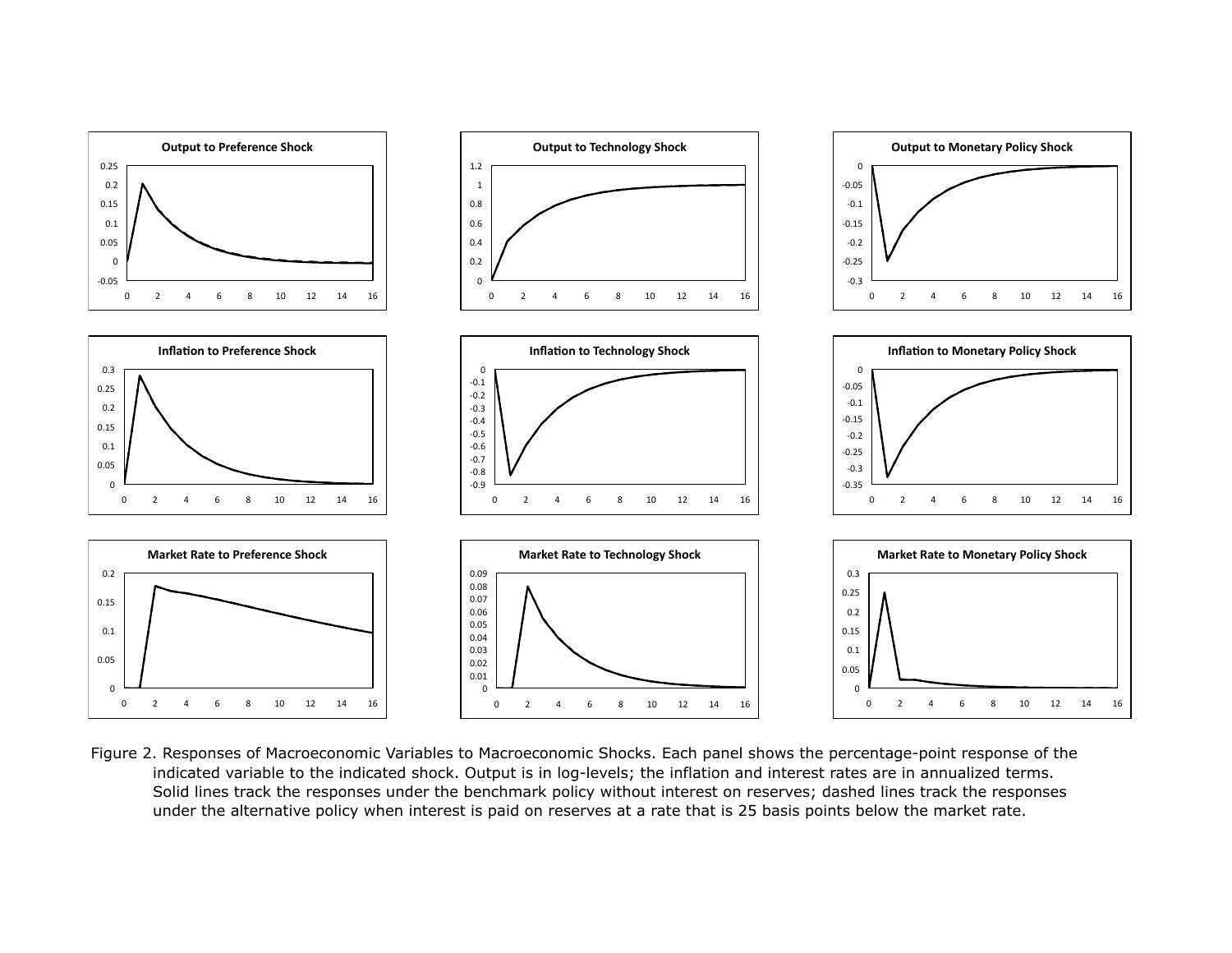![](_page_48_Figure_0.jpeg)

Figure 3. Responses of Money Growth to Macroeconomic Shocks. Each panel shows the percentage-point response of the annualized growth rate of the indicated monetary asset or aggregate to the indicated shock. Solid lines track the responses under the benchmark policy without interest on reserves; dashed lines track the responses under the alternative policy when interest is paid on reserves at a rate that is 25 basis points below the market rate.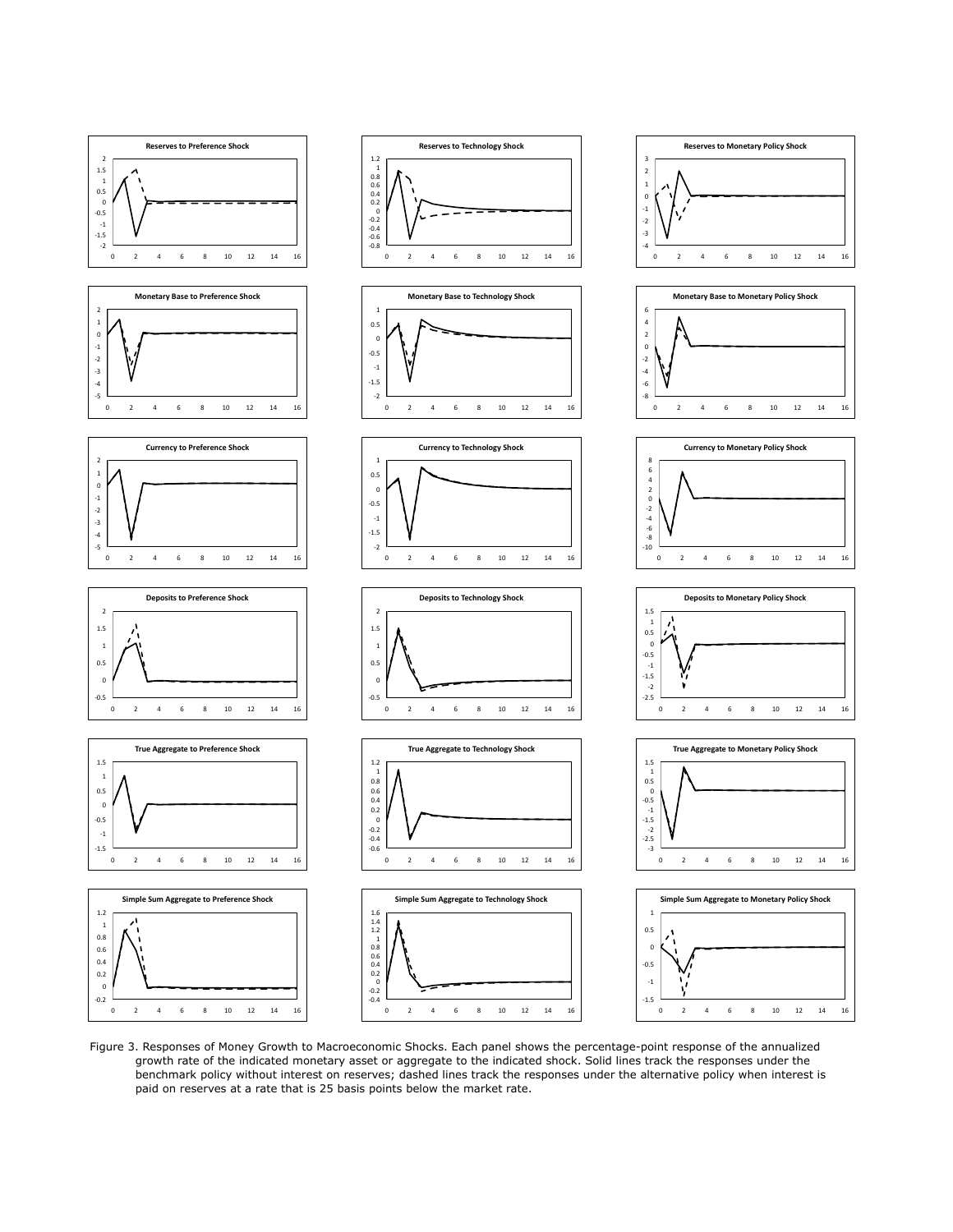![](_page_49_Figure_0.jpeg)

Figure 4. Responses of Financial Variables to Macroeconomic Shocks. Each panel shows the percentage-point response of the indicated variable to the indicated shock. The reserves rate is annualized; the other variables are not. Solid lines track responses under the benchmark policy without interest on reserves; dashed lines track the responses under the alternative policy when interest is paid on reserves at a rate that is 25 basis points below the market rate.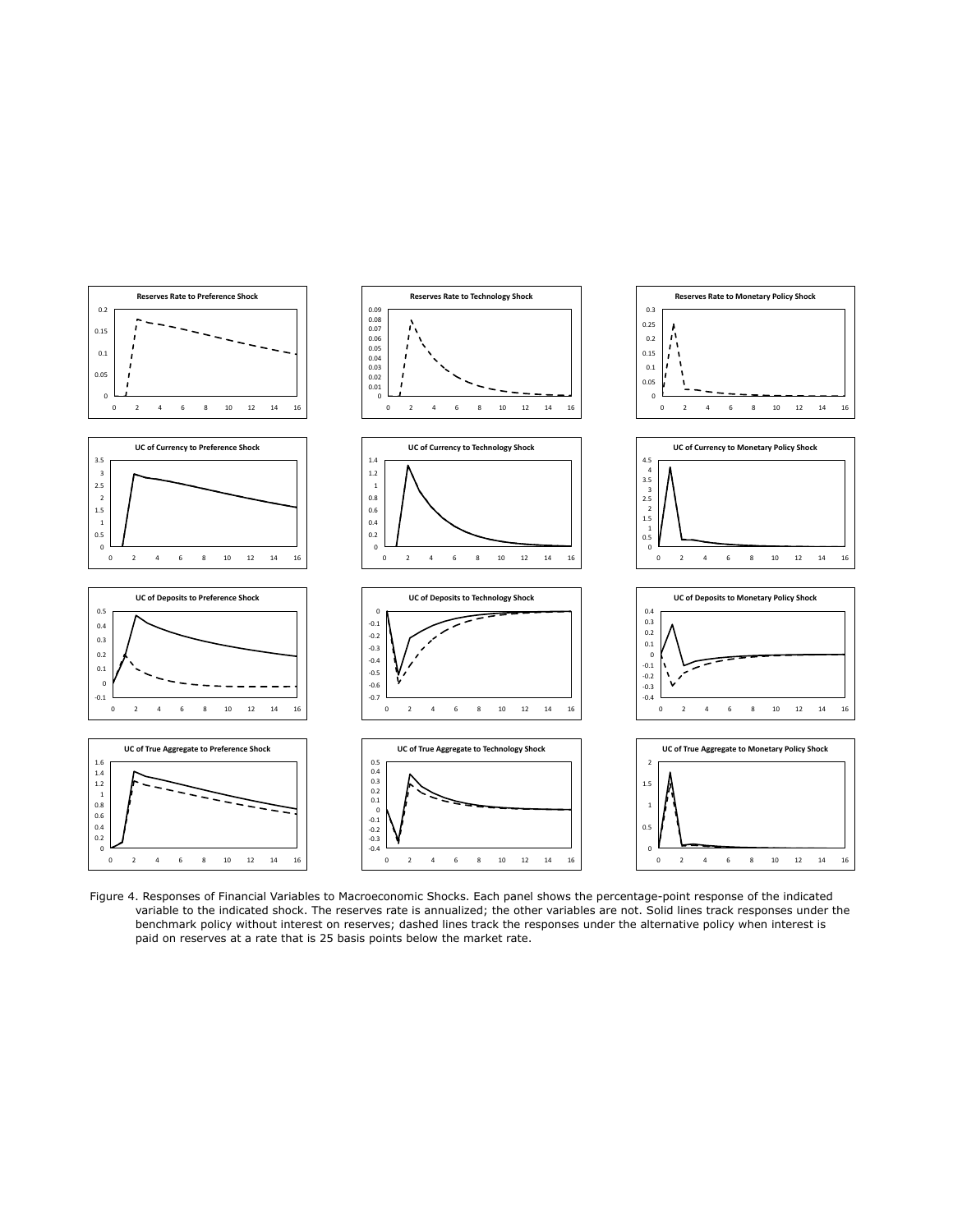![](_page_50_Figure_0.jpeg)

Figure 5. Responses of Macroeconomic Variables to Financial Shocks. Each panel shows the percentage-point response of the indicated variable to the indicated shock. Output is in log-levels; the inflation and interest rates are in annualized terms. Solid lines track the responses under the benchmark policy without interest on reserves; dashed lines track the responses under the alternative policy when interest is paid on reserves at a rate that is 25 basis points below the market rate.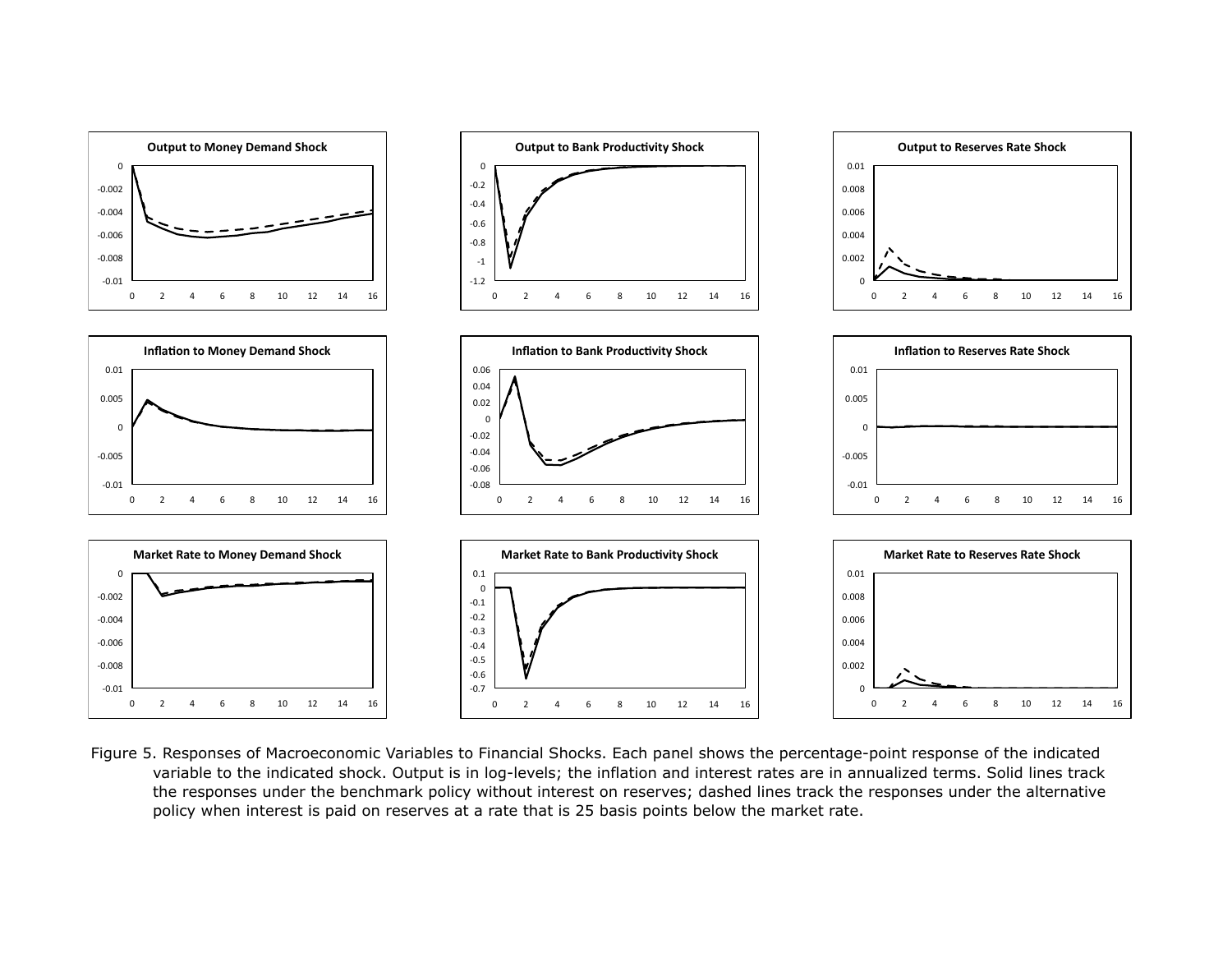![](_page_51_Figure_0.jpeg)

Figure 6. Responses of Money Growth to Financial Shocks. Each panel shows the percentage-point response of the annualized growth rate of the indicated monetary asset or aggregate to the indicated shock. Solid lines track the responses under the benchmark policy without interest on reserves; dashed lines track the responses under the alternative policy when interest is paid on reserves at a rate that is 25 basis points below the market rate.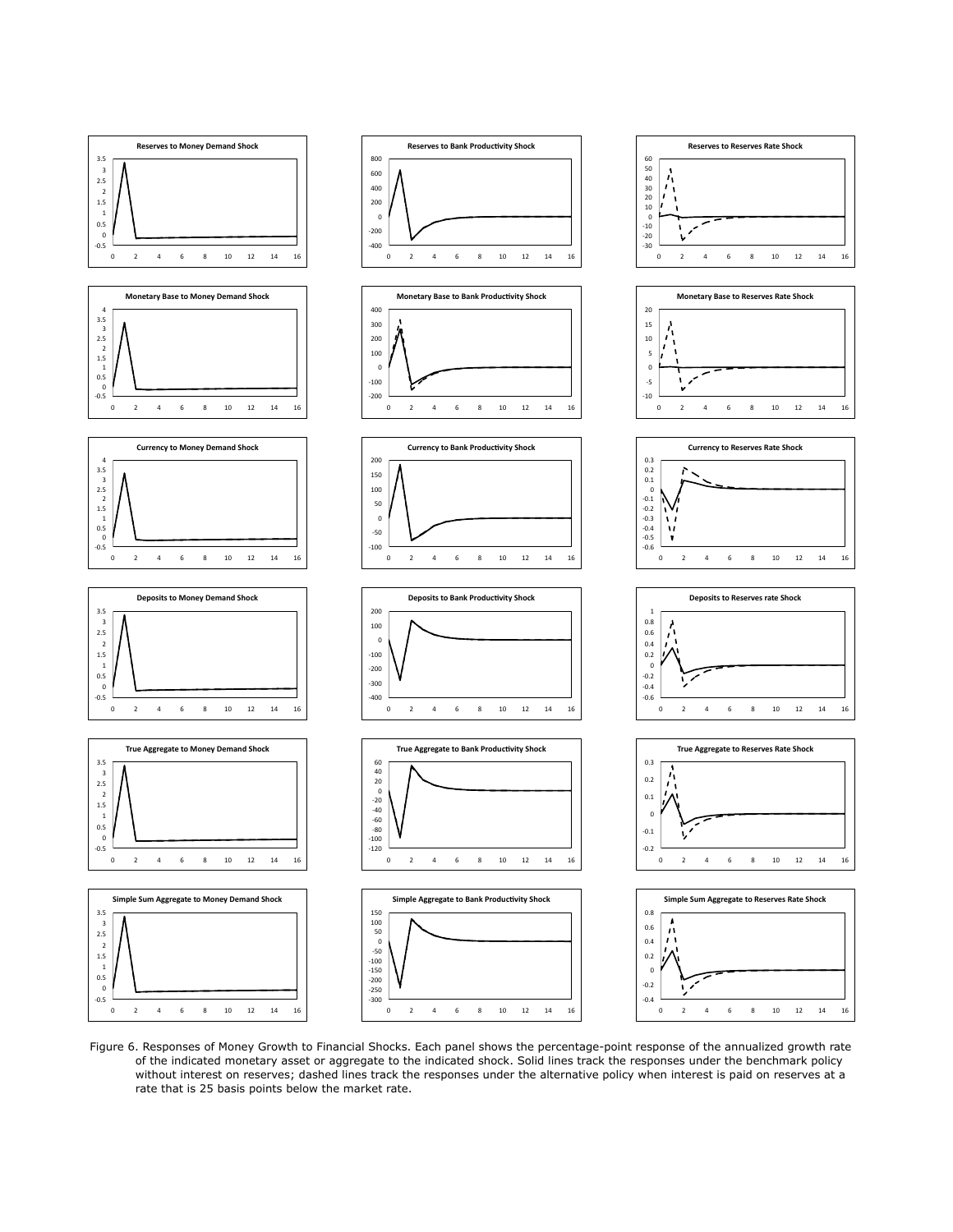![](_page_52_Figure_0.jpeg)

Figure 7. Responses of Financial Variables to Financial Shocks. Each panel shows the percentage-point response of the indicated variable to the indicated shock. The reserves rate is annualized; the other variables are not. Solid lines track the responses under the benchmark policy without interest on reserves; dashed lines track the responses under the alternative policy when interest is paid on reserves at a rate that is 25 basis points below the market rate.